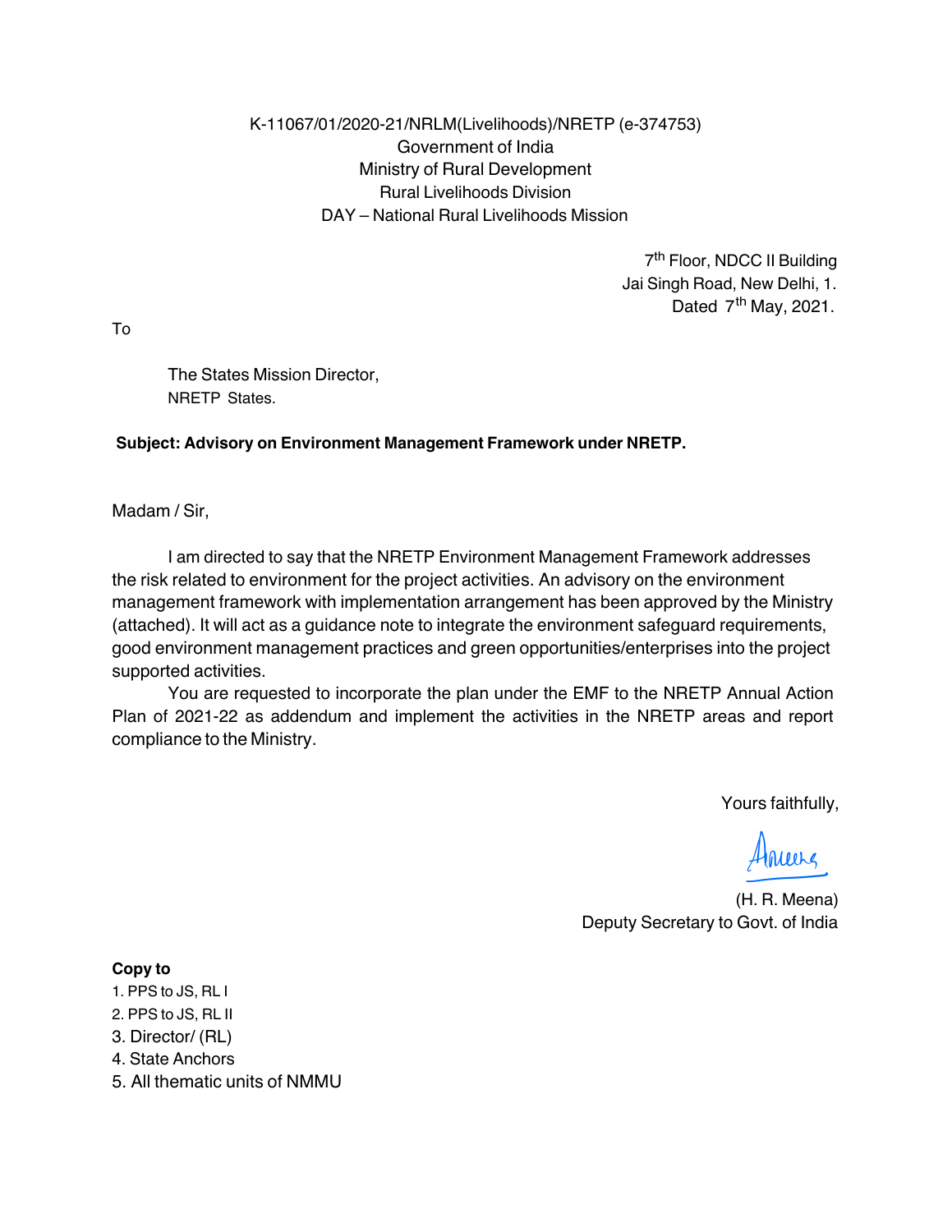# **Advisory on**

# **Environmental Safeguards and Environmental Management Framework (EMF)**

# **under NRETP**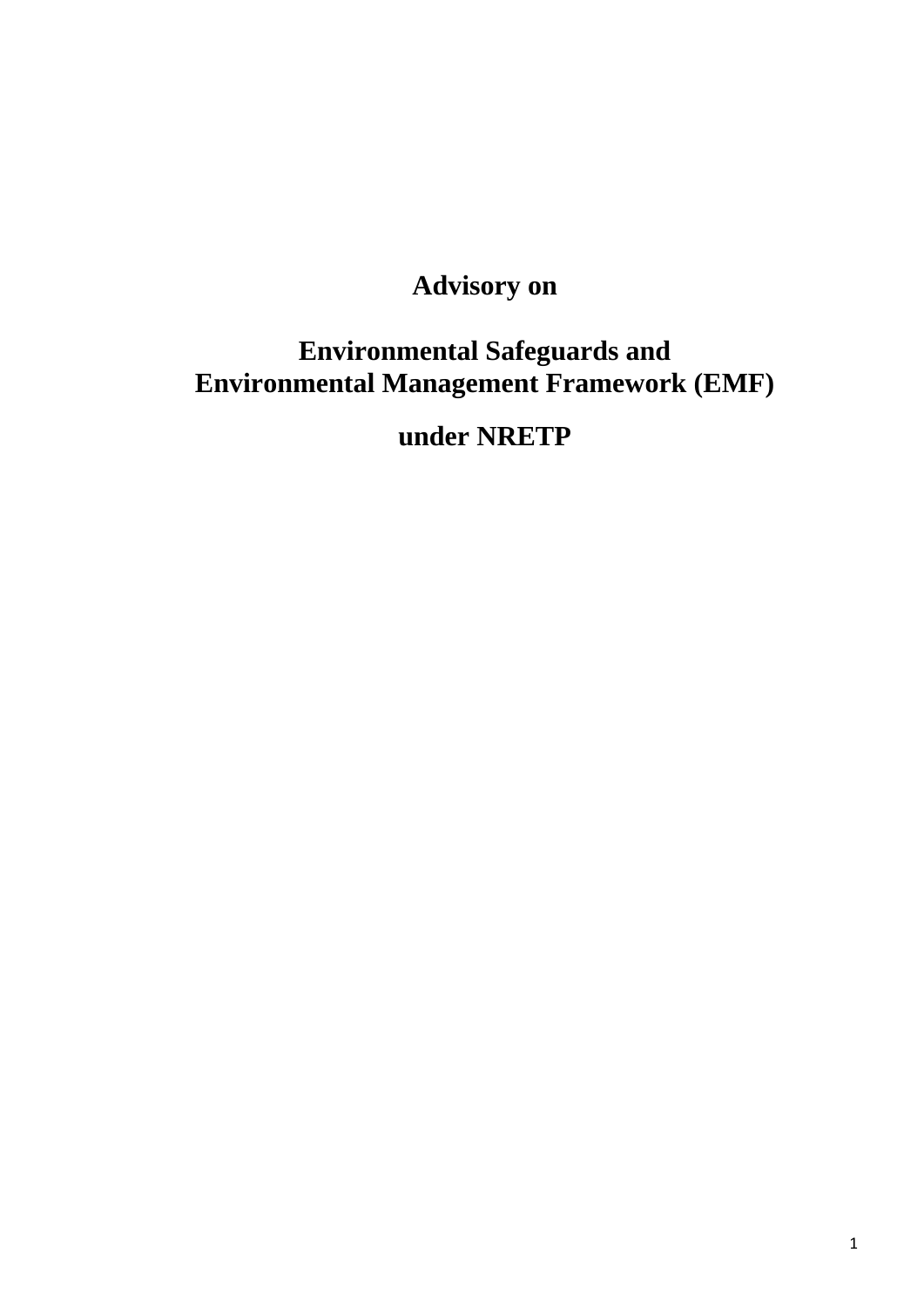# **Contents**

# **Contents**

| Section – I: About Environmental Safeguard Policies and Environmental Management Framework |  |
|--------------------------------------------------------------------------------------------|--|
|                                                                                            |  |
|                                                                                            |  |
|                                                                                            |  |
|                                                                                            |  |

|            | Section -II: Integration of Safeguards into Farm, Non-farm, Skills Interventions |  |
|------------|----------------------------------------------------------------------------------|--|
| $\vert$ 1) |                                                                                  |  |
| 2)         |                                                                                  |  |
| 3)         | Sub Section IV – Guidelines for Skill Interventions, Scope for Green Skills 10   |  |
| 4)         |                                                                                  |  |
|            |                                                                                  |  |

|--|--|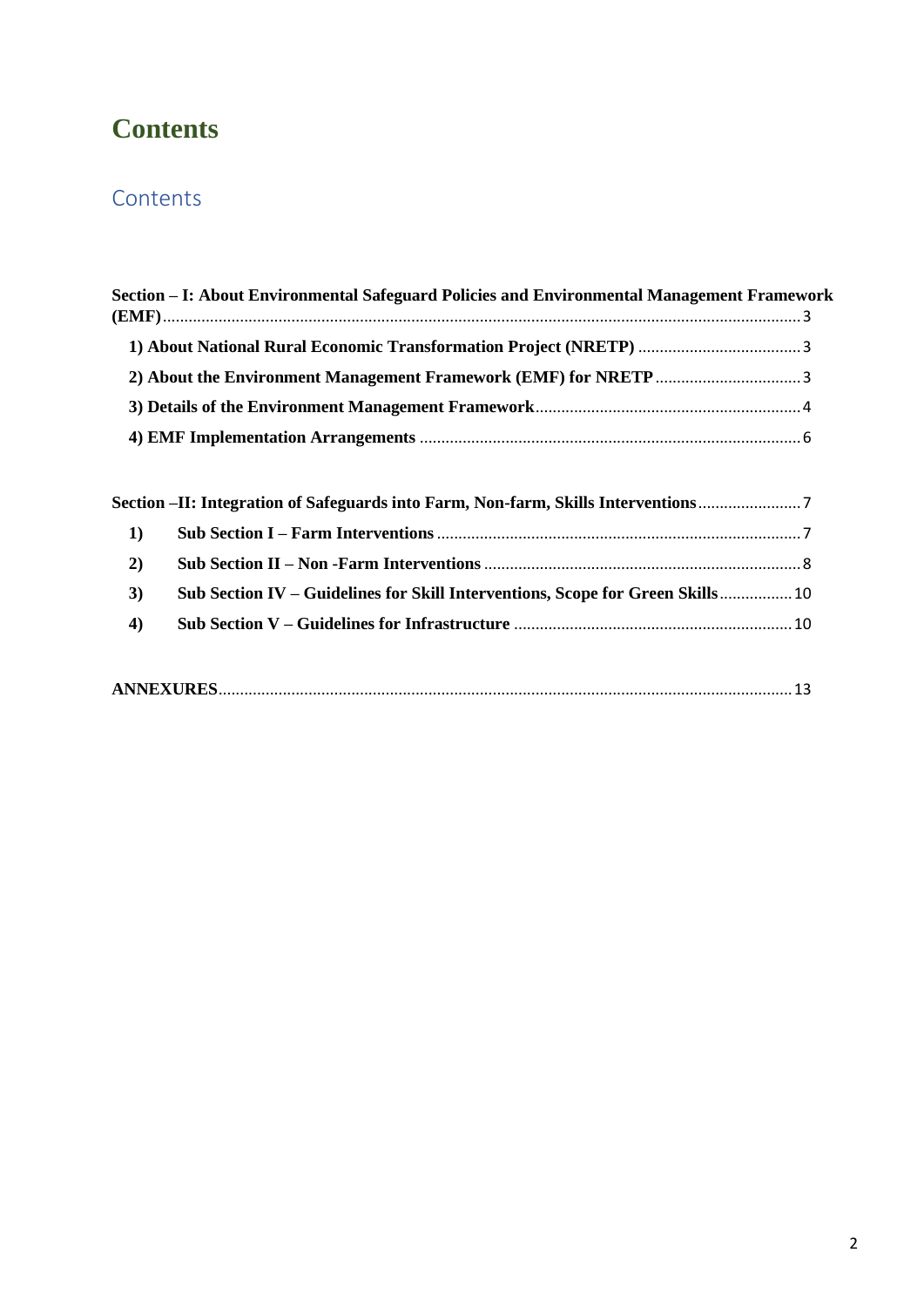# **Section – I: About Environmental Safeguard Policies and Environmental Management Framework (EMF)**

#### **1) About National Rural Economic Transformation Project (NRETP)**

The National Rural Economic Transformation Project (NRETP) is implemented by the Ministry of Rural Development. The Project Development Objective is '*to establish efficient and effective institutional platforms of the rural poor that enable them to increase household income through sustainable livelihood enhancements and improved access to financial and selected public services'.* The proposed project targets increase technical assistance and investment support towards scaling up of the economic transformative initiatives. Under the component 'State Livelihood Support' the focus is on facilitating the uptake of economic activates under farm, non-farm and skill development interventions. Under the component Innovations and Partnerships, Food Nutrition Health and Water Sanitation (FNHW) pilots are supported.

The Farm value chain interventions focus on the promotion of producers' collectives, viz. producers' groups and producers' enterprises to enable the small and marginal women farmers to access markets. The institutional structure would be based on the opportunities and existing gaps in the value chain. Besides, NRETP seeks to build on the platform under Farm Livelihoods interventions by promoting organic cultivation in select States. As part of the Non-farm initiatives, the focus is on promoting One Stop Facilities (OSF) in the blocks, strengthening the performing individual and groups enterprises from Start-up Village Entrepreneurship Program (SVEP) enterprises, and NRLM cohort and Strengthening of existing high-performing group enterprises. The FNHW interventions include behavioral change communication in health, nutrition and sanitation (with focus on kitchen gardens, 1000 days window, hand washing, usage of toilet, menstrual hygiene, solid and liquid waste management etc.).

#### **2) About the Environment Management Framework (EMF) for NRETP**

The above-mentioned project interventions/activities can have certain environmental implications (both positive and negative). Implementing the interventions envisaged under the project may trigger certain negative impacts on the surrounding environment if the appropriate safeguard measures are not integrated. It is very important to consider that all the interventions should be compliant with the laws and regulations of the country and the States, i.e., the legal and regulatory frameworks (on environment) based on Government of India, concerned States Government and the environmental safeguard policies of the World Bank. Compliance and adherence to these rules and regulations will ensure alignment of project investments with sustainable management of concerned natural resources and surrounding environment. The table below presents a snap shot of the key potential environmental implications of the proposed interventions under different sectors:

| <b>Key Interventions</b>  | <b>Environmental Implications</b>                                                                                                                                                                                                                                                                                                                                                                                                                                                       |
|---------------------------|-----------------------------------------------------------------------------------------------------------------------------------------------------------------------------------------------------------------------------------------------------------------------------------------------------------------------------------------------------------------------------------------------------------------------------------------------------------------------------------------|
| <b>Farm Interventions</b> | Mandatory Compliances where applicable<br>Organic clusters: possibility of positive impacts on soil, biodiversity<br>Need for better crop residue management (e.g.: crops like paddy, wheat)<br>Scope for renewable energy interventions (e.g.: solar water pumping), water<br>conservation as best practices<br>Need for good practices in produce aggregation, transportation etc. for food<br>safety<br>Promotion of low-cost drip in kitchen gardens as best practices<br>$\bullet$ |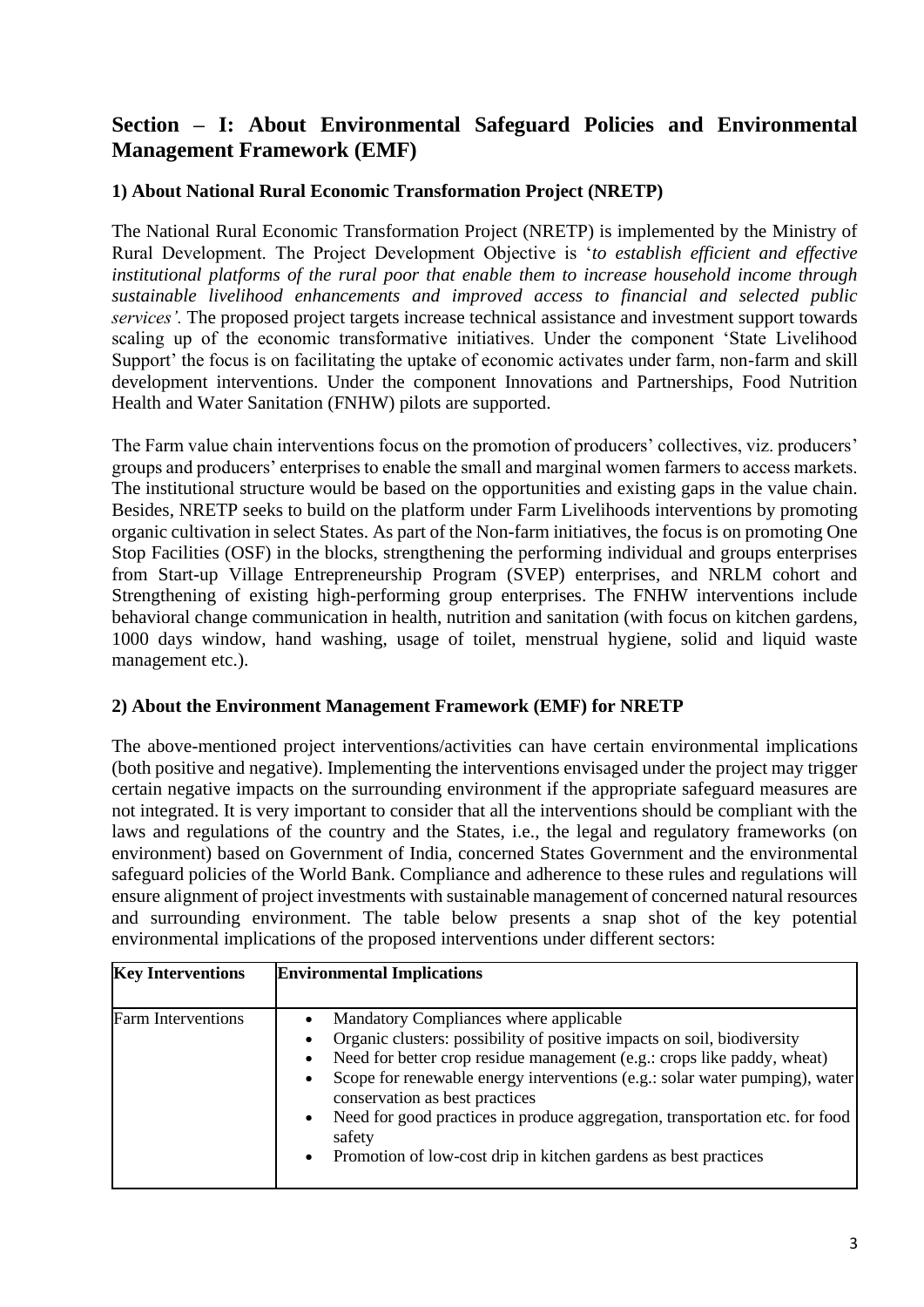| Livestock<br>related<br>Interventions                     | Permissions in forest areas, vaccinations for cattle grazing in forest areas<br>(mandatory)<br>Stress on fodder and water resources, animal housing and hygiene<br>management, manure management<br>Green House Emissions from cattle<br>Wastes from Bulk Milk Chilling Units – management                                                                                                                                                                                        |
|-----------------------------------------------------------|-----------------------------------------------------------------------------------------------------------------------------------------------------------------------------------------------------------------------------------------------------------------------------------------------------------------------------------------------------------------------------------------------------------------------------------------------------------------------------------|
| Non-Farm<br>Interventions<br>Value Chain<br>Interventions | Permits and licenses as per legal and regulatory compliances (mandatory)<br>Standard Operating Procedures (SoPs) and Codes of Practices (CoPs) for<br>enterprises<br>Occupational safety, health and hygiene for enterprise workers<br>Efficient use of resources (energy, water etc.)<br>$\bullet$<br>Waste management (if any)<br>Need for special precautions under COVID scenario<br>Scope for promotion of green enterprises, Greening the value chains as best<br>practices |
| <b>Skills</b>                                             | Occupational health and safety aspects<br>$\bullet$<br>Scope for green skills promotion as best practice                                                                                                                                                                                                                                                                                                                                                                          |
| Food, Nutrition, Water<br>and Sanitation                  | Need for maintaining safety standards and protocols for drinking water,<br>toilets<br>Promotion of green toilets                                                                                                                                                                                                                                                                                                                                                                  |

To address these concerns as well as opportunities, an Environmental Management Framework (EMF) is prepared for the NRLP which is applicable for NRETP. An addendum is also developed for NRETP keeping in view the new additions/developments. These documents have captured majority of the Acts, rules, and regulations of the government of India, respective State governments and the safeguard policies of the World Bank concerning livelihood activities that are likely to be supported under NRLM/NRETP. All of the policy requirements, good environment management practices are available in NRLP EMF document (can be sourced at - https://aajeevika.gov.in/sites/default/files/resources/national\_reports/NRLP-EA-EMF-Final-Main-Report.pdf ) and EMF NRETP addendum (can be sourced at - https://aajeevika.gov.in/sites/default/files/resources/national\_reports/NRLP-EA-EMF-Final-Main-Report.pdf).

In addition - all important policy requirements (that are applicable), environment management guidelines, mitigation measures, best practices etc. for the proposed project interventions and examples for green opportunities/enterprises etc. are attached as Annexures in the respective sections of this advisory document.

The purpose of this advisory document is to provide basic guidance to the State anchor persons (environmental safeguards) and thematic teams (Farm, Non-Farm, Food Nutrition Health and WASH) at district and block levels so as to integrate the safeguard requirements, good environment management practices and green opportunities/enterprises into the project supported activities.

#### **3) Details of the Environment Management Framework**

The EMF suggests a two-pronged approach **-** that is '**do no harm'** to environment by adhering to the safeguard policies, legal regulations as well as mitigations/ guidelines and to **'do good'** by promoting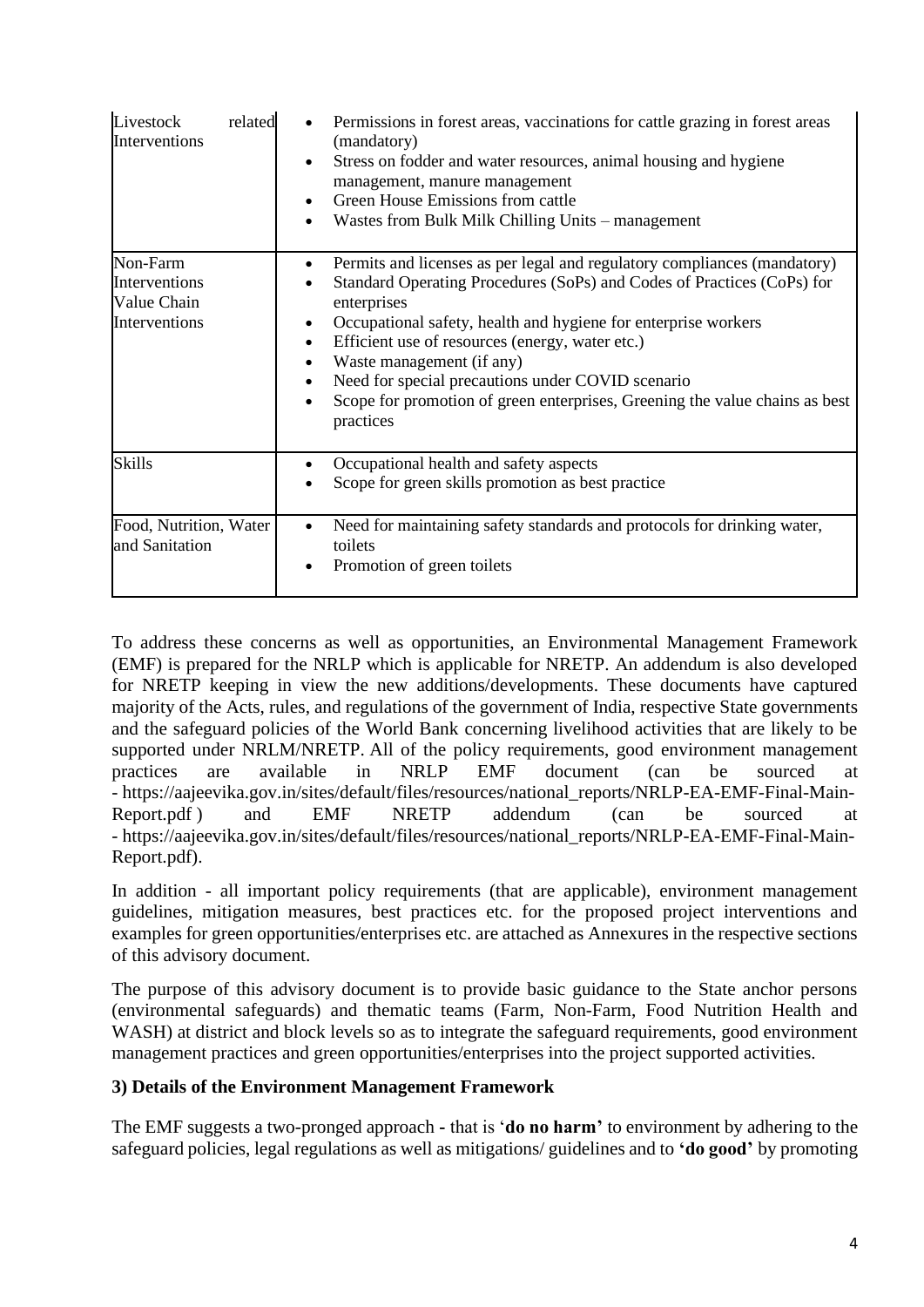good practices in environment management and greening value chains /enterprises and also through promotion of 'green enterprises'.

The EMF covers the following aspects:

#### 3.1. Safeguard Policy measures, Legal and Regulatory Requirements

The environmental safeguard policies are designed by World Bank to avoid, mitigate or minimize adverse environmental impacts of the supported projects. These are the necessary compliance requirements for the project. The NRETP interventions trigger the following safeguard policies of the World Bank:

- **Environmental Assessment (OP 4.01)** triggered to evaluate potential environmental risks and impacts in project area and area under influence
- **Forests (OP 4.36)** triggered to put in place the measures to avoid i) potential impacts on health and quality of the forest, ii) negative impacts on people dependent on forests or iii) changes in the management of forests
- **Natural habitats (OP 4.04)** triggered to put in place the measures to avoid significant conversion or degradation of natural habitats directly or indirectly
- **Pest Management (OP4.09)** triggered to avoid use of harmful pesticides (WHO classes Ia, Ib and II) and promote safety measures in activities involving use of pesticides. Nonpermissible pesticide list is available in the document '*WHO recommended classification of pesticides by hazard and guidelines to classification*' available at https://www.who.int/ipcs/ publications/pesticides\_hazard/en/. However, the project is only promoting organic farming methods; hence this policy is already complied with. The reference is cited for knowledge only.

In addition to the World Bank Safeguard Policies, the project needs to comply with the legal and regulatory requirements of Government of India and respective State governments. Wherever there is a difference in the World Bank Safeguard policies and the legal and regulatory requirements of the Government of India and the respective state governments, the Governments rules and regulations shall override World Bank's safeguard policies. The details of legal and regulatory requirements are attached as annexures under different interventions in the following sections. All the SRLMS are to make sure the project funded activities are in compliance with the legal and regulatory requirements and none of the activities under project funding are in non-compliance.

#### 3.2. Mitigation Measures and Environmental Guidelines/Good Practices

In addition to the safeguard policies and legal  $\&$  regulatory requirements, EMF also suggests mitigation measures and best environmental management practices in managing the livelihoods.

The interventions under NRETP include promotion of farm, non-farm sectors, specifically individual and group enterprises around agri-produce, livestock & non-farm enterprises. The activity (type of livelihood activity) wise mitigation measures and best environmental management practices under different thematic areas (agriculture, value chains, livestock, fisheries, non-farm enterprises etc.) are attached as Annexures under different interventions in the following sections.

#### 3.3. Green Opportunities

The EMF for NRLP also presented a bouquet of Green Opportunities (section 5 of NRLP EMF, page 85), which describe how organizations have addressed environmental issues by developing innovative Green Solutions that have resulted in Green enterprises and Green livelihoods.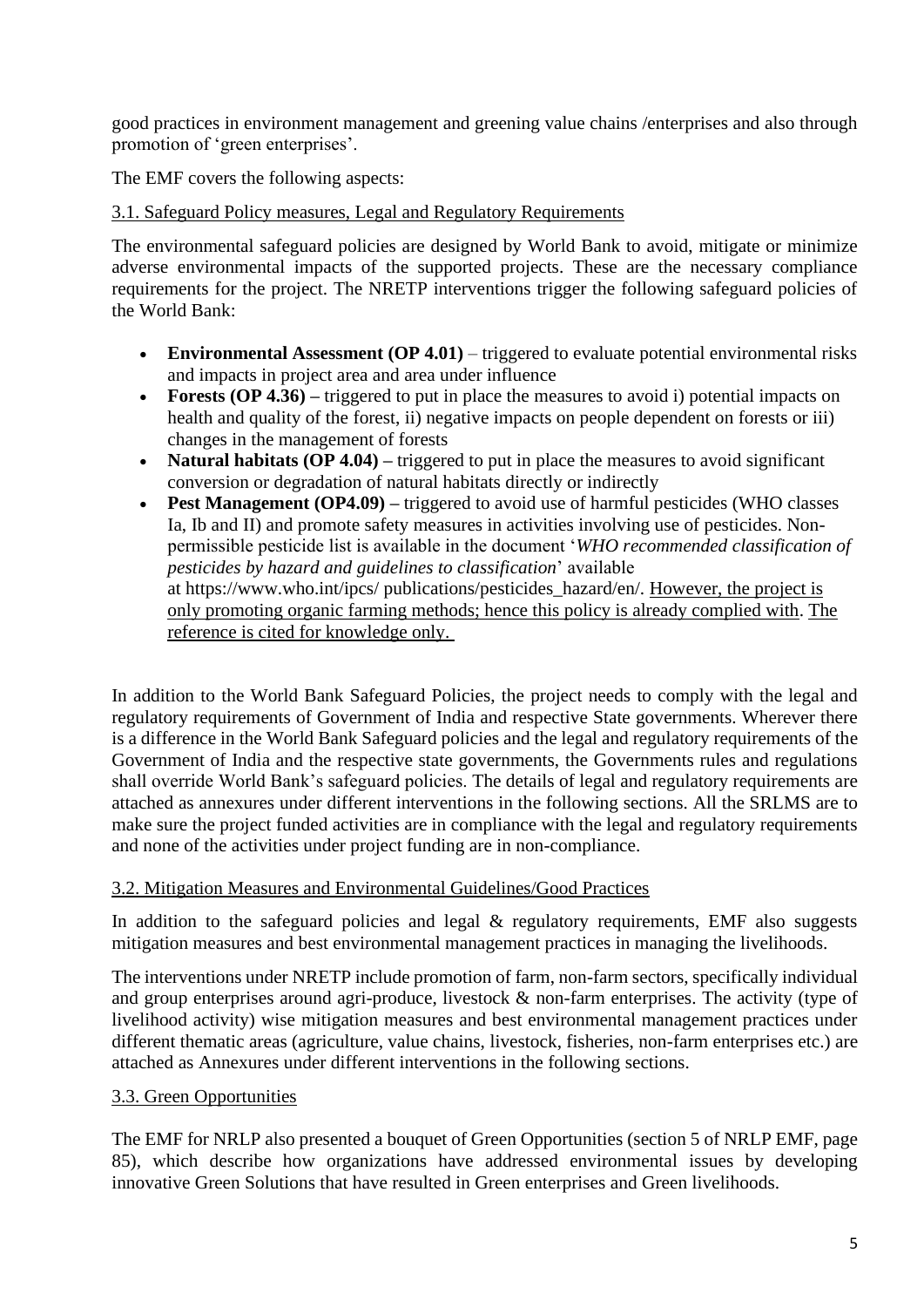Wherever possible, SRLMs are encouraged to promote green activities, especially green enterprises under non-farm (at least 2 per State, initially as pilot with a scale up plan) which may cover the environmental best practices around water and/or energy foot print, waste generation and disposal, worker and community safety, eco-friendly packaging, sourcing quality (organic) raw materials locally and green product certifications. In the context of the farm intervention this initiative may cover promotion of varieties suitable to the climate, manufacture and use of organic fertilizers and bio pesticides, integrated crop management practices – IPM, INM, less energy intensive transport, local markets, storage, crop residue utilization and organic certification. Additional workshops can be organized for SRLMs on this theme based on the initiatives chosen by States.

#### **4) EMF Implementation Arrangements**

4.1. EMF Implementation Plan: The approach of EMF will be to streamline the 'safeguard measures' and 'good practices' (including green interventions)' into day-to-day livelihood management practices. The process for integration will be as follows:

*Step I - Integration into Project Planning:* The State annual actions plan should include a section/plan on EMF which is a detailed action plan based on the procedures described in the subsequent sections. The plan is called as Environment Action Plan (EAP). The EAP template is attached as *Annexure 1.* This should be made part of AAP every year. This plan can also record the currently existing good practices, and green enterprises that are already promoted in the States. The SRLMs should issue necessary circulars/guidelines on the necessity of complying with safeguard measures and following good practices.

*Step 2 - Staff Arrangements:* At national, State levels the anchor persons (identified by NMMU) will have the responsibility of the EMF implementation. At the districts, cluster and federation levels the thematic teams (farm, non-farm, FNHW) with the support of the Community Resource Persons (CRPs) will play the key role in promoting the safeguard measures and best practices. Technical Support Agencies (TSAs) will be involved wherever required.

*Step 3 – Implementation Arrangements:* The implementation will be supported through capacity building (trainings and demonstrations). The responsibility of the anchor persons is to support in integrating the applicable safeguard and legal regulatory requirements, good environment management practices, and scope for green opportunities/enterprises into the respective training modules (farm, non-farm, FNHW), training programs etc. and make sure that these are implemented in the project activities through continuous hand-holding support to district and block teams.

Wherever possible, in addition to safeguard measure, the anchor persons are to promote green enterprises. Information Education and Communication (IEC) will be developed on each activity/commodity (e.g.: posters, films) and distributed to the PGs/PCs/POs, federation etc. As part of the organic farming interventions in NRETP areas, the guidelines of the MoA on the PGS will be applicable and the Local Groups will be registered in the PGS-Portal.

*Step 4 - Monitoring:* It is very important to monitor the compliance of the farm interventions (e.g.: licenses for inputs, tube wells for water use, agriculture in forest areas/natural habitats etc.) and enterprise on the adherence to the legal & regulatory requirements (e.g.: Pollution Control Board consents, FSSAI licenses, worker and consumer safety measures etc.) and tracked through internal monitoring and external monitoring (environmental audit).

The impact of EMF implementation will be measured through a 'sustainability index' that is developed for different activities as given in *Annexure II*. The minimum score qualifying the 'sustainability index' will be 7 points. The practices under sustainability index are the 'monitoring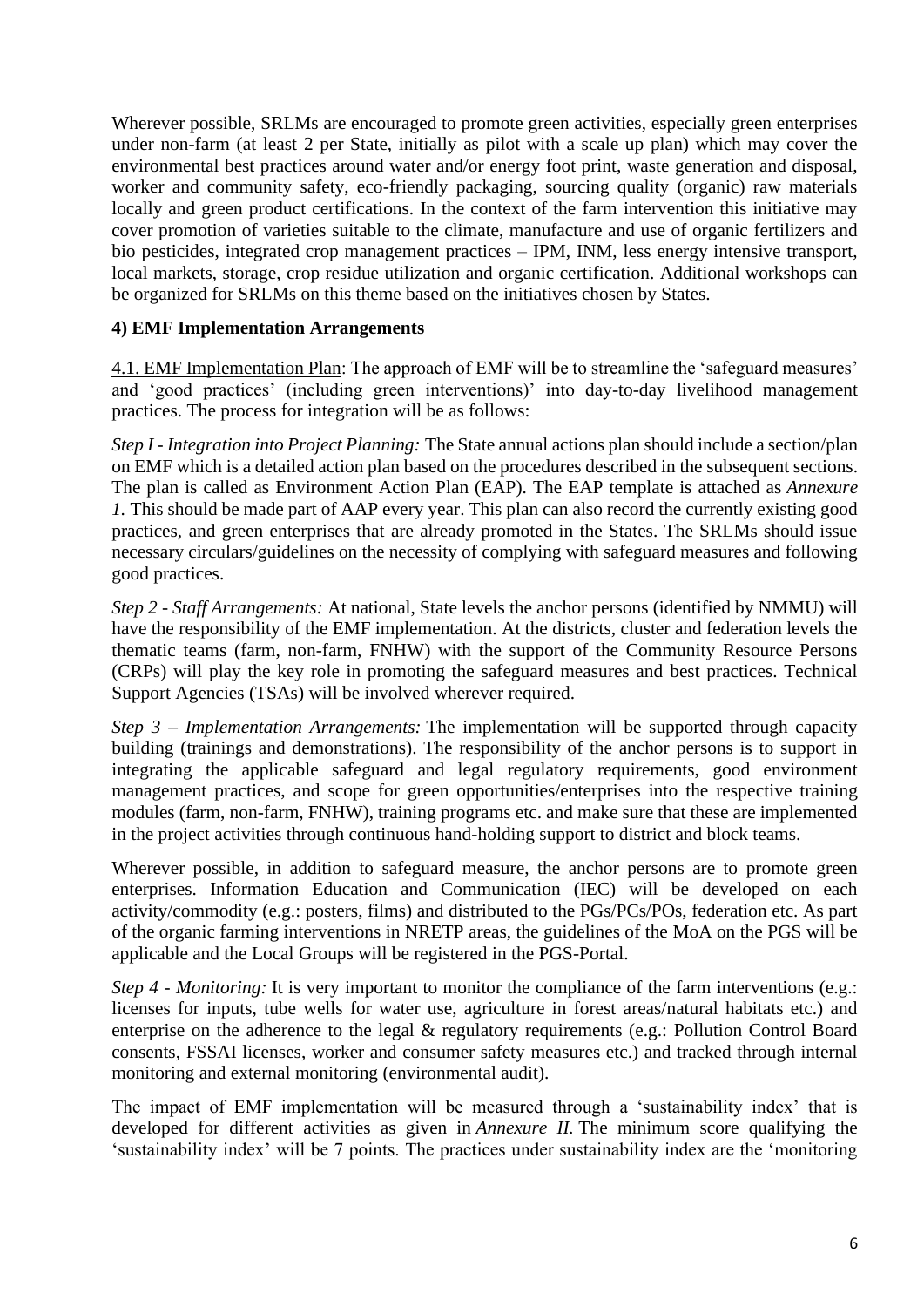indicators' and data on the same should be compiled through the MIS at cluster and district levels and should be consolidated at State level without fail.

*Internal monitoring:* The implementation of the safeguard measures and good practices will be reported by the States through the project MIS or end line survey whichever is more suitable (the State anchor person is to take the responsibility of this integration with support from NMMU if needed). The MIS indicators are the practices mentioned in sustainability index *(Annexure II)* The CRPs are to be trained in promoting the safeguards and good practices and should play a key role in monitoring and collecting the data. The quarterly and annual progress reports will have a section on progress of EAP. The template is part of *Annexure I*.

*External Monitoring:* An external audit will be conducted by hiring an external agency in the 4<sup>th</sup> or 5<sup>th</sup> year of the project period. The external audit will include visits to all 13 States. The methodology will include desk review (MIS data and internal reports) and field visits. The indicators for external monitoring are given in *Annexure II* (for reference only).

# **Section –II: Integration of Safeguards into Farm, Non-farm, Skills Interventions**

#### **1) Sub Section I – Farm Interventions**

- a. **Safeguard Requirements and Environmental Screening Procedures for Farm Enterprises:** The Farm value chain interventions would focus on the promotion of producers' collectives, viz. producers' groups and producers' enterprises to enable the small and marginal women farmers to access markets. NRETP has targeted to promote large size formal producers' collectives focusing on better price realization through value addition, market linkage, economies of scale, higher bargaining power etc. whereas the producers' groups are informal producers' collectives focusing on better price realization through majorly reduction in costs through aggregation, farm gate value addition (sorting, grading etc.), linkage to nearby large markets. The Producers Enterprises will be promoted by the SMMU whereas the Producers Groups will be promoted by CLF with the support of SRLM.
- b. **Integration of Environmental Safeguards/compliances into Farm Enterprises:** Value chain development through promotion of Producers Enterprise (PE) will be project-based implementation where SRLM will develop & submit the business plan to the Ministry in the template and the Ministry approves the project after due appraisal. Producers Enterprises supported under the NRETP shall follow all the applicable legal and regulatory compliances pertaining to the Producers Enterprises. The format for safeguard integration into the PE business plan is in *Annexure I.*

For promotion of Producers Groups, the SRLMs assist the CLF/GPLF and PGs in preparation of the business plans for the PGs and the PGs will be funded by the concerned CLF/GPLF. SRLM will support CLF/GPLF incorporation of the applicable legal and regulatory compliances in the business plan of PGs, if required based on the proposed activities of the producers' groups. Applicable environmental guidelines/ mitigations/ safeguard compliances/ good practices will be identified and will be promoted by integrating into trainings, monitoring etc. The format for the same is attached as Annexure II.

c. **Integration of the Environmental Safeguard Requirement into Training:** Training curriculum of the PE staff, PG member and the Udyog Sakhi should include a module on environmental compliances and good environment management practices/guidelines for different farm-based enterprises based on the nature of activities covered by the collectives. SRLM is to ensure integration of the environment management practices / guidelines in the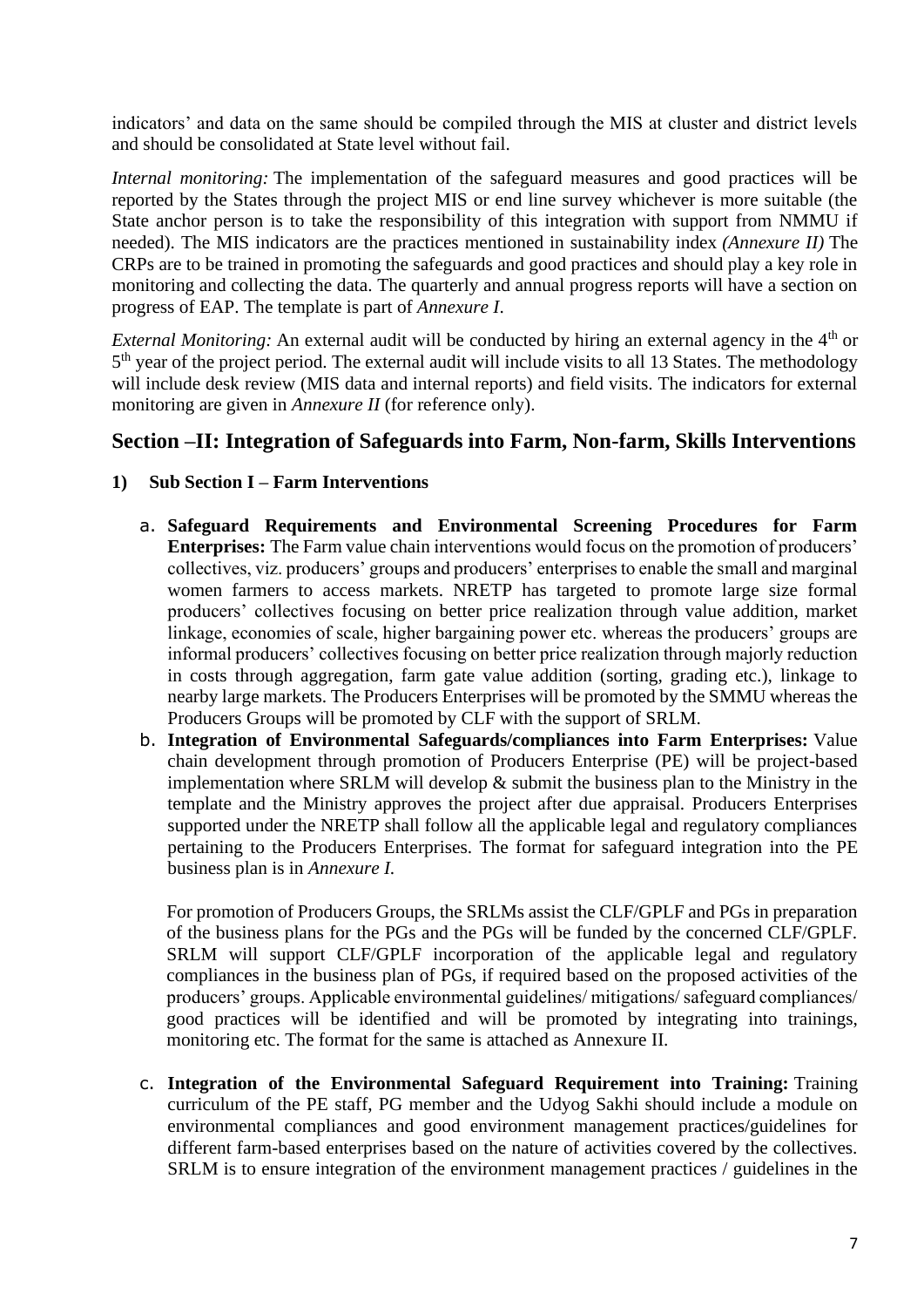training curriculum. Relevant IEC materials may also be developed by SRLM on the environment management practices/ guidelines circulated. *Annexure III* can be referred for guidelines.

d. **Monitoring of Safeguard Compliance:** Safeguard compliances as planned by the Producers Enterprises will be monitored by the States who have been sanctioned with the value chain projects. The concerned CLF/ GPLF will be responsible to monitor the safeguard compliance of the Producers Groups as per the plan. Orientation and training of blocks level staff as well as the officials of CLF/ GPLF to monitor the safeguard compliances at PG level would be ensured by the SRLM. The monitoring indicators (termed as sustainability index) are in the *Annexure II* of the Section I.

#### **2) Sub Section II – Non -Farm Interventions**

a. **Safeguard Requirements and Environmental Screening Procedures for Non-Farm Enterprises:** NRETP will be supporting individual and group-based micro enterprises in different sectors/categories. The One Stop Facility (OSF) at block level (one facility for 2-4 blocks) will play a key role in facilitating the enterprises by means of providing business development services (including funding). The main/core support from OSF includes – business plan preparation, hand holding support, market linkages and trainings. Ensuring regulatory compliances and monitoring are also the part of important support services offered by the OSFs.

For enterprises that have achieved a certain scale (annual turnover more than INR 12 lakh), the project envisages to pilot an approach of providing specialized support services through expert agencies or incubators. The incubator will support top 150 women-owned / womenled growth- oriented micro-enterprises in 3-4 States and provide them with a conducive ecosystem to scale up and create rural jobs.

NRETP identifies cluster development as a key approach for combining efforts, making use of synergies, and pooling resources to increase competitive advantage while sharing market risk. Both artisan (handloom and handicrafts) and sectoral clusters (canteens, apparel, rural tourism, etc.) can be promoted under NRETP. Each cluster supported under the project will be supported by a Technical Support Agency (TSA) to support the cluster in developing business plans, nurturing forward and backward linkages, securing commercial finance, and facilitating access to technology and market-oriented skills.

b. **Integration of Environmental Safeguards/compliances into Non-farm Enterprises:** As part of promotion of non-farm enterprises, The OSF responsibilities should also include integrating safeguard requirements and ensuring compliances in the supported enterprises. The recommended process of integration is to as follows:

2.1. Environmental Screening and Appraisal of the Business Plan: All the enterprises should be informed that they have to follow the legal and statutory compliances.

The business plans that are prepared will be screened (environmental screening) in order to identify the applicable legal and regulatory compliances to the proposed activity. The screening will be done by Business Development Service Providers (BDSP) with support of Block Technical Coordinator (Enterprise Promotion). The OSF-MC (technical and financial appraisal) committee may vet this.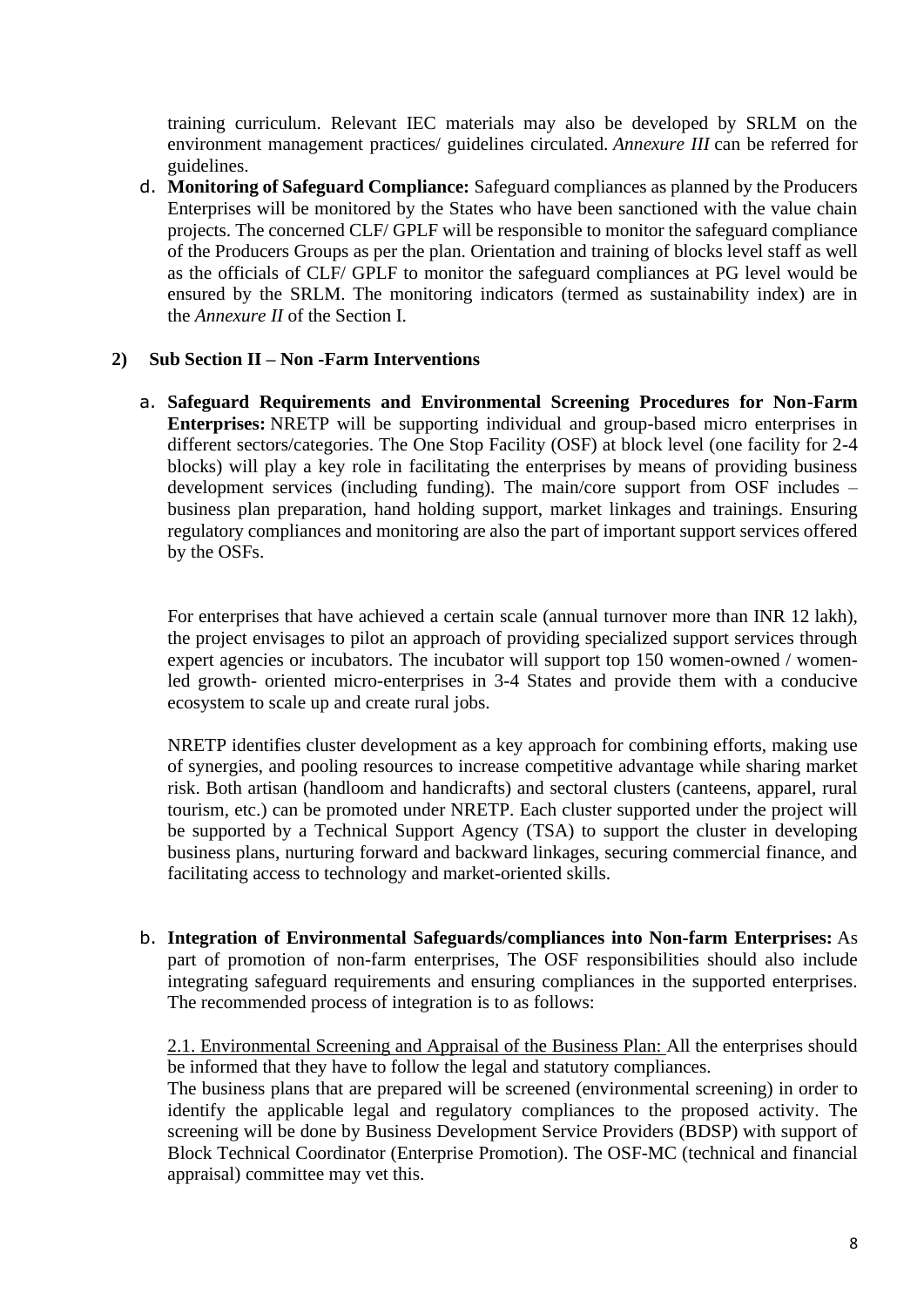Applicable environmental guidelines/mitigations/safeguard compliances/good practices will be identified and will be promoted by integrating into trainings, monitoring etc. the format for the same is attached as *Annexure I.* The activity wise details are attached in *Annexure II.*

#### 2.2. Integration of Environmental Safeguard Requirements into the Trainings

The BDSP training curriculum should include a module on environmental compliances and good environment management practices/guidelines for different types of enterprises. The responsibility of overseeing the integration is with State Technical Expert Enterprise Promotion (STE EP). IEC can be prepared by States in local languages (following the model disseminated by the NMMU).

*Monitoring the Safeguard Compliances:* The BDPS/BTC - EP, as part of the performance monitoring of the enterprises, will also monitor the compliances with safeguard requirements. The monitoring formats (if any) and MIS should include indicators on safeguard compliances. The responsibility of overseeing the integration is with State Technical Expert Enterprise Promotion (STE EP). The monitoring indicator for the safeguard compliances is 'compliance with all applicable consents/permits/'with respect to the activity as identified.

#### 2.3. Promotion of Environmental Safeguards in different types/categories of activities and clusters

*Promotion of Artisan Clusters:* The scoping studies, Diagnostic Study Reports should include environmental and health related issues associated with the type of activity in the clusters (e.g.: over exploitation of natural resources for raw materials, disposal of wastes like used dyes, handling of hazardous chemicals substances etc.). The study should also list out the legal and regulatory compliances pertaining to the specific activity as suggested in the *Annexure I*. The mitigations/guidelines and good practices can also be listed using the format in *Annexure II*. The annual work plan submitted by TSAs should include a section on environmental compliances and the trainings/CB programs to the members should include a module on good practices for health, hygiene, waste management etc. in the specific cluster. The Environment guidelines can be referred for the guidance on the same (*Annexure III*). The indicative format for inclusion of safeguards in scoping study, DSR, annual work plan is given in *Annexure 1V.* (Health risks, permits/licenses etc. are mentioned in templates/framework).

The monitoring activities by TSA should cover safeguard compliances, promotion of good practices. The mid-term and project completion reports should include a section on environmental safeguards covering the compliances, good practices followed etc. Scope for green production can be explored and promoted on pilot basis (examples are listed in *Annexure III*) Once the activities/technologies are chosen necessary guidance can be provided to the States.

TSA Trainings by NMMU should also include a section on safeguards. –

*Promotion of Sectoral Clusters:* The cluster level action plans should undergo screening process (*Annexure I*) for identifying the applicable compliance requirements and good practice guidelines. The TSA business plan, annual work plan etc. should include a section on safeguards integration.

*Incubation Guidelines:* All the enterprises should be informed that they have to follow the legal and statutory compliances. The proposed screening format is included in *Annexure I* which could be made part of business proposal/application. Guidelines mitigations measures, good practices can also be integrated using format in *Annexure II*. The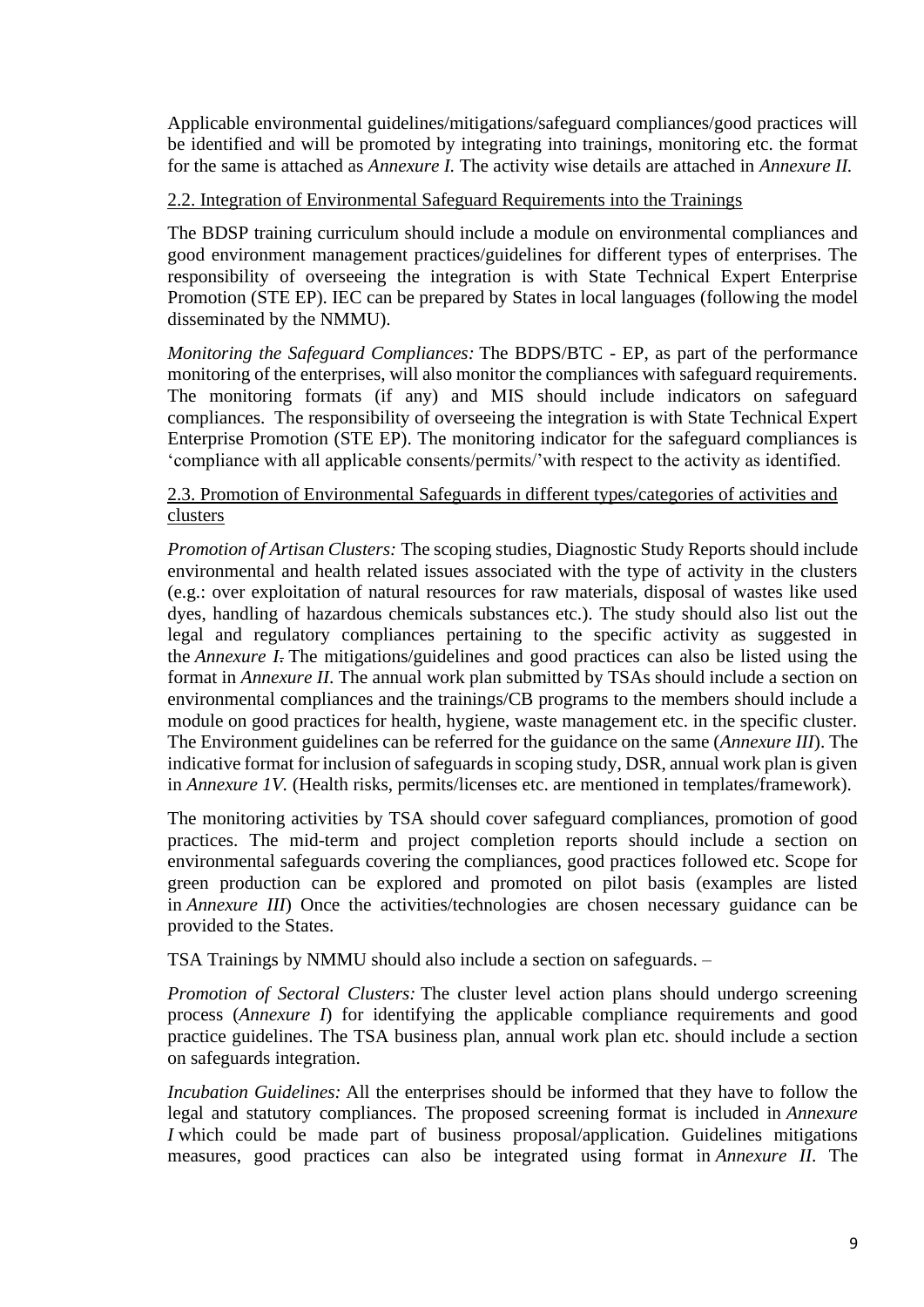responsibility of overseeing the integration is with State Technical Expert Enterprise Promotion (STE EP).

Along with the screening, applicable environmental guidelines/mitigations/good practices will be identified and will be promoted by integrating into trainings, monitoring etc. The activity wise details are attached in *Annexure III.*

#### **3) Sub Section IV – Guidelines for Skill Interventions, Scope for Green Skills**

#### **Skill Interventions may include:**

- Aspects/modules on occupational health and safety, use of Personal Protective Equipment for the skill trainings.
- Consider scope for green skills while identifying the skills/sectors by the States. Some examples are:

| <b>Sector</b>          | <b>Possible Green Skills and Green Jobs</b>               |  |
|------------------------|-----------------------------------------------------------|--|
| Agriculture            | Preparation of Organic Fertilizers and Pesticides         |  |
|                        | Pest Management Practices (PMP)                           |  |
|                        | Permaculture design services                              |  |
| Livestock/Agriculture/ | Waste Management (Waste Minimization, Waste recycle and   |  |
| <b>Food Production</b> | reuse) through biogas plants                              |  |
| Energy                 | Solar Technicians, bio gas service providers              |  |
| Masonry                | <b>Green Constructions</b>                                |  |
| Forestry               | Sustainable Collection, Processing and Marketing of NTFPs |  |
|                        | Eco Tourism                                               |  |
| Garments with dyeing   | Organic dye preparation                                   |  |
| Handicrafts            | Recycled paper products                                   |  |

#### **4) Sub Section V – Guidelines for Infrastructure**

#### **Guidelines for construction works/Infrastructure**

*Infrastructure Compliances*

- o The land record should be available (lease, donation, ownership etc.)
- o NOC should be obtained from forest department in forest areas where applicable
- o The demolition and construction wastes should be disposed in designated area in consultation with local panchayat/municipality. Preferably used for land filling or any other alternate purposes
- o No trees should be cut for construction. In case if clearance of trees is required replantation should be done with same or any other suitable local species. Permissions should be taken for clearance where applicable.
- o If there is need to create water source (tube well), permission should be taken from ground water department.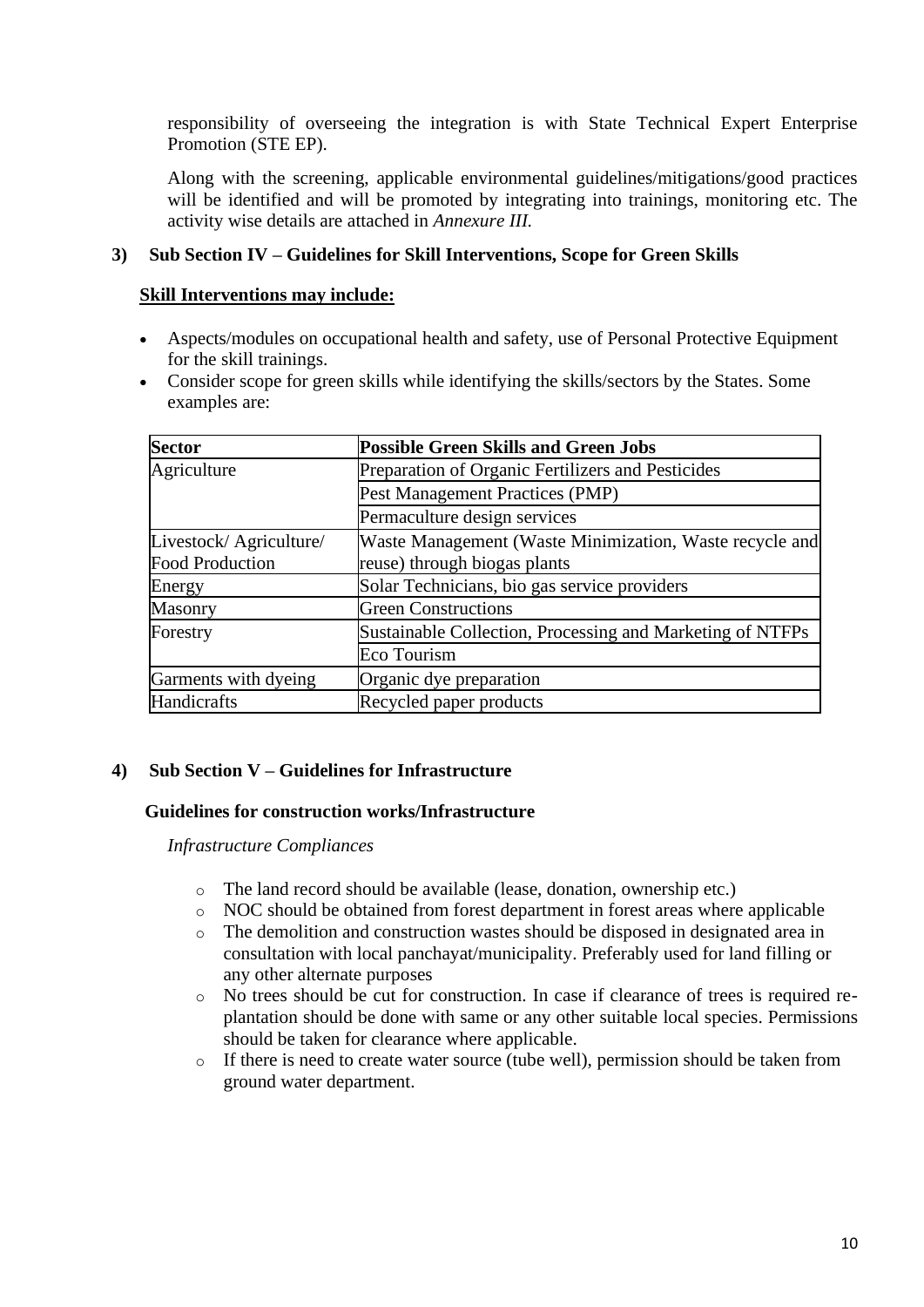#### *Environment Guidelines/Mitigations/Good Practices*

- Constructions should not happen in fertile agricultural lands or borrowing soil from fertile agricultural lands for construction should be avoided
- Construction site should not be prone to water logging or inundation during monsoons
- All the construction waste should be disposed into a pre identified land fill or used for construction of roads under NREGS etc. The condition of disposal should be built into the contracts
- Ensure required ventilation and natural illumination to reduce the need for energy
- Fire proof and leakage proof measures to be integrated into the building design
- Removal of mature trees should be avoided during construction. If unavoidable, compensatory tree plantation with same species or suitable local species will be carried out in consultation with Forest Department
- All buildings will be equipped with toilets and receptacles and a system should be established for collection and recycling of non-biodegradable wastes
- Wherever necessary provide ramps.
- Provide safety measures like parapet walls, and grill to stairs, balconies and roof.
- Raw materials will not be sourced illegally from nearby locations
- All raw materials (sand, stone, timber etc.) will be sourced from authentic and approved vendors, possessing valid permits. Relevant supporting documents should be presented for scrutiny on request.
- Ensure safe and covered stockpiling of the construction materials in separate place or a corner in the premises of building.
- Stockpiled materials should be covered to control dust emissions.
- Construction debris should be put to alternate uses such as land filling. If not utilized it should be disposed off in nearby safe places.

#### **COVID Advisory/ Guidelines for Construction Works**

- On day zero, before resuming/commencing the work, mandatory medical check-up should be arranged for all workers. In case of any person with symptoms such as fever or cough, an ambulance should be arranged immediately through 108 or 104, and the person should be shifted to designated hospital.
- Before commencing the work, morning briefing sessions and safety meeting should be arranged every day, to review site protocols ensuring social distancing norms. Workers should be briefed about safety guidelines and important updates.
- Mandatory thermal scanning of everyone entering and exiting a construction site should be done, and provisions for water, soap or hand wash or sanitisers should be made at all entry and exit points and common areas, and every worker and engineering staff should wash or sanitise hands while entering and exiting the premises.
- Face masks are mandatory, and hand gloves should be used by the workers handling material coming from outside.
- Strict ban should be imposed on gutka, tobacco, and paan on the site, and spitting in common areas should be strictly prohibited.
- In case of camps Identity cards should be issued to workers and their family members, and proper record of all the workers should be maintained. All the essential items should be made available on site. No outside worker should be allowed to stay inside the premises.
- Staggered timings should be implemented to avoid congestion at the entry gates, and number of workers at a particular time or place should be reduced by making arrangements for different shifts or areas.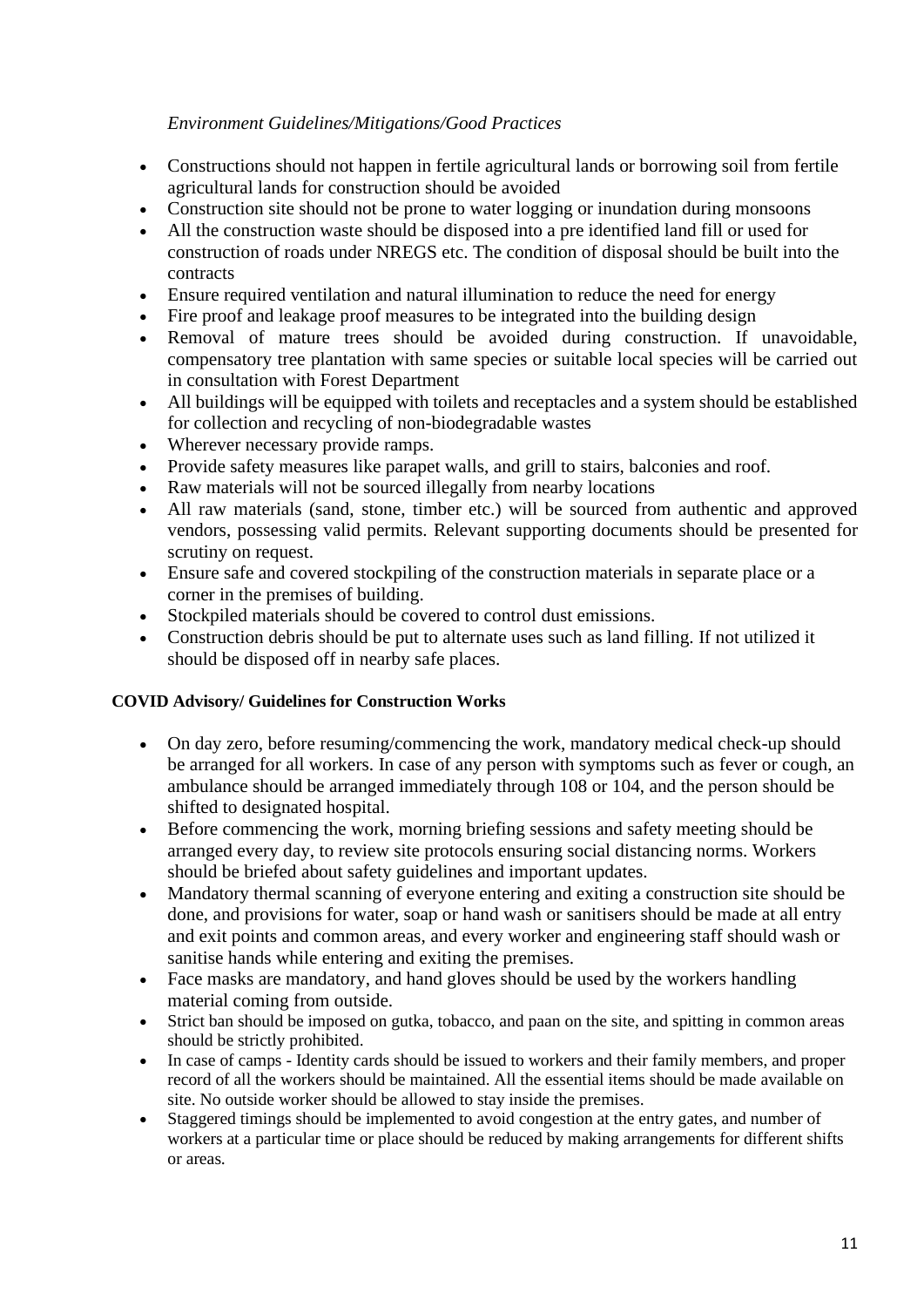- Food should be consumed at designated areas following social distancing. Seating area at recommended distance should be marked if necessary.
- Entire construction site should be disinfected on daily basis and housekeeping teams should be equipped accordingly. Ban should be imposed on non-essential visitors at sites, even if it is from the same company.
- All machines or vehicles should be disinfected regularly and all construction material arriving at the site should be left untouched for three days "to ensure safe usage".
- Reusable equipment should be thoroughly cleaned and should not be shared.
- Authorised hospitals and clinics to treat COVID-19 patients should be identified and the list should be displayed at the site. A doctor should visit periodically for any medical assistance.
- Sites should have isolation rooms to be used in case a worker exhibits symptoms of COVID-19. The worker should be kept in isolation while medical advice is sought. Apart from supervisors, sites should also have a site safety representative
- Appropriate signage should be displayed in local language/Hindi.
- Non-touch garbage bins with biodegradable garbage bag should be installed for waste collection, and proper disposal of garbage bags should be ensured. All protocol including emergency response must be laid out as per guidelines issued by government

\*\*\*\*\*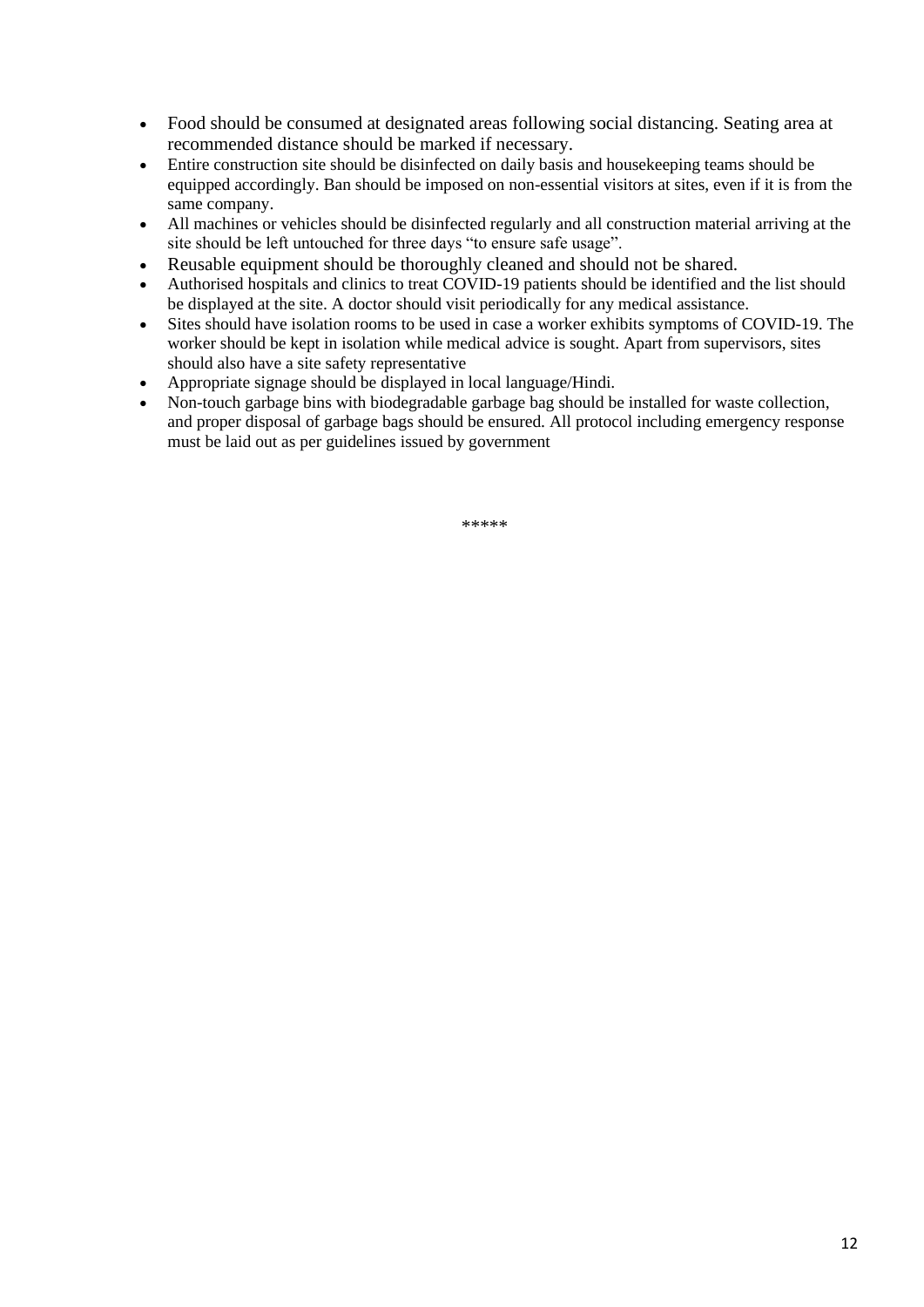# **ANNEXURES**

Section –I: Environmental Safeguard Policies and Environmental Management Framework (EMF), Implementation Arrangements

#### **Annexure 1: Template for Environmental Action Plan (EAP) in the Annual Action Plan (tentative, can be modified as per need)**

A brief write-up in a separate section on EAP to be incorporated in the Annual Action Plan of the State with the table given below:

| The Key            | <b>Types of</b> | <b>Key safeguard</b>                                 | <b>Plan for Capacity</b>   | <b>Monitoring</b> | <b>Budget</b> |
|--------------------|-----------------|------------------------------------------------------|----------------------------|-------------------|---------------|
| Livelihood         |                 | activities to measures, mitigations Building (number |                            | <b>Plan</b>       | allocated     |
| <b>Activities/</b> | be              | and best practices                                   | and frequency of           | (through          |               |
| interventions      | promoted/       | that will be                                         | trainings,                 | MIS,              |               |
|                    | scaled up       | integrated into the                                  | exposures,                 | progress          |               |
|                    |                 | <b>Practices, Guidelines demonstrations,</b>         |                            | reports etc.)     |               |
|                    |                 | letc.                                                | <b>IEC</b> materials etc). |                   |               |
| Farm               |                 |                                                      |                            |                   |               |
| Interventions      |                 |                                                      |                            |                   |               |
| Non-farm           |                 |                                                      |                            |                   |               |
| Value chains       |                 |                                                      |                            |                   |               |
| Enterprises        |                 |                                                      |                            |                   |               |
| <b>FNHW</b>        |                 |                                                      |                            |                   |               |
| <b>Skills</b>      |                 |                                                      |                            |                   |               |
| Any others         |                 |                                                      |                            |                   |               |

#### **Template for Progress Report**

| The Key Livelihood<br>Activities/interventions activities to be actions | <b>Types of</b><br>promoted/<br>scaled up | <b>Proposed EMF</b> | <b>Progress</b> | <b>Remarks if</b><br>Any |
|-------------------------------------------------------------------------|-------------------------------------------|---------------------|-----------------|--------------------------|
| <b>Farm Interventions</b>                                               |                                           |                     |                 |                          |
| Non-farm                                                                |                                           |                     |                 |                          |
| Value chains                                                            |                                           |                     |                 |                          |
| Enterprises                                                             |                                           |                     |                 |                          |
| <b>FNHW</b>                                                             |                                           |                     |                 |                          |

#### **Annexure II: Sustainability Index**

**The practices to be tracked through the internal monitoring are:**

| <b>Activity</b> | <b>Safeguard Measures and Good practices</b>                                                 | <b>Score</b> | <b>Minimum score</b><br>for sustainabilit<br>$\mathbf{v}^{[1]}$ |
|-----------------|----------------------------------------------------------------------------------------------|--------------|-----------------------------------------------------------------|
| Agriculture     | Deep Summer Ploughing                                                                        |              |                                                                 |
|                 | No use of pesticides and Non-Chemical methods of Pe <sup>[2]</sup><br>st Control - minimum 3 |              |                                                                 |
|                 | Soil Test based fertilizer/nutrient application                                              |              |                                                                 |
|                 | Use of Organic Manures only                                                                  |              |                                                                 |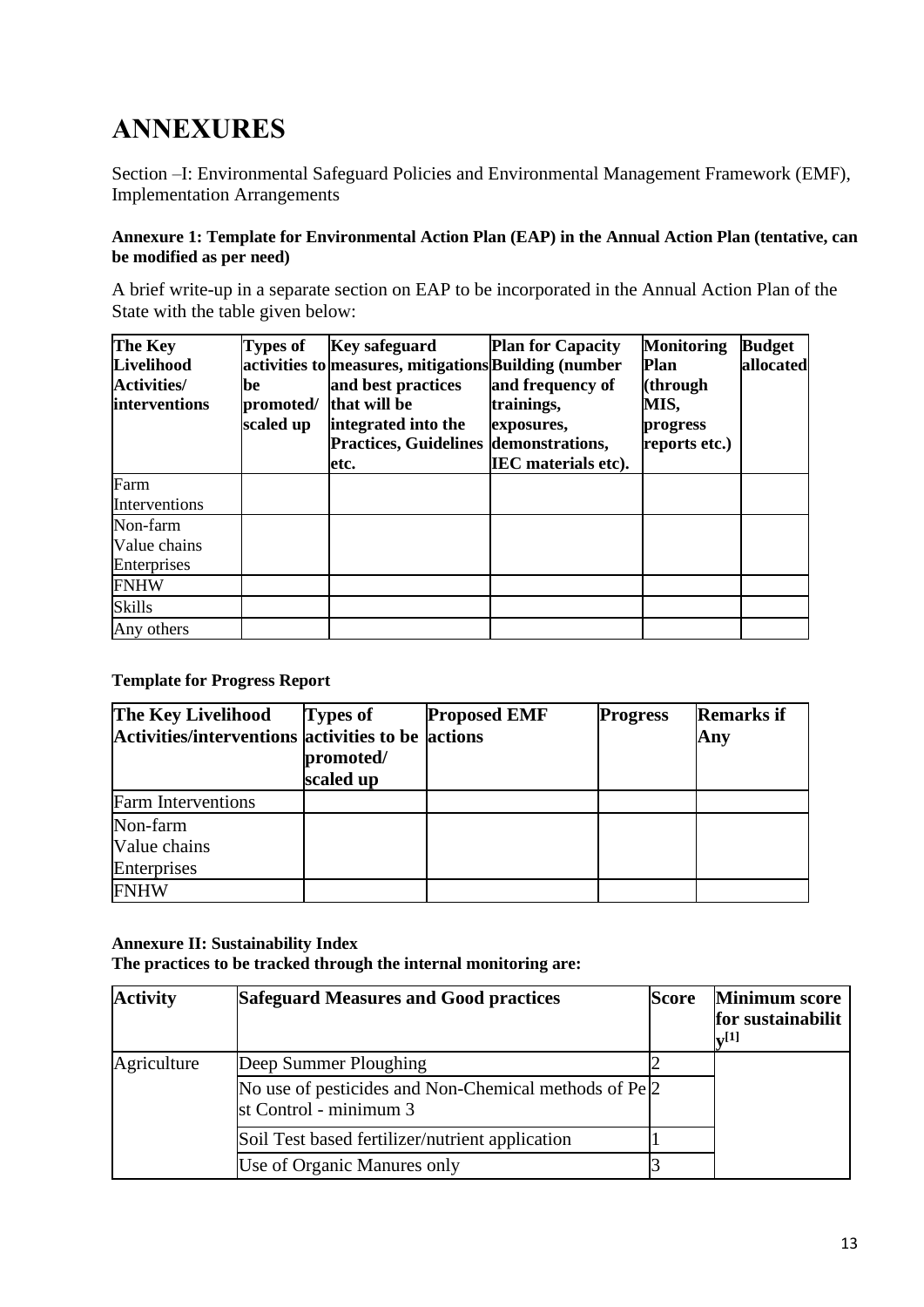| <b>Activity</b>               | <b>Safeguard Measures and Good practices</b>                                                               | <b>Score</b>   | <b>Minimum score</b>                 |
|-------------------------------|------------------------------------------------------------------------------------------------------------|----------------|--------------------------------------|
|                               |                                                                                                            |                | for sustainabilit<br>${\bf v}^{[1]}$ |
|                               | System of Crop Intensification (or) Drip Irrigation (or) $\sqrt{2}$<br>Mulching                            |                |                                      |
|                               | <b>Total</b>                                                                                               | 10             | 7                                    |
| Dairy                         | Keeping the locally Suitable breed as suggested in Stat <sup>[2]</sup><br>e Breeding Policy                |                |                                      |
|                               | Fodder cultivation/fodder tree cultivation/azolla                                                          |                |                                      |
|                               | Chaffing (cutting) the fodder before feeding                                                               |                |                                      |
|                               | Stall feeding (at least partial)                                                                           |                |                                      |
|                               | Clean, spacious and ventilated sheds with feed and wa  1<br>ter troughs                                    |                |                                      |
|                               | Composting of the manure                                                                                   | 2              |                                      |
|                               | <b>Regular vaccinations</b>                                                                                |                |                                      |
|                               | <b>Total</b>                                                                                               | 10             | 7                                    |
| Goatary                       | Keeping the locally Suitable breed as suggested in Stat <sup>[2]</sup><br>e Breeding Policy                |                |                                      |
|                               | Fodder cultivation/fodder tree cultivation<br>Stall feeding                                                |                |                                      |
|                               | Chaffing (cutting) the fodder before feeding                                                               |                |                                      |
|                               | Clean, spacious and ventilated sheds with feed and wa 2<br>ter troughs                                     |                |                                      |
|                               | Composting of the manure                                                                                   | 2              |                                      |
|                               | Regular vaccinations                                                                                       |                |                                      |
|                               | <b>Total</b>                                                                                               | 10             | 17                                   |
| Fisheries                     | Culture of locally suitable species, poly culture (no ba<br>nned, invasive species like cat fish, tilapia) | $\overline{2}$ |                                      |
|                               | Observing government regulations like ban season in<br>natural water bodies                                |                |                                      |
|                               | Application of nutrients based on soil and water testin 2<br>g                                             |                |                                      |
|                               | Application of organic manures only                                                                        |                |                                      |
|                               | Permissions from Panchayat/Department as applicable 2<br>or lease agreement                                |                |                                      |
|                               | Integrated fish farming practices                                                                          |                |                                      |
|                               | <b>Total</b>                                                                                               | 10             | 7                                    |
| Non-Timber Fo<br>rest Produce | Permission from the Forest Department for collection/<br>cultivation as required by the laws               | $\beta$        |                                      |
|                               | Collection of produce only after the maturity                                                              | າ              |                                      |
|                               | Sustainable method of collection - nondestructive coll<br>ection leaving 25% of produce for regeneration   | $\overline{2}$ |                                      |
|                               | Permission for transit                                                                                     |                |                                      |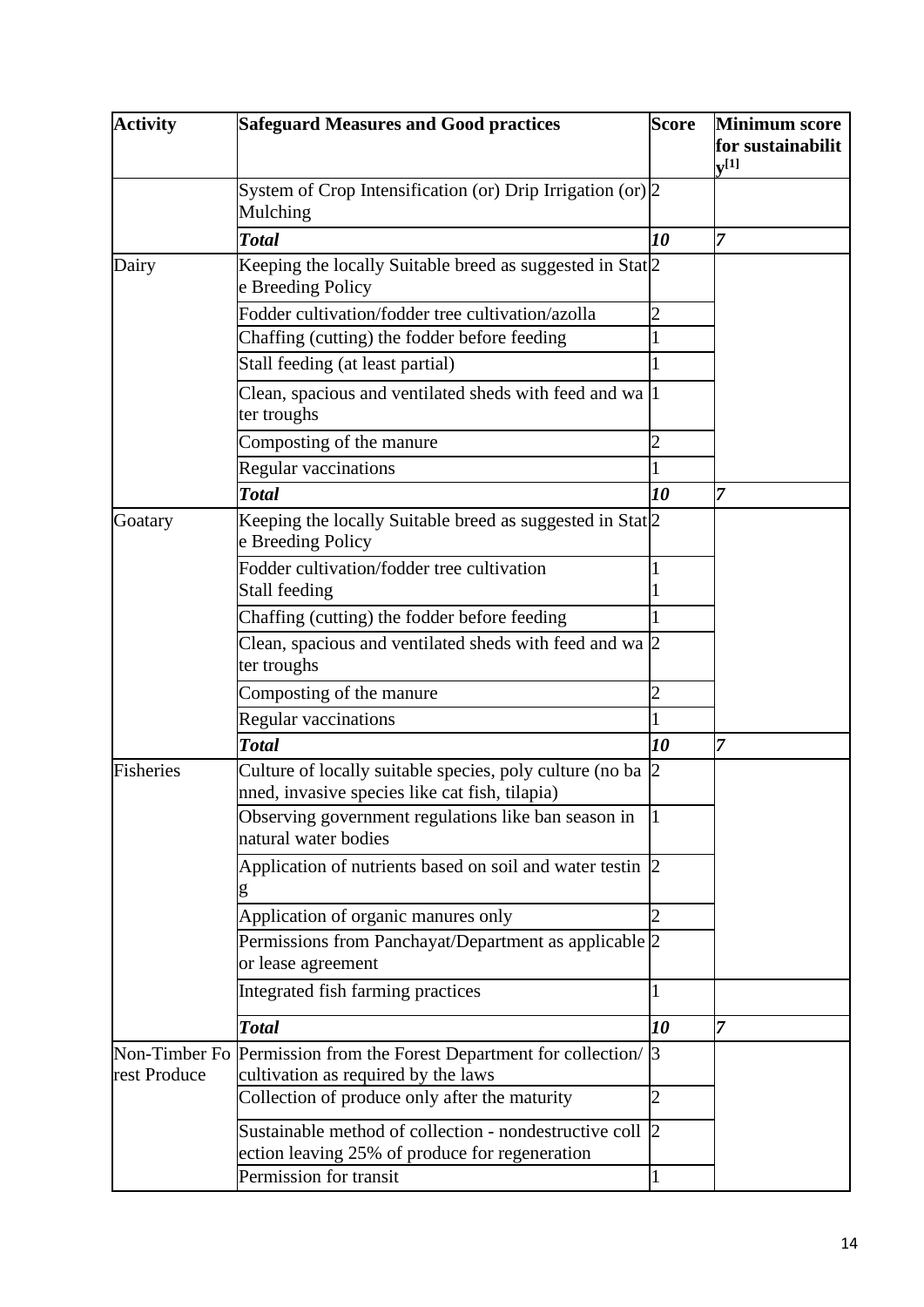| <b>Activity</b>                                                           | <b>Safeguard Measures and Good practices</b>                                                                   | <b>Score</b> | <b>Minimum score</b><br>for sustainabilit<br>$\mathbf{v}^{[1]}$ |
|---------------------------------------------------------------------------|----------------------------------------------------------------------------------------------------------------|--------------|-----------------------------------------------------------------|
|                                                                           | Actions, measures for regeneration of the selected spe<br>cies                                                 |              |                                                                 |
|                                                                           | <b>Total</b>                                                                                                   | 10           |                                                                 |
| addition<br>Eg: milling, $\text{dry}$<br>ing, processing<br>and packaging | Non-Farm Enter Permission/consent from Pollution Control Board/FSS 2<br>prises and value AI etc. if applicable |              |                                                                 |
|                                                                           | Water use efficiency, resource use efficiency, Use of e 1<br>nergy efficient machinery, tools etc.             |              |                                                                 |
|                                                                           | Good working conditions - space, ventilation, basic a<br>menities                                              |              |                                                                 |
|                                                                           | Hygiene in processing/value addition, packaging etc.                                                           |              |                                                                 |
|                                                                           | Use of natural/safe/quality/permissible ingredients, ra<br>w materials                                         |              |                                                                 |
|                                                                           | <b>Total</b>                                                                                                   | 10           | 7                                                               |

### **The key sustainability indicators (tentative) for external monitoring are:**

| Commodity/sector          | <b>Sustainability indicators</b>                                                                                                                                                                                                                       |  |  |
|---------------------------|--------------------------------------------------------------------------------------------------------------------------------------------------------------------------------------------------------------------------------------------------------|--|--|
| <b>NTFP</b>               | Percentage of beneficiaries doing NTFP collection following sustainable<br>methods                                                                                                                                                                     |  |  |
| Agriculture, Horticulture | Percentage of area under Non chemical pest management methods                                                                                                                                                                                          |  |  |
|                           | Percentage of area under micro irrigation methods                                                                                                                                                                                                      |  |  |
|                           | Percentage of area under use of organic manures                                                                                                                                                                                                        |  |  |
| Dairy                     | Percentage of farmers growing fodder                                                                                                                                                                                                                   |  |  |
|                           | Percentage of farmers implementing                                                                                                                                                                                                                     |  |  |
|                           | stall feeding<br>clean sheds<br>composting the manure                                                                                                                                                                                                  |  |  |
| Fishery                   | Percentage of farmers following the recommended fertilizers and<br>organic manures<br>Percentage of farmers following native species selection, poly culture<br>and recommended stocking density<br>Percentage of farmers following integrated farming |  |  |
| Goatery                   | Percentage of farmers opting for locally suitable breeds (recommended<br>in State breeding policy)<br>Percentage of farmers growing fodder/fodder trees<br>Percentage of farmers implementing<br>stall feeding<br>clean sheds<br>composting the manure |  |  |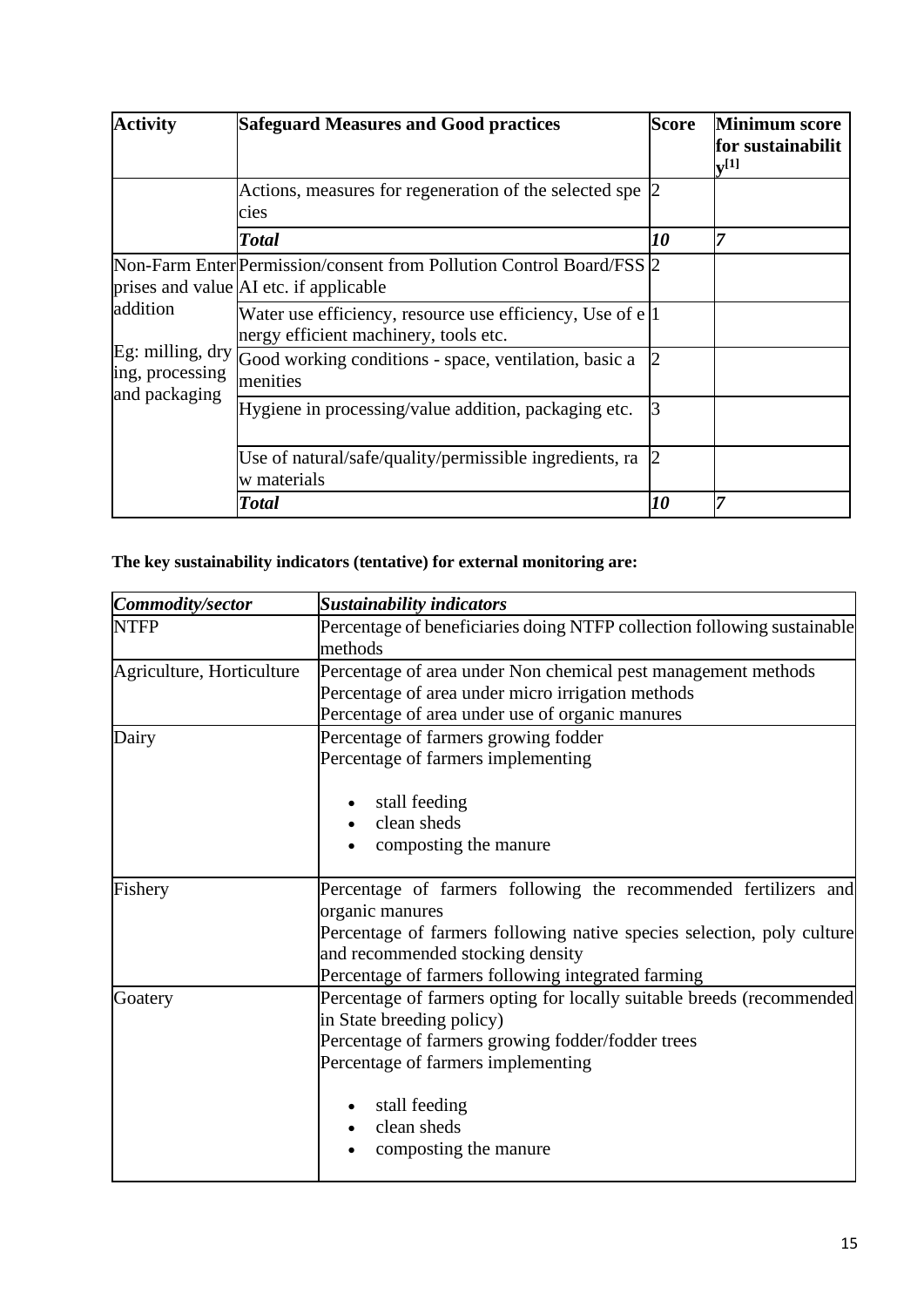| Commodity/sector                           | <b>Sustainability indicators</b>                                                                                                                                                                                                                                                                                                                                                          |
|--------------------------------------------|-------------------------------------------------------------------------------------------------------------------------------------------------------------------------------------------------------------------------------------------------------------------------------------------------------------------------------------------------------------------------------------------|
| Non-farm enterprises and<br>value addition | Percentage of the enterprises that have obtained the required<br>permissions, licenses etc.<br>Percentage of enterprises using renewable energy/following<br>$\bullet$<br>energy efficiency and water efficiency<br>Percentage of enterprises following hygienic practices<br>Percentage of enterprises using natural/safe/quality/permissible<br>$\bullet$<br>ingredients, raw materials |

By the time of the external audit (year 4/5) the minimum area/percentage of activities under sustainable practices in each State in the intervened villages / enterprises should be a minimum of 50%. The SRLMs should be encouraged to meet the criteria detailed in the index and internal monitoring must be done through MIS tracking.

Section –II: Integration of Safeguards into Farm, Non-farm, Skills Interventions.

#### Sub Section I – Farm Interventions

**Annexure I: Integration of Environmental Safeguards into the Producer Enterprise Business Plans (refer to Annexure II and III for compliances and mitigation measures/guidelines)**

| The key activities<br>proposed in PE<br><b>Business Plans</b> | Legal and<br><b>Regulatory</b><br>Compliances if any | <b>Mitigation</b><br><b>Measures/Good</b><br><b>Practices/Environmental</b><br><b>Guidelines</b> | <b>Remarks</b> |
|---------------------------------------------------------------|------------------------------------------------------|--------------------------------------------------------------------------------------------------|----------------|
|                                                               |                                                      |                                                                                                  |                |
|                                                               |                                                      |                                                                                                  |                |
|                                                               |                                                      |                                                                                                  |                |

**Annexure II: Integration of Environmental Safeguards into the Business Plans of PG under farm interventions.**

*Compliances:*

| S. No | <b>Safeguard Compliances</b>                                                                                                             | <b>Applicability</b><br>on<br>compliance |                |     | <b>Present status Remarks if any</b><br>(plan, support<br>required etc.) |  |
|-------|------------------------------------------------------------------------------------------------------------------------------------------|------------------------------------------|----------------|-----|--------------------------------------------------------------------------|--|
|       |                                                                                                                                          | Yes                                      | N <sub>0</sub> | Yes | No                                                                       |  |
|       | Agriculture<br>Purchase, stock, sale,<br>$\bullet$<br>distribution or exhibition of<br>the following pesticides will<br>not be supported |                                          |                |     |                                                                          |  |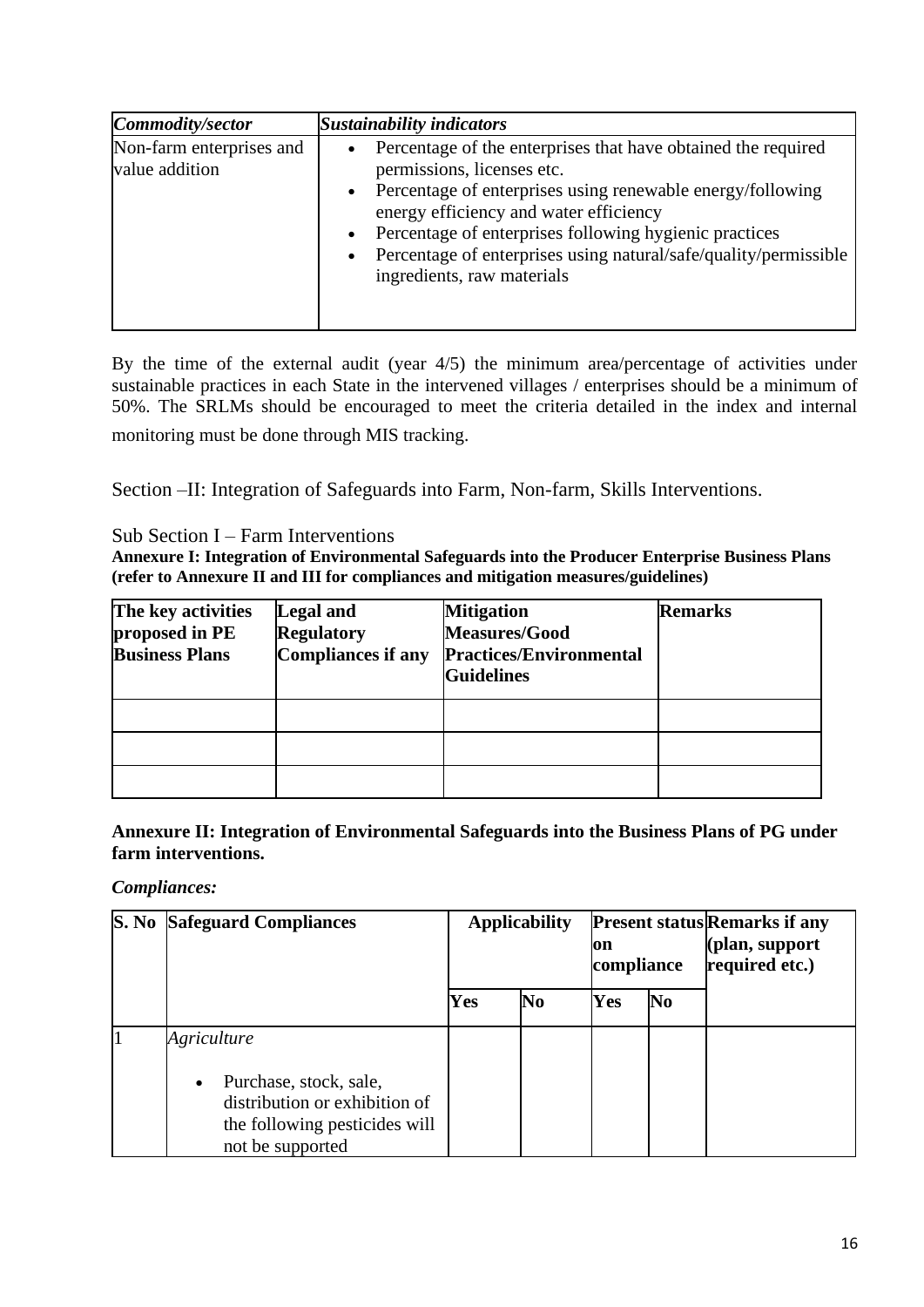|                | <b>S. No Safeguard Compliances</b>                                                                                                                                                                                                                                                                                                                                                                                                                                                                                                | <b>Applicability</b> |                | on<br>compliance |                | <b>Present status Remarks if any</b><br>(plan, support<br>required etc.) |
|----------------|-----------------------------------------------------------------------------------------------------------------------------------------------------------------------------------------------------------------------------------------------------------------------------------------------------------------------------------------------------------------------------------------------------------------------------------------------------------------------------------------------------------------------------------|----------------------|----------------|------------------|----------------|--------------------------------------------------------------------------|
|                |                                                                                                                                                                                                                                                                                                                                                                                                                                                                                                                                   | Yes                  | N <sub>0</sub> | Yes              | N <sub>0</sub> |                                                                          |
|                | Pesticides classified<br>$\circ$<br>in Class Ia, Ib and II<br>of WHO<br>classification; •<br>Pesticides banned by<br>$\circ$<br>the Government of<br>India,<br>Pesticides banned by<br>$\circ$<br>the State Government.<br>Purchase, stock, sale,<br>distribution or exhibition of<br>pesticides and chemical<br>fertilizers will not be<br>supported without the<br>requisite licenses.                                                                                                                                          |                      |                |                  |                |                                                                          |
| $\overline{2}$ | Livestock<br>Grazing of livestock in forest<br>areas without taking required<br>permission from the Forest<br>Department should not be<br>done.<br>Grazing of livestock that<br>have not been vaccinated in<br>forest areas is not permitted<br>Use of antibiotics, hormones<br>etc. for growth promotion or<br>use of substances like<br>oxytocin for easy milking etc.<br>are not permitted<br>The Artificial Insemination<br>activities promoted by the<br>project should be in<br>complaint with the State<br>breeding policy |                      |                |                  |                |                                                                          |
| 3              | <b>Fisheries</b><br>Fishing in the Government<br>declared prohibited/closed<br>season is not allowed.<br>Fishing using nets with mesh<br>size smaller than the                                                                                                                                                                                                                                                                                                                                                                    |                      |                |                  |                |                                                                          |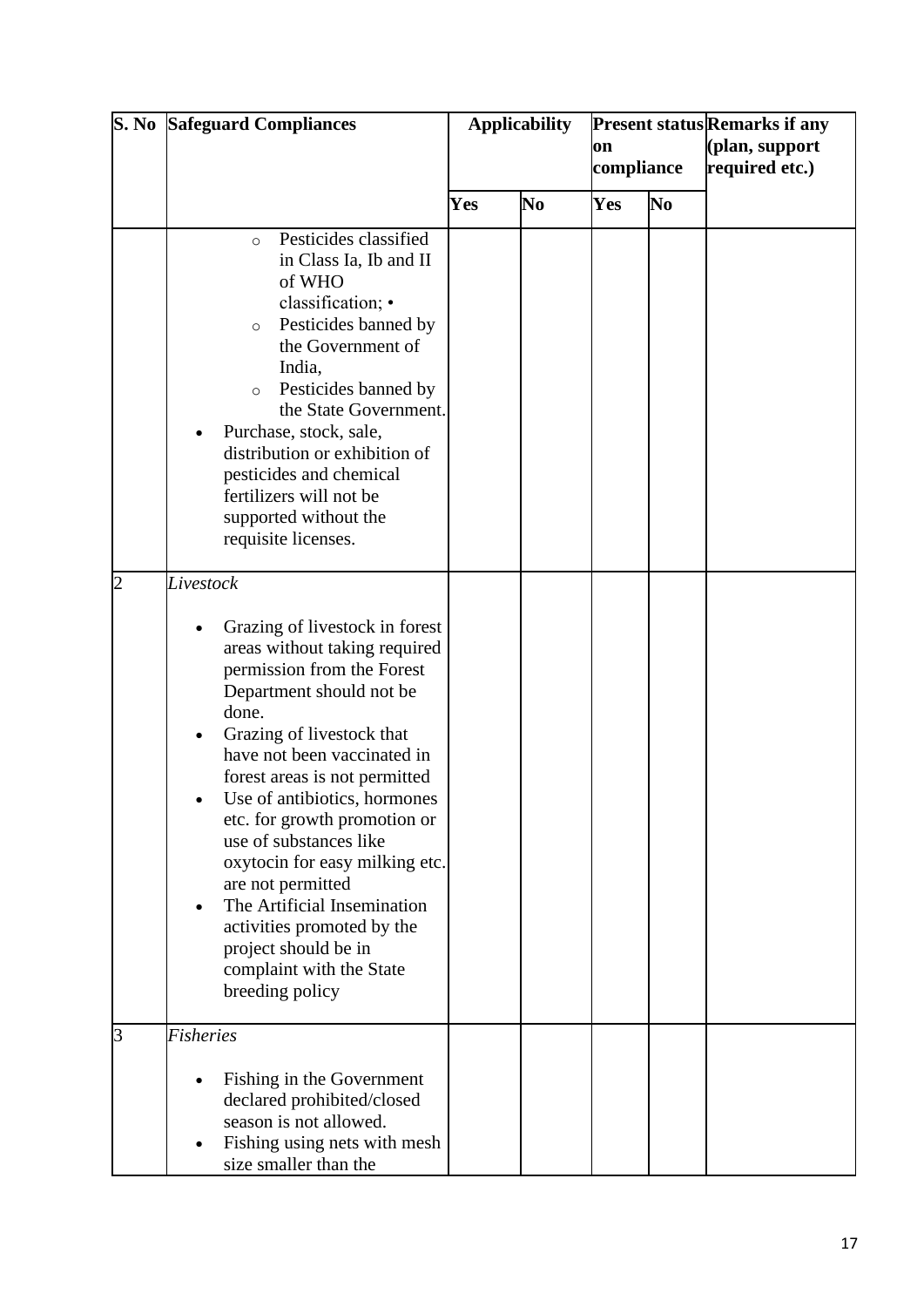|                | <b>S. No Safeguard Compliances</b>                                                                                                                                                                                                                                                                                                                                                                                                                                                                                                                                                                                                                                                                                                                                                                                                | <b>Applicability</b> |                | on<br>compliance |                | <b>Present status Remarks if any</b><br>(plan, support<br>required etc.) |
|----------------|-----------------------------------------------------------------------------------------------------------------------------------------------------------------------------------------------------------------------------------------------------------------------------------------------------------------------------------------------------------------------------------------------------------------------------------------------------------------------------------------------------------------------------------------------------------------------------------------------------------------------------------------------------------------------------------------------------------------------------------------------------------------------------------------------------------------------------------|----------------------|----------------|------------------|----------------|--------------------------------------------------------------------------|
|                |                                                                                                                                                                                                                                                                                                                                                                                                                                                                                                                                                                                                                                                                                                                                                                                                                                   | Yes                  | N <sub>0</sub> | Yes              | N <sub>0</sub> |                                                                          |
|                | permissible size (1 inch in<br>fresh water and half inch in<br>marine fisheries) should not<br>be done.<br>Fishing using destructive<br>$\bullet$<br>fishing practices (use of<br>poison, explosives, etc.)<br>should not be followed.<br>Culture of invasive species<br>(e.g., African Catfish,<br>Tilapia) will not be<br>encouraged.                                                                                                                                                                                                                                                                                                                                                                                                                                                                                           |                      |                |                  |                |                                                                          |
| $\overline{4}$ | <b>Non-Timber Forest Produce</b><br>Activities that involve use of<br>forest land for non-forest<br>purposes without the<br>permission of the Forest<br>Department should not be<br>supported wherever such<br>permission is required by<br>law.<br>Extraction, transport,<br>processing, sale of forest<br>produce including non-timber<br>forest produce without taking<br>required permission from the<br>Forest Department should not<br>be done. Wherever such<br>permission is required by<br>law.<br>Activities that involve<br>destruction of wildlife or of<br>wildlife habitat will not be<br>supported<br>Clearing, kindling fire,<br>damaging trees (felling,<br>girdling, lopping, topping,<br>burning and stripping bark),<br>quarrying stone, etc., in<br>reserved and protected forests<br>will not be supported. |                      |                |                  |                |                                                                          |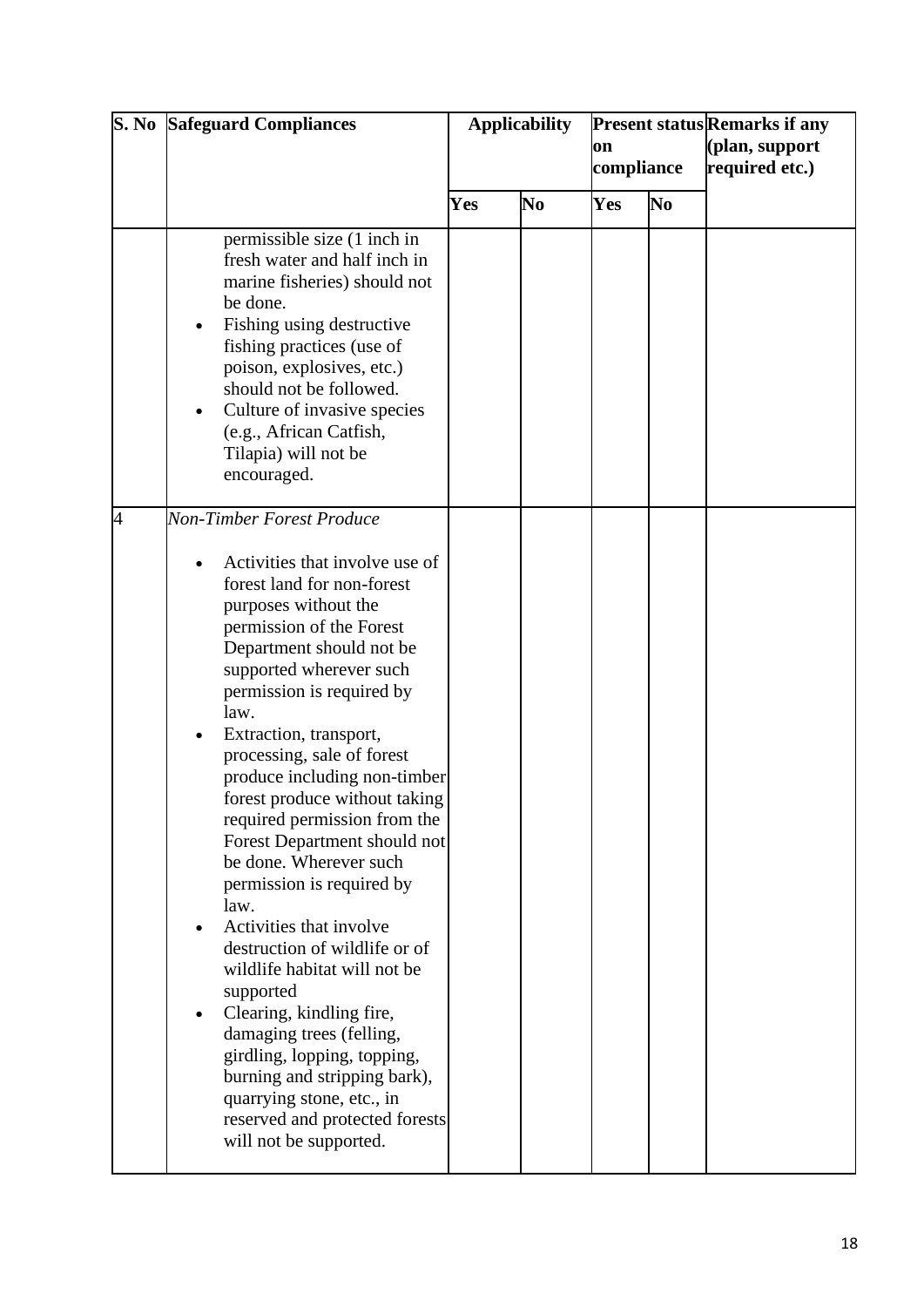| S. No | <b>Safeguard Compliances</b>                                                                                                                                                                                                                                                                                                                                                                                                                                                                                                                                                                                                                                                                                                                                        | <b>Applicability</b> |                | on<br>compliance |                | <b>Present status Remarks if any</b><br>(plan, support<br>required etc.) |  |
|-------|---------------------------------------------------------------------------------------------------------------------------------------------------------------------------------------------------------------------------------------------------------------------------------------------------------------------------------------------------------------------------------------------------------------------------------------------------------------------------------------------------------------------------------------------------------------------------------------------------------------------------------------------------------------------------------------------------------------------------------------------------------------------|----------------------|----------------|------------------|----------------|--------------------------------------------------------------------------|--|
|       |                                                                                                                                                                                                                                                                                                                                                                                                                                                                                                                                                                                                                                                                                                                                                                     | Yes                  | N <sub>0</sub> | Yes              | N <sub>0</sub> |                                                                          |  |
| 5     | Infrastructure                                                                                                                                                                                                                                                                                                                                                                                                                                                                                                                                                                                                                                                                                                                                                      |                      |                |                  |                |                                                                          |  |
|       | • The land record should be available<br>(lease, donation, ownership etc.)<br>• NOC should be obtained from<br>forest depart in forest areas where<br>applicable<br>• The demolition and construction<br>wastes should be disposed in<br>designated area in consultation with<br>local panchayat/municipality.<br>Preferably used for land filling or<br>any other alternate purposes<br>• No trees should be cut for<br>construction. In case if clearance of<br>trees is required re-plantation<br>should be done with same or any<br>other suitable local species.<br>Permissions should be taken for<br>clearance where applicable.<br>• If there is need to create water<br>source (tube well), permission<br>should be taken from ground water<br>department. |                      |                |                  |                |                                                                          |  |

| <b>Key Activity in the PG</b><br><b>Business Plan</b> | <b>Mitigation Measures/</b><br><b>Environmental Guidelines/</b><br><b>Good practices</b> | Remarks (plan of action,<br>support needed etc.) |
|-------------------------------------------------------|------------------------------------------------------------------------------------------|--------------------------------------------------|
|                                                       |                                                                                          |                                                  |
|                                                       |                                                                                          |                                                  |
|                                                       |                                                                                          |                                                  |
|                                                       |                                                                                          |                                                  |
|                                                       |                                                                                          |                                                  |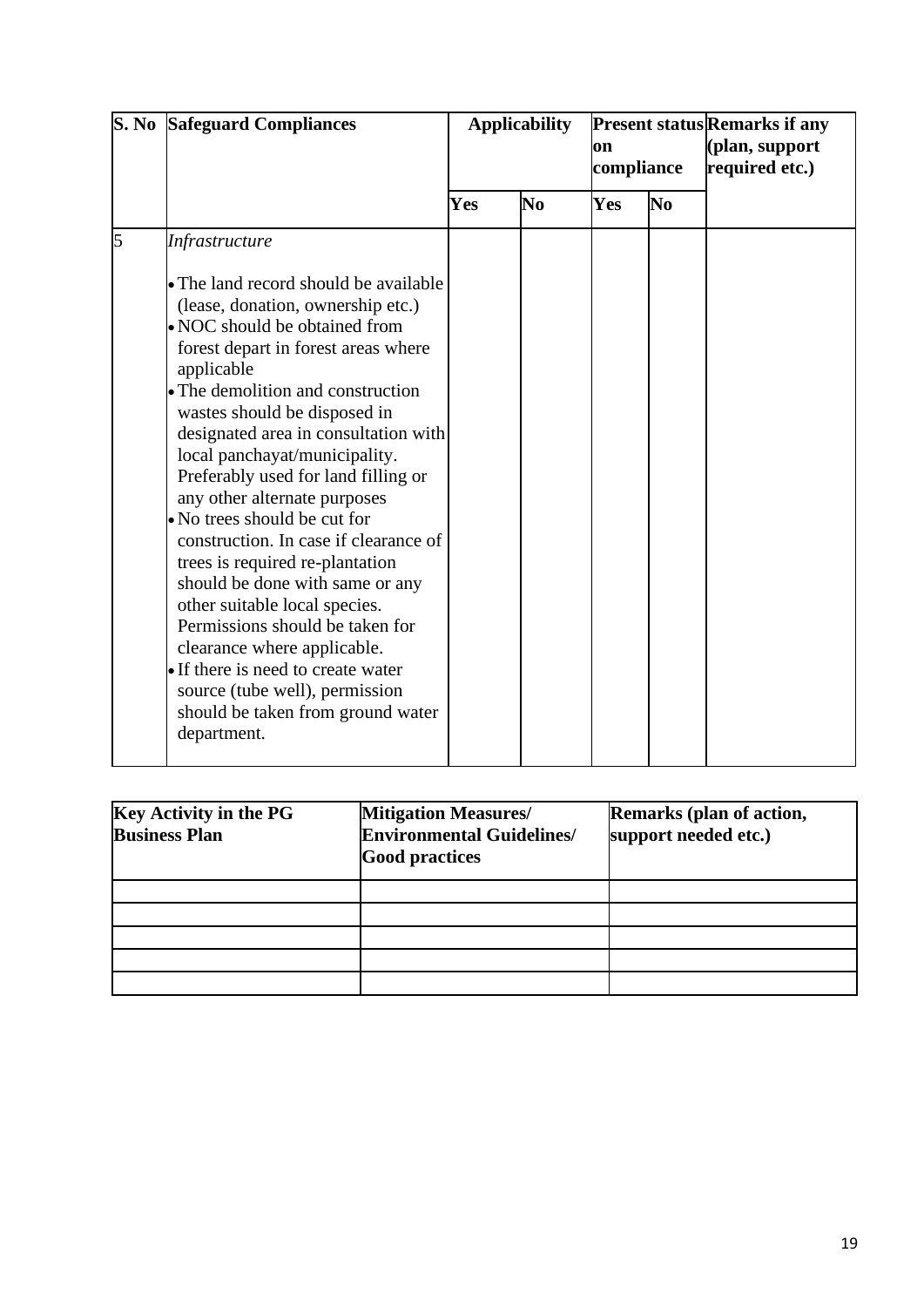### **Annexure III: Environmental Guidelines/Mitigation Measures/Good Practices for Farm Interventions**

*Agriculture*

| <b>Activity</b>                         |                                                                                                                                                    | Possible Environmental Impacts Environment Guidelines / Mitigation<br><b>Measures / Good practices</b>                                                                                                                                                                                                                            |
|-----------------------------------------|----------------------------------------------------------------------------------------------------------------------------------------------------|-----------------------------------------------------------------------------------------------------------------------------------------------------------------------------------------------------------------------------------------------------------------------------------------------------------------------------------|
| <b>Crop Selection</b>                   | Selected crop may lead to<br>consumption of more water                                                                                             | Selection of crop will be promoted<br>matching with availability of water.                                                                                                                                                                                                                                                        |
|                                         | Selected cropping pattern may<br>lead to nutrient depletion.                                                                                       | Crop should be rotated to ensure that<br>crops with different root zones, different                                                                                                                                                                                                                                               |
|                                         | Traditional and nutritious crops<br>may disappear                                                                                                  | demands on nutrients and different pests<br>and diseases. Prefer traditional crops.                                                                                                                                                                                                                                               |
|                                         | Encroachment of common lands<br>for crop commercialization.                                                                                        | Strengthening of Village level<br>organizations to restrict such incidences.                                                                                                                                                                                                                                                      |
| Selection of the<br>variety             | area or preferred by the farmers.                                                                                                                  | Variety may not be suitable to the Well adapted and high-yielding varieties<br>as suggested for the region by ICAR<br>institutes, KVKs, Agricultural<br>Universities, Agricultural Department<br>etc. with resistance to biotic stresses and<br>improved nutritional quality should be<br>chosen. Or traditional varieties may be |
| Seed treatment                          | Sowing of untreated seed may lead chosen.<br>to pest and disease infestation                                                                       | Use of treated seed preferably with<br>botanicals.                                                                                                                                                                                                                                                                                |
| Irrigation                              | water resource.                                                                                                                                    | Excess use of water for intensive Use water efficient methods of irrigation<br>cropping depleting the surface like drip especially for horticultural crops.                                                                                                                                                                       |
|                                         | updates may lead to untimely operations.<br>operations,<br>especially<br>irrigation leading to crop loss due<br>to unexpected dry spells or rains. | The farmers can be linked with SMS based<br>Lack of information on weather weather update systems to avoid untimely                                                                                                                                                                                                               |
|                                         | water bodies<br>runoff into<br>polluting<br>them<br>polluting environment,<br>negativelaws.<br>effects on health etc.                              | Pest Management Increased use of pesticides in more Restrict to non-chemical methods of pest<br>quantities than desired leading to management. In any case, avoid use of<br>and pesticides banned and restricted by World<br>and Health Organisation (WHO) and the local                                                          |
| Soil Health &<br>Nutrient<br>Management | responding varieties.                                                                                                                              | Soil degradation due to fertilizer Adopt organic manuring practices to the<br>use in more quantities and highextent possible. Any chemical fertilizer<br>uptake of nutrients due to high application should preferably be based on<br>soil testing.                                                                               |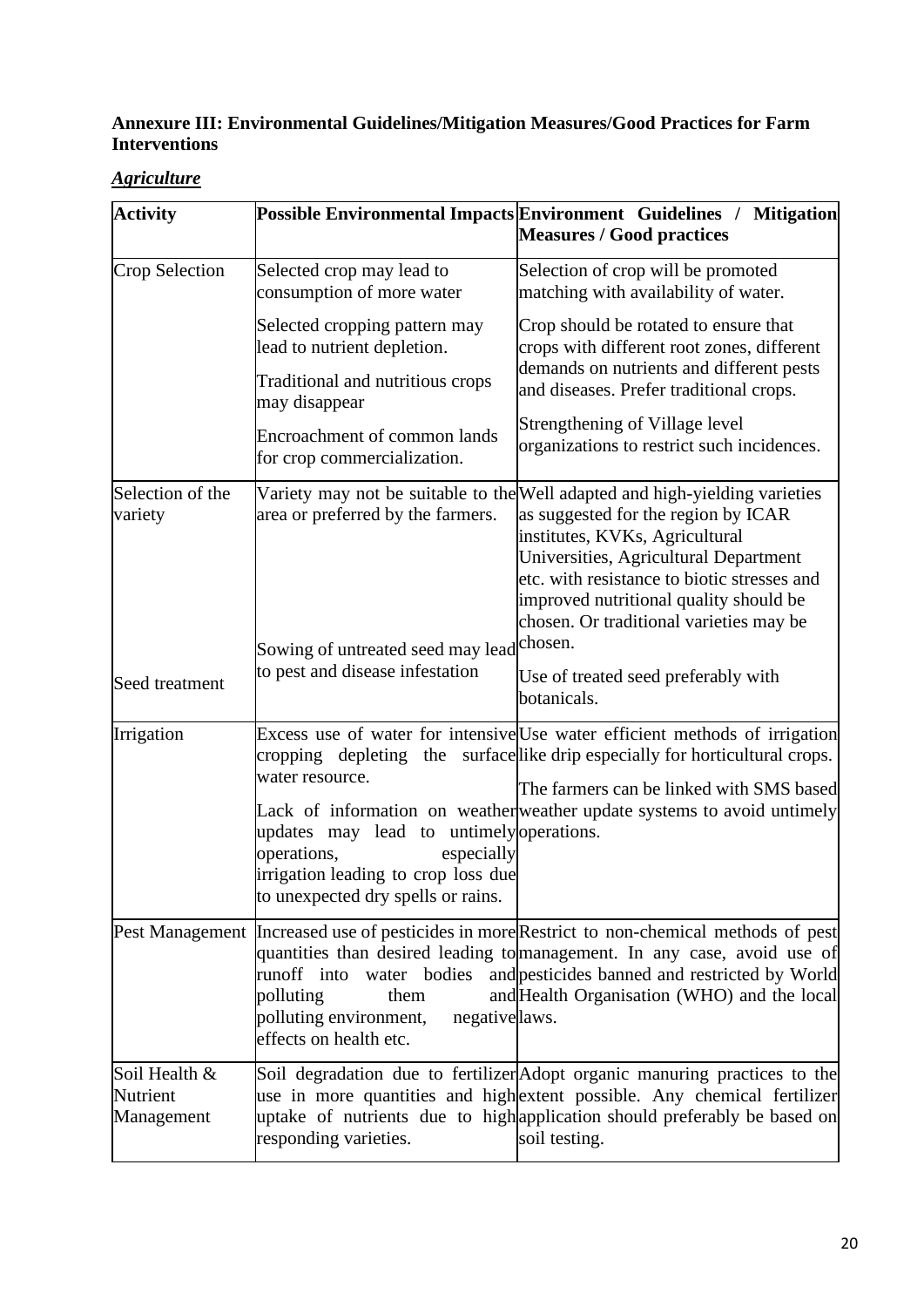| <b>Activity</b>       |                                                                                                                                                                                                                                                                                                                         | Possible Environmental Impacts Environment Guidelines / Mitigation<br><b>Measures / Good practices</b>                                                                                                                                                                                 |
|-----------------------|-------------------------------------------------------------------------------------------------------------------------------------------------------------------------------------------------------------------------------------------------------------------------------------------------------------------------|----------------------------------------------------------------------------------------------------------------------------------------------------------------------------------------------------------------------------------------------------------------------------------------|
|                       |                                                                                                                                                                                                                                                                                                                         |                                                                                                                                                                                                                                                                                        |
| Storage $&$<br>inputs | pesticides<br>leading<br>contamination of soil and water<br>Poor storage may lead to pest and<br>disease infestation of seeds                                                                                                                                                                                           | Poor storage, handling can lead to Safety measures are required that in storing<br>Handling of Agri- spills and leaks of fertilizers and agriculture inputs like fertilizer and other<br>to chemicals that leads to infect other input.<br>Clean storage areas daily or after each use |
| Drying                | turmeric, ginger etc. needs drying moisture level.<br>to attain prescribed moisture level<br>avoid pest and<br>disease<br>to<br>infestation which may call for<br>chemical use for management.<br>Drying on open grounds may<br>quality of produce will have an Use solar dries wherever possible.<br>impact on health. | Storage of grains and products like Dry the product to attain prescribed<br>contaminate the produce with dirt, Drying on cement platforms, mats etc. will<br>microbes etc. which will reduce the protect the produce from contamination.                                               |

|  |  | Collection, aggregation, handling and transport of agricultural produce |  |
|--|--|-------------------------------------------------------------------------|--|
|  |  |                                                                         |  |

| <b>Activity</b>     |                                  | Possible Environmental Impacts   Environment Guidelines / Mitigat           |
|---------------------|----------------------------------|-----------------------------------------------------------------------------|
|                     |                                  | ion Measures / Good practices                                               |
| Sorting and grading |                                  | Doing the operations like sorting a Sanitation of the grading, packaging    |
|                     |                                  | nd grading on unclean surfaces/pla facility is very important for avoidin   |
|                     |                                  | tforms may contaminate the produ g microbial/pathogen contamination         |
|                     | ce because of pathogen load.     |                                                                             |
|                     |                                  | The sorting/grading platforms, cont                                         |
|                     |                                  | ainers etc. should be kept clean, was                                       |
|                     |                                  | hed and allowed dry after every ope                                         |
|                     |                                  | ration or on daily basis.                                                   |
|                     |                                  | Water facility at the facility become                                       |
|                     |                                  | Absence of water facility/source ms important for the cleaning purpose      |
|                     | ay hamper the cleaning process.  |                                                                             |
|                     |                                  | Bleaching powder can be sprinkled i                                         |
|                     |                                  | in the premises once in a while.                                            |
|                     |                                  | Remove as much dirt and mud from                                            |
|                     |                                  | Produce from field, if not clean malfresh produce before it arrives the fa  |
|                     | y contaminate the other produce. | cility.                                                                     |
|                     |                                  | Re use of the crates and sacks may Clean and sanitize crates, sacks befo    |
|                     |                                  | lead to spread of microbial infection results to transport fresh produce, e |
|                     | ns.                              | specially ready-to-eat produce like f                                       |
|                     |                                  | ruits.                                                                      |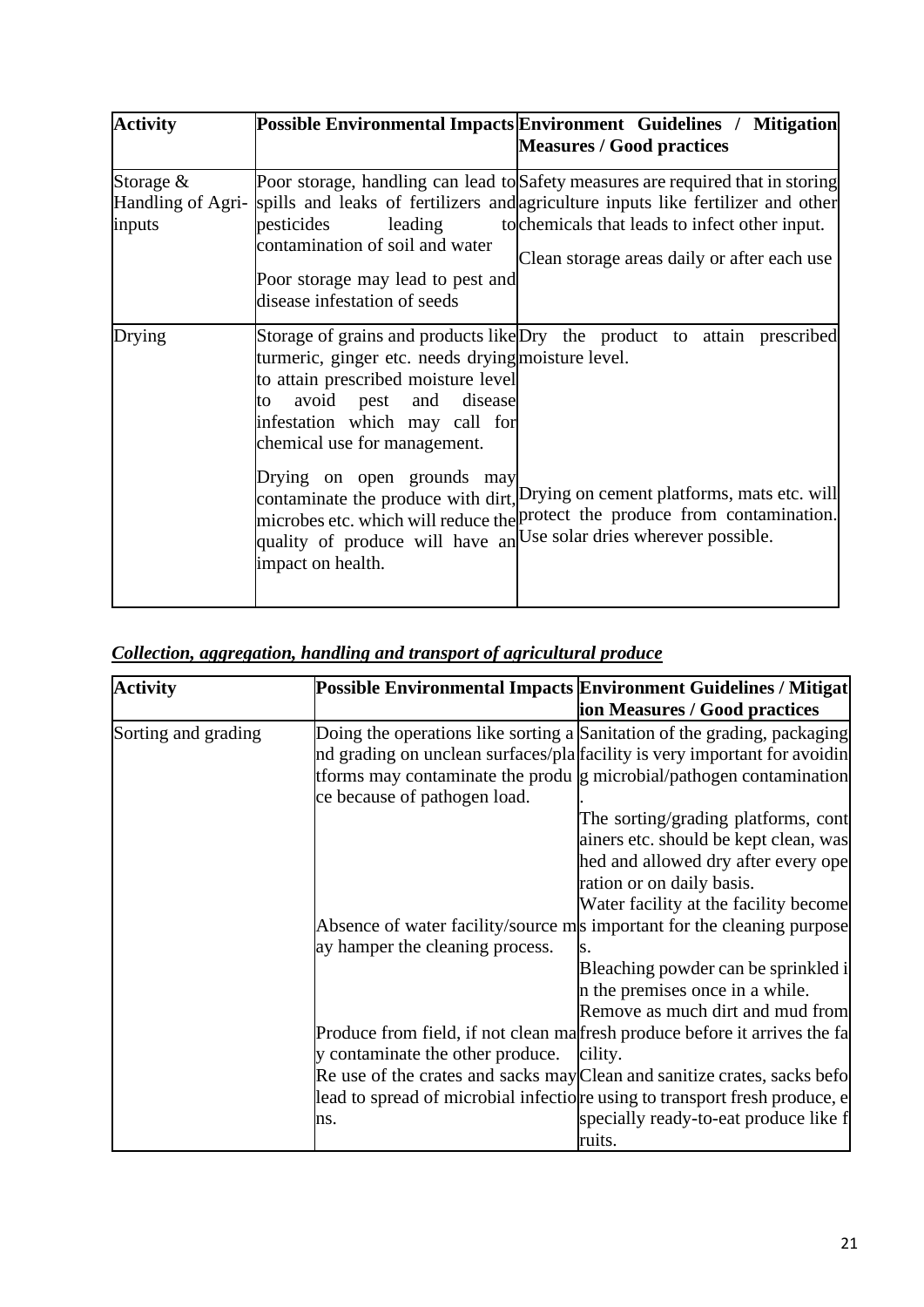| <b>Activity</b>          |                                                   | Possible Environmental Impacts Environment Guidelines / Mitigat                       |
|--------------------------|---------------------------------------------------|---------------------------------------------------------------------------------------|
|                          |                                                   | ion Measures / Good practices                                                         |
|                          |                                                   | The sorting, weighing equipment a The equipment used in sorting, grad                 |
|                          |                                                   | lso can spread infestations on contining, washing and packing fresh prod              |
|                          | nuous reuse.                                      | uce should be cleanable.                                                              |
|                          |                                                   | There is chance of presence of pest An integrated pest management pro                 |
|                          |                                                   | s in the produce. Pests can spread gram should be established to inclu                |
|                          |                                                   | disease and damage produce. There de sanitation and separation of infes               |
|                          | e is also chance of rodents at the fated produce. |                                                                                       |
|                          |                                                   | cility due to continuous availability The facility should be kept free of r           |
|                          | of food.                                          | odents, pests etc. use of light traps i                                               |
|                          |                                                   | s recommended at nights. Use fly tr                                                   |
|                          |                                                   | aps, natural baits etc.                                                               |
| Packaging                |                                                   | Use of unclean bags, crates etc. ma <sub>l</sub> The bags should be kept clean; crate |
|                          |                                                   | y lead to contamination and quick ss should be washed and dried. Disin                |
|                          | poilage of the produce.                           | fectants can be sprayed if required f                                                 |
|                          |                                                   | or high value produce.                                                                |
| <b>Transport</b>         |                                                   | There is chance of hiring/using the The trucks should be kept clean and               |
|                          |                                                   | trucks that also transport chemical make sure the trucks that simultane               |
|                          |                                                   | fertilizers, cattle/animals etc. whiclously transport chemicals (fertilizer           |
|                          |                                                   | h may lead to contamination of orgs, pesticides etc.) or animals/poultry              |
|                          | anic produce.                                     | birds etc. are not used for the purpo                                                 |
|                          |                                                   | se.                                                                                   |
|                          |                                                   | Spray the vehicles with disinfectant                                                  |
|                          |                                                   | s if possible.                                                                        |
| Separation of damaged/co |                                                   | The waste products separated beca <sup>T</sup> he infested product should be sepa     |
| ntaminated produce       |                                                   | use of pest, rots etc might encouragrated and disposed of away from the               |
|                          |                                                   | e breeding of pests, diseases and mefacility or composted at a safe dista             |
|                          | ay contaminate the fresh produce ince.            |                                                                                       |
|                          | n the facility.                                   |                                                                                       |

# *Livestock: Dairy*

| <b>Activity</b>   | <b>Possible Environmental Impacts</b>                                     | <b>Environment Guidelines /</b>     |
|-------------------|---------------------------------------------------------------------------|-------------------------------------|
|                   |                                                                           | <b>Mitigation Measures / Good</b>   |
|                   |                                                                           | practices                           |
| Grazing, feeding  | Continuous open grazing may result in Fodder /fodder tree cultivation and |                                     |
|                   | stress on common lands.                                                   | stall feeding should be followed to |
|                   |                                                                           | the extent possible.                |
| Housing           | Congested spaces and unhygienic Sheds should be well ventilated and       |                                     |
|                   | conditions due to manure, wastes etc. kept clean. Manure should           | bel                                 |
|                   | may lead to disease spread                                                | composted in pit.                   |
| Interventions for | Injecting hormonal substances like Practice of injecting hormones         |                                     |
| improving milk    | oxytocin under misconception that it should be strictly avoided.          |                                     |
| yield             | increases milk yield will have negative                                   |                                     |
|                   | impact on animal health and will make                                     |                                     |
|                   | the animal go dry early.                                                  |                                     |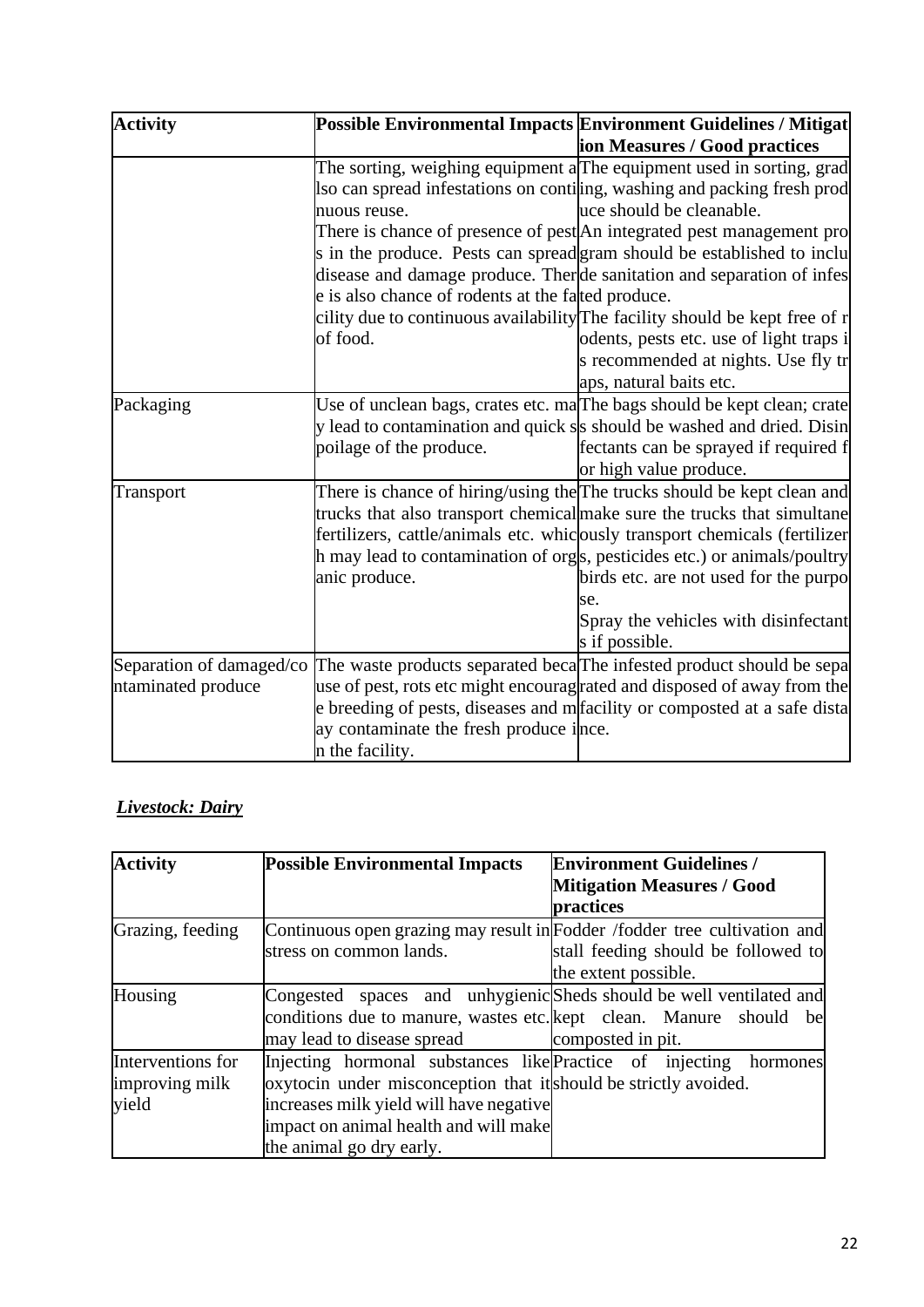| <b>Activity</b>            | <b>Possible Environmental Impacts</b>                                                          | <b>Environment Guidelines /</b>     |
|----------------------------|------------------------------------------------------------------------------------------------|-------------------------------------|
|                            |                                                                                                | <b>Mitigation Measures / Good</b>   |
|                            |                                                                                                | practices                           |
| Milking                    | Unhygienic milking practices                                                                   | -Beneficiaries should be trained on |
|                            | milking without washing hands.                                                                 | hygienic milking practices – clean  |
|                            | Not addressing any injuries or disease milk production.                                        |                                     |
|                            | of the animal will contaminate the Botanical/herbal medicines can be                           |                                     |
|                            | milk                                                                                           | used for injuries.                  |
| Disposal                   | of dead <sup>The dead bodies of calves or small The carcasses should be properly</sup>         |                                     |
| animals                    | ruminants that are dead due to buried or burned, after bio security                            |                                     |
|                            | epidemics will further spread the measures (sprinkling disinfectants                           |                                     |
|                            | infection when disposed openly.                                                                | like bleaching powder). The         |
|                            |                                                                                                | personnel also need to disinfect    |
|                            |                                                                                                | themselves.                         |
|                            | Environment Issues and Measures in Bulk Milk Cooling Units                                     |                                     |
| Cleaning                   | and The chemical and acids used in Waste water after cleaning should                           |                                     |
| maintenance                | of cleaning the unit pollute the soil and not be released into the gutters                     |                                     |
|                            | equipment in bulk water when discharged without being leading to agriculture fields, or to the |                                     |
| milk cooling units treated |                                                                                                | open area nearby. Drying ponds      |
|                            |                                                                                                | (with cement lining) can<br>be      |
|                            |                                                                                                | constructed where water can<br>be   |
|                            |                                                                                                | evaporated and residue can<br>be    |
|                            |                                                                                                | collected and disposed of safely.   |

#### *Livestock: Small Ruminants*

| <b>Activity</b>        | <b>Possible Environmental Impacts</b>                                                                                                                                                                         | <b>Environment guidelines /</b><br><b>Mitigation Measures / Good</b><br>practices                                                                                                                                                                   |  |  |
|------------------------|---------------------------------------------------------------------------------------------------------------------------------------------------------------------------------------------------------------|-----------------------------------------------------------------------------------------------------------------------------------------------------------------------------------------------------------------------------------------------------|--|--|
| <b>Breed</b> selection | Selection of breeds that cannot adapt<br>to the local climatic conditions will<br>lead to loss of animals or results in<br>low productivity and health issues.                                                | Selection of breeds suitable to local<br>climatic conditions and up gradation<br>with the improved breeds suitable or<br>acclimatized to local climate should<br>be done under technical guidance<br>(with reference to State breeding)<br>policy). |  |  |
| Grazing                | Continuous over grazing will lead to<br>degradation of grazing lands. In case<br>of sheep as they graze close to the<br>ground surface vegetation is removed grazing lands.<br>exposing the soil for erosion. | Growing fodder trees, regulated<br>grazing and stall feeding (partly or<br>completely) will reduce pressure on<br>Rotational grazing will be followed<br>and pasture land development<br>initiatives will be taken up in<br>convergence with NREGS. |  |  |
| Lopping trees for      | Regeneration of the trees will be                                                                                                                                                                             | Only small twigs should be extracted,                                                                                                                                                                                                               |  |  |
| fodder                 | affected if lopping is done<br>extensively.                                                                                                                                                                   | fodder trees can be grown in house<br>premises as well.                                                                                                                                                                                             |  |  |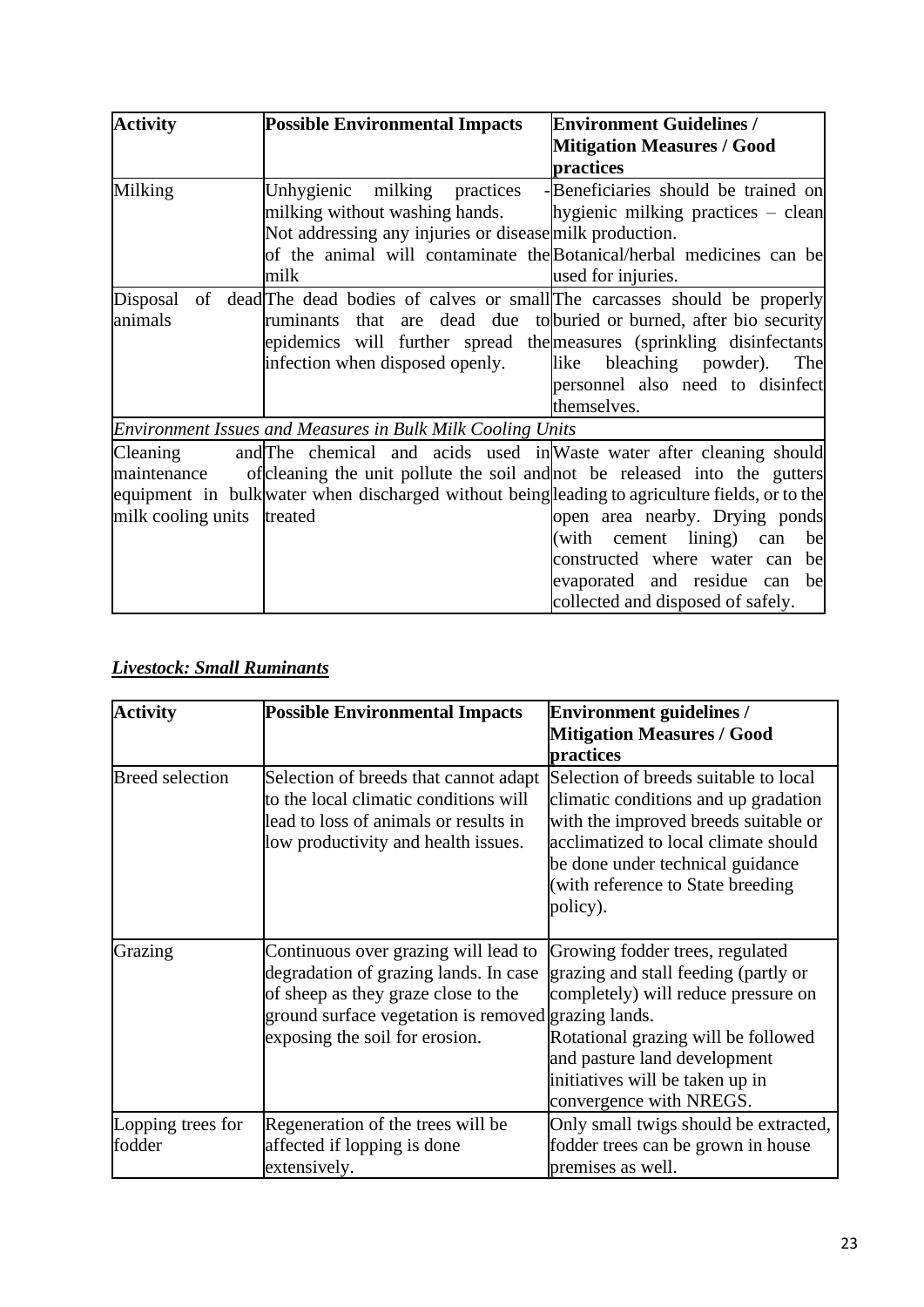| <b>Activity</b>                       | <b>Possible Environmental Impacts</b>                                                                                                        | <b>Environment guidelines /</b><br><b>Mitigation Measures / Good</b><br>practices                                                                                                                                                                                                          |
|---------------------------------------|----------------------------------------------------------------------------------------------------------------------------------------------|--------------------------------------------------------------------------------------------------------------------------------------------------------------------------------------------------------------------------------------------------------------------------------------------|
| Shed spacing                          | Congested, less ventilated sheds will<br>lead to quick spread of diseases and<br>affects animal health due to less<br>scope for movement.    | The sheds must have sufficient space<br>and well ventilated and offer<br>protection from heat, rain etc.                                                                                                                                                                                   |
| Stall feeding                         | Stall feeding with green fodder<br>without chopping may lead to<br>wastage.                                                                  | Fodder should be properly chopped<br>before feeding.                                                                                                                                                                                                                                       |
| <b>Disease</b><br>Management          | Spread of contagious diseases                                                                                                                | The animals should be vaccinated as<br>per the schedule and herbal remedies<br>can be used where feasible.                                                                                                                                                                                 |
| Shed cleaning and<br>waste management | Open disposal of shed cleanings and<br>feed waste create unhygienic<br>conditions and leads to loss of<br>manurial value.                    | Wastes should be composted as pit, or<br>heap covered with leaves and lined<br>with bricks to avoid leaching or<br>evaporation losses.                                                                                                                                                     |
| Measures during<br>drought            | Lack of drought management<br>strategy may lead to loss of herds or<br>poor performance.                                                     | Management of commons and pasture<br>lands, improved grazing practices like<br>rotational grazing, protection of<br>shrubs and trees.<br>Fodder conservation through<br>community fodder banks.<br>Harvest and use the failed crop as<br>fodder.<br>Management of common pasture<br>lands. |
| Disposal of dead<br>animals           | The dead bodies of calves or small<br>ruminants that are dead due to<br>epidemics will further spread the<br>infection when disposed openly. | The carcasses should be properly<br>buried or burned, after bio security<br>measures (sprinkling disinfectants<br>like bleaching powder). The personnel<br>also need to disinfect themselves.                                                                                              |

# *Piggery*

| <b>Activity</b>            | <b>Possible Environmental Impacts</b>                                                                                                           | <b>Environment Guidelines / Mitigation</b><br><b>Measures / Good practices</b>                                                                                   |
|----------------------------|-------------------------------------------------------------------------------------------------------------------------------------------------|------------------------------------------------------------------------------------------------------------------------------------------------------------------|
| <b>Breed selection</b>     | to the local climatic conditions will have increased adaptability.<br>low productivity and might have to the extent possible.<br>health issues. | Selection of breeds that cannot adapt Selection of suitable species in order to<br>lead to loss of livestock or results in Indigenous species should be promoted |
| Use of growth<br>promoters | Use of growth promoters for gaining<br>weight may have implications on<br>health                                                                | Prohibition of use of hormones for<br>gaining mass, farmers should be made<br>aware of the ill effects.                                                          |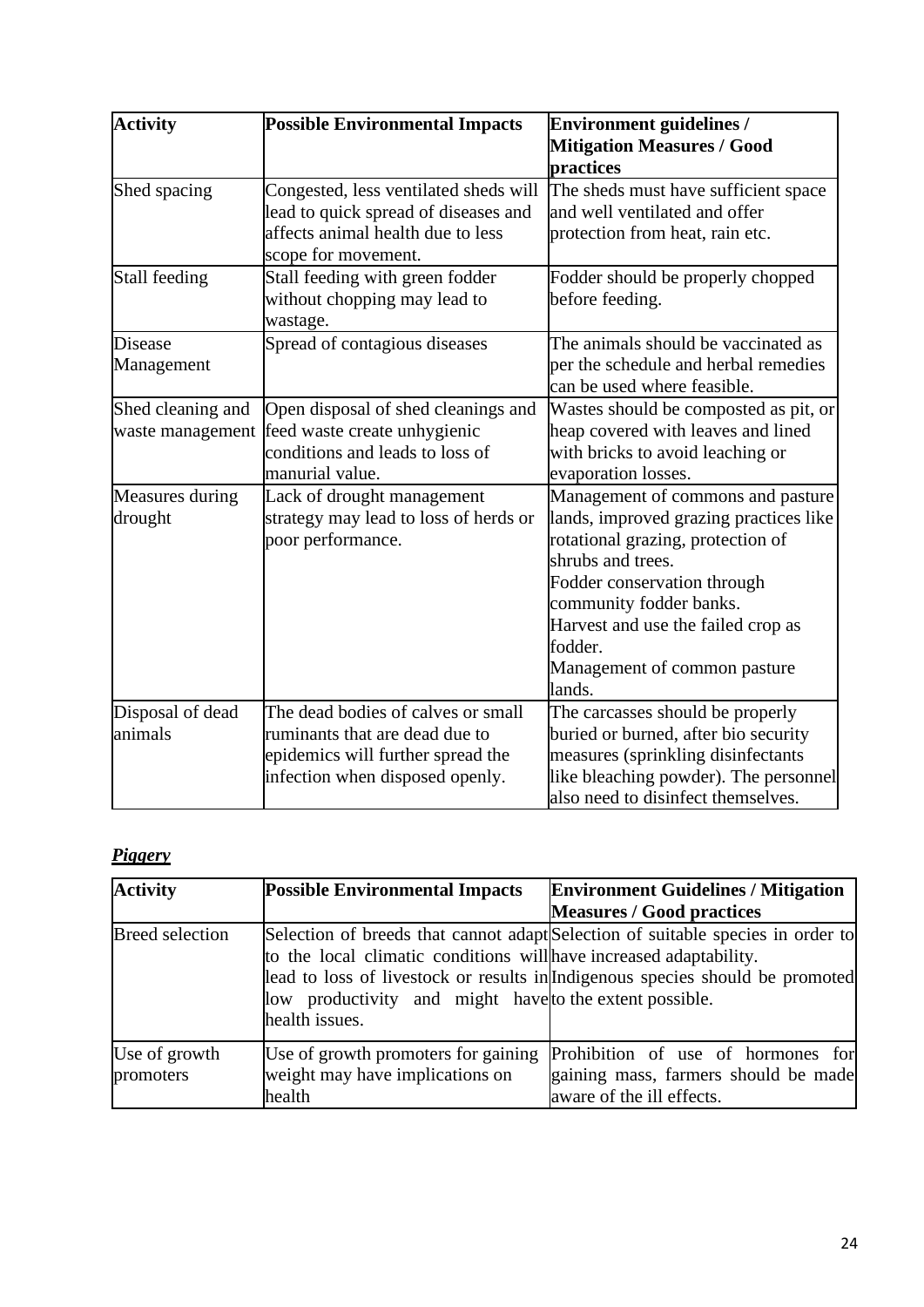| <b>Activity</b>                      | <b>Possible Environmental Impacts</b>                                                                                                        | <b>Environment Guidelines / Mitigation</b><br><b>Measures / Good practices</b>                                                                                                                                                                                                                                                                                                                                                                                                         |
|--------------------------------------|----------------------------------------------------------------------------------------------------------------------------------------------|----------------------------------------------------------------------------------------------------------------------------------------------------------------------------------------------------------------------------------------------------------------------------------------------------------------------------------------------------------------------------------------------------------------------------------------------------------------------------------------|
| Shed construction<br>and maintenance | Congested, less ventilated shed<br>results in disease outbreaks.                                                                             | Sheds should be well ventilated and<br>spacious enough to provide healthy<br>environment.<br>Sheds should be cleaned every day and<br>the liquid waste should not be let into any<br>water bodies.                                                                                                                                                                                                                                                                                     |
| Feed and manure<br>management        | Over feeding results in wastage.<br>in proper manner (storing it openly)                                                                     | Recommended dosages of feed to be<br>followed. Feed waste to be collected and<br>disposed properly.<br>Pig manure could be an environmental The manure should be stored in a lined<br>hazard when it is not disposed/stored pit to avoid any leachates and properly<br>covered (to be opened and stirred once in<br>a while allow the heat to escape).<br>Integrated farming practices<br>(with<br>fisheries) should be encouraged so as to<br>promote effective use of feed waste and |
| Disease outbreaks                    | Improper disposal of manure,<br>carcasses may result in quick spread<br>of diseases and will lead heavy<br>losses.                           | manure.<br>An awareness program to farmer on<br>precaution measures that needs to be<br>adopted during epidemic/ spreading of<br>infectious diseases in pig should be made<br>available. Knowledge on the possible<br>diseases that could be transmitted from<br>pig to humans should be provided (with<br>of<br>support<br>Animal<br>Husbandry<br>department, KVKs etc).                                                                                                              |
| Disposal of dead<br>animals          | The dead bodies of calves or small<br>ruminants that are dead due to<br>epidemics will further spread the<br>infection when disposed openly. | The carcasses should be properly buried<br>or burned, after bio security measures<br>(sprinkling disinfectants like bleaching<br>powder). The personnel also need to<br>disinfect themselves.                                                                                                                                                                                                                                                                                          |

# *Fisheries*

| <b>Activity</b>          |                                                     | Possible Environmental Environment Guidelines / Mitigation Measures                                   |
|--------------------------|-----------------------------------------------------|-------------------------------------------------------------------------------------------------------|
|                          | <b>Impacts</b>                                      | <b>Good practices</b>                                                                                 |
| <b>Culture fisheries</b> |                                                     |                                                                                                       |
|                          |                                                     | Preparation of the ta Culturing fish without soil Soil and water testing should be done prior to stoc |
| nk                       |                                                     | and water testing decrease king the fingerlings and the recommended correcti                          |
|                          | s productivity and may lealve measures to be taken. |                                                                                                       |
|                          | d to increase inputs, or de                         |                                                                                                       |
|                          | cline in water quality thus                         |                                                                                                       |
|                          | harming environment.                                |                                                                                                       |
|                          |                                                     | Fertilizer applicatio Excess fertilizer applicatio Follow the recommended dosage for fertilizer app   |
| In                       |                                                     | n for high productivity will lication. Organic and synthetic chemicals should b                       |
|                          |                                                     | I lead to algal blooms and e applied alternatively once in 15 days. Water qua                         |
|                          |                                                     | lity testing should be done for algal bloom, PH etc                                                   |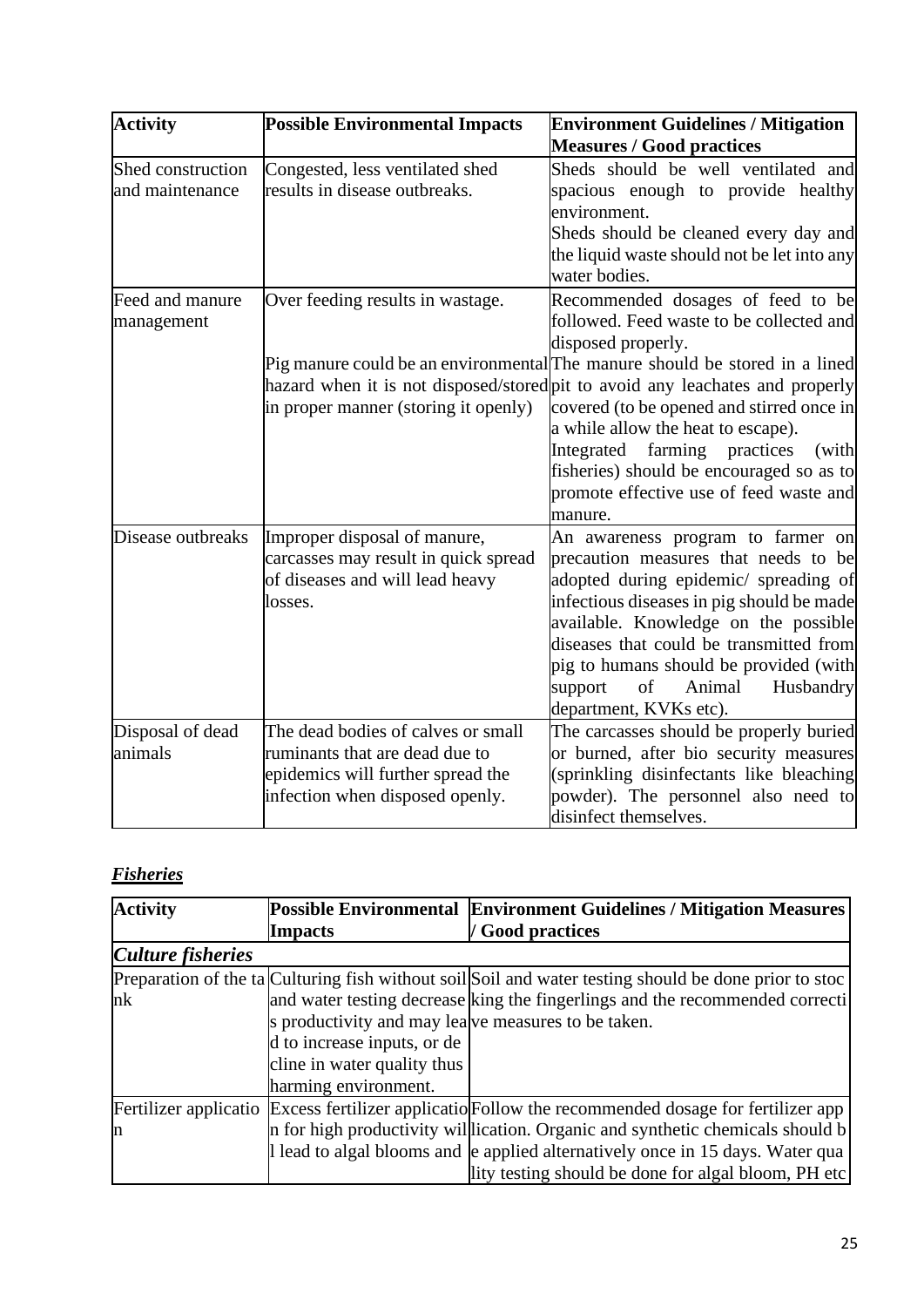| <b>Activity</b>  |                                                                               | Possible Environmental Environment Guidelines / Mitigation Measures                                                                                                                                                            |                |  |  |
|------------------|-------------------------------------------------------------------------------|--------------------------------------------------------------------------------------------------------------------------------------------------------------------------------------------------------------------------------|----------------|--|--|
|                  | <b>Impacts</b>                                                                | / Good practices                                                                                                                                                                                                               |                |  |  |
|                  | loss of fish due to deplete                                                   | members can be trained and ICAR developed kit                                                                                                                                                                                  |                |  |  |
|                  | d oxygen.                                                                     | s can be provided.                                                                                                                                                                                                             |                |  |  |
| Stocking density | will not be there if recom d:<br>mended stocking density i<br>s not followed. | Effective space utilization Recommended stocking density should be followe<br>$3000 - 5000$ per ha for grass carps and silv<br>er carps<br>4000-5000 per ha for Catla, Rogu and Mri<br>gal                                     |                |  |  |
| Mono culture     |                                                                               | Monoculture will not ensulpoly culture of the 2-3 species in recommended ra<br>re effective space utilizati tios will ensure optimum space utilization and pro<br>on and productivity per unduction. The recommended ratio is: |                |  |  |
|                  | it area                                                                       | <b>Species</b>                                                                                                                                                                                                                 | <b>Density</b> |  |  |
|                  |                                                                               | Catla+ Rohu+ Mrigal                                                                                                                                                                                                            | 2:4:4          |  |  |
|                  |                                                                               | Silver carp+ Grass carp                                                                                                                                                                                                        | 1:1            |  |  |
|                  |                                                                               | Catla+ Rohu+ Grass carp+ Mrigal                                                                                                                                                                                                | 4:3:1.5:1.5    |  |  |
|                  |                                                                               | 3: 1.5: 2.5: 3<br>carp+Grasscarp+Commoncarp+Rohu                                                                                                                                                                               |                |  |  |

| Capture fisheries |                                        |                                                    |
|-------------------|----------------------------------------|----------------------------------------------------|
| Use of small size | Use of small mesh size nets collects   | Use nets with mesh size more than 1                |
| nets than         | eggs and fingerlings of marine life    | inch in inland fisheries and more than             |
| permitted.        | and causes loss to bio diversity       | half inch in marine fishing                        |
|                   |                                        | Release small fingerlings back into the            |
|                   |                                        | water.                                             |
| Fishing methods   | Harmful fishing practices              | Sustainable methods of fishing in                  |
|                   | (dynamiting, electrocuting,            | prescribed seasons with prescribed size            |
|                   | poisoning) harm all aquatic species    | fish net should be followed.                       |
| Fishing season    | Fishing in breeding season of fish     | Fishing should not be done in closed               |
|                   | results in capture of breeding         | season: July to 31 <sup>st</sup> August for inland |
|                   | population and affects future          | fisheries. The seasons may be specific to          |
|                   | populations of fish                    | States in some cases.                              |
| Disposal of nets  | Improper disposal of fishing nets      | Reuse the nets for alternate purposes              |
|                   | made up of nylon results in habitat    | like fencing kitchen garden, etc.                  |
|                   | destruction when disposed in water or  |                                                    |
|                   | shore.                                 |                                                    |
| Disposal of extra | Extra catch such as snails, crabs etc. | Extra unwanted catch should be                     |
| catch             | are usually disposed on the shore      | disposed back into the water.                      |
|                   | leading to loss of aquatic diversity   |                                                    |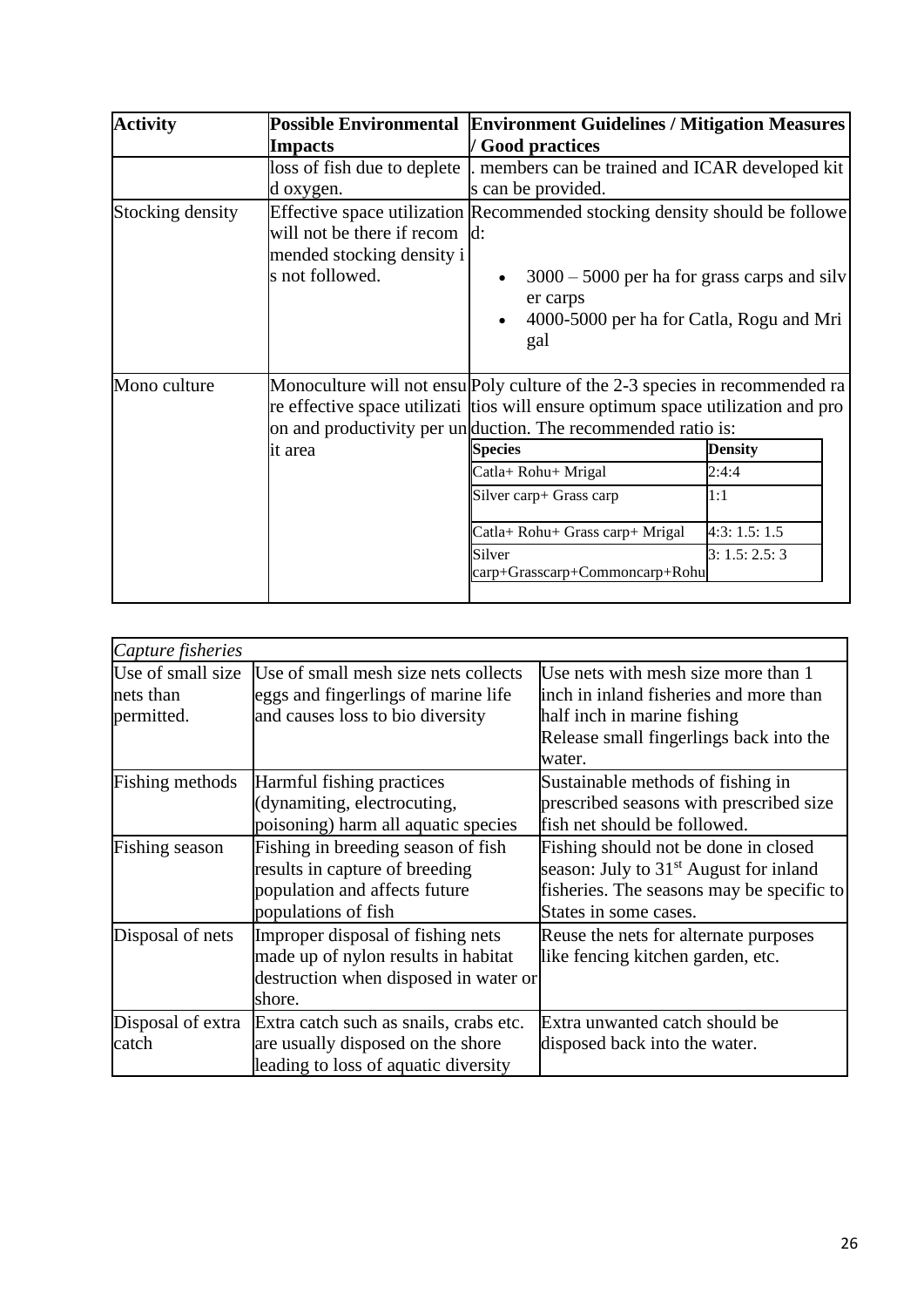#### **Use of antibiotics/growth promoters in livestock rearing (piggery, poultry, fishery):**

Use of antibiotics as growth promoters (eg: tylosin, quinolone, tetracycline, gentamicin, amantadine) is one of the issues in livestock rearing especially in intensive farming. These antibiotics are used in low doses which are believed to improve the quality of the meat with low fat and high protein content. However, there are ill effects associated with this and one of them is imposing selection pressure for bacterial strains that are resistant to antibiotics (eg: *Escherichia coli, Salmonella spp*). Over time the residues of antibiotics in the meat also affects human health leading to side effects. There are also chances of resistance build up in human pathogens. The project should create awareness among the beneficiaries on the side effects of using antibiotics along with food and water for growth promotion.

### **Sub Section II – Non -Farm Interventions**

**Annexure I: Integration of Environmental Guidelines/Mitigations/Good Practices/safeguard compliances into the Enterprise Activity (refer to Annexure II for the guidelines)**

| Compliances: |
|--------------|
|--------------|

| S. No          | <b>Safeguard Compliances</b>                                                                                                                                                                                                                                                                             | <b>Applicability</b> |          | on<br>compliance |                | <b>Present status Remarks if any</b><br>(status, action<br>plan, support |
|----------------|----------------------------------------------------------------------------------------------------------------------------------------------------------------------------------------------------------------------------------------------------------------------------------------------------------|----------------------|----------|------------------|----------------|--------------------------------------------------------------------------|
|                |                                                                                                                                                                                                                                                                                                          | Yes                  | $\bf No$ | Yes              | N <sub>0</sub> | required etc.)                                                           |
| $\overline{1}$ | <b>Consent from State Pollution Control</b><br>Board (procedures available on<br>websites of State Pollution Control<br>Boards) for Establishment and<br>Operation of Red, Orange and Green<br>Category Industries                                                                                       |                      |          |                  |                |                                                                          |
| $\overline{2}$ | <b>License from Food Safety Standards</b><br>Authority of India (FSSAI) as<br>per The Food Safety and Standards<br>(Food Products Standard and Food<br>Additives) Regulations 2011 is<br>required for food preparation<br>processing /packaging units.<br>Only permitted food colours should<br>be used. |                      |          |                  |                |                                                                          |
| 3              | Non-Use of prohibited azo dyes and<br>colours in weaving and any other<br>activities that involve dyeing. #1                                                                                                                                                                                             |                      |          |                  |                |                                                                          |
| 4              | As per Plastics Wastes Rules,<br>2016 Sale and use of recycled and<br>coloured plastic carry bags less than<br>50 microns in thickness for single<br>use for wrapping food or packaging<br>is not permitted.                                                                                             |                      |          |                  |                |                                                                          |
| 5              | Fire safety precautions (fire<br>extinguisher, emergency exits and                                                                                                                                                                                                                                       |                      |          |                  |                |                                                                          |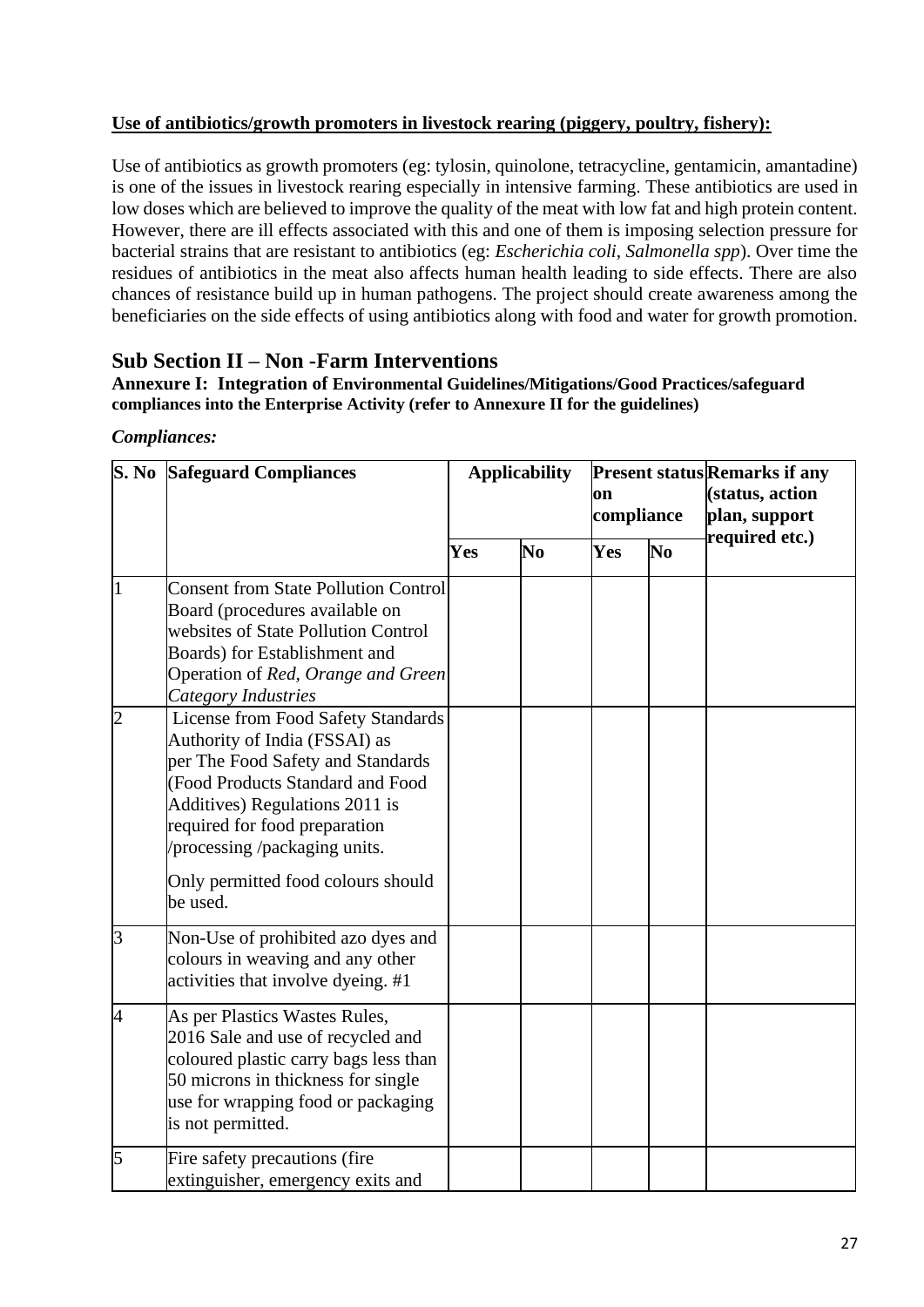|                | <b>S. No Safeguard Compliances</b>                                                                                                                                                                                                                                                                                                                                                                                                                                                              | <b>Applicability</b> |                | on<br>compliance |                | <b>Present status Remarks if any</b><br>(status, action<br>plan, support<br>required etc.) |  |
|----------------|-------------------------------------------------------------------------------------------------------------------------------------------------------------------------------------------------------------------------------------------------------------------------------------------------------------------------------------------------------------------------------------------------------------------------------------------------------------------------------------------------|----------------------|----------------|------------------|----------------|--------------------------------------------------------------------------------------------|--|
|                |                                                                                                                                                                                                                                                                                                                                                                                                                                                                                                 | Yes                  | N <sub>0</sub> | Yes              | N <sub>0</sub> |                                                                                            |  |
|                | fire alarms) are required at work<br>spaces as per Fire Safety Rules,<br>National Building Code, State<br>Specific Fire safety Acts and Rules,<br>and Disaster Management Acts                                                                                                                                                                                                                                                                                                                  |                      |                |                  |                |                                                                                            |  |
| 6              | Creation of ground water source for<br>use by any enterprise should comply<br>with the State Ground Water Acts<br>and Rules and necessary permissions<br>should be taken                                                                                                                                                                                                                                                                                                                        |                      |                |                  |                |                                                                                            |  |
| 7              | Fertiliser shops require license<br>Purchase, stock, sale, distribution<br>or exhibition of pesticides and<br>chemical fertilizers will require<br>license as per The Fertilizer<br>(Control) Order, 1985                                                                                                                                                                                                                                                                                       |                      |                |                  |                |                                                                                            |  |
| $\overline{8}$ | <b>Collection of any Non Timber Forest</b><br>Produce (NTFP) or fuel wood etc.<br>from forest areas should comply with<br>State forest Acts/Transit rules and<br>necessary permits should be taken<br>for collection and transport from<br>concerned authorities (District Forest<br>officers -DFOs) except in case<br>of traditional forest dwellers have<br>access as per the Scheduled Tribes<br>and other Traditional Forest<br><b>Dwellers (Recognition of Forest</b><br>Rights) Act, 2006 |                      |                |                  |                |                                                                                            |  |
| 9              | Activities that involve destruction of<br>wildlife or of wildlife habitat should<br>not be done under the project (e.g.:<br>clearing, kindling fire, damaging<br>trees (felling, girdling,<br>lopping, topping, burning, stripping<br>bark and leaves), quarrying stone,<br>etc., in reserved and protected forests<br>will not be supported.                                                                                                                                                   |                      |                |                  |                |                                                                                            |  |
| 10             | In case of use of chemical and<br>minerals in soap, detergent, phenyl<br>making, Registration of unit under                                                                                                                                                                                                                                                                                                                                                                                     |                      |                |                  |                |                                                                                            |  |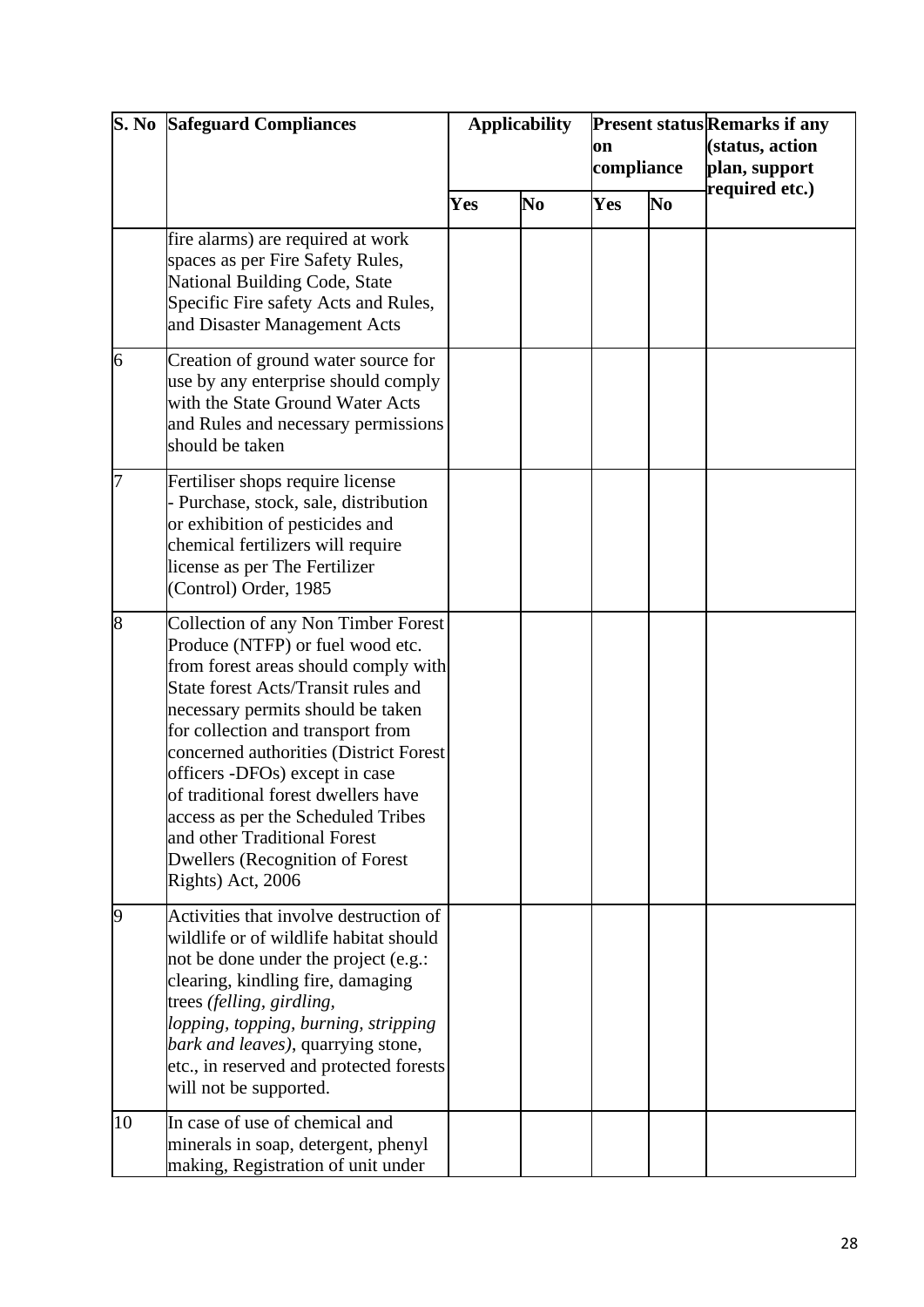| $\overline{\mathbf{S}}$ . No | <b>Safeguard Compliances</b>                                                                 | <b>Applicability</b> |                | on<br>compliance |                | <b>Present status Remarks if any</b><br>(status, action<br>plan, support<br>required etc.) |
|------------------------------|----------------------------------------------------------------------------------------------|----------------------|----------------|------------------|----------------|--------------------------------------------------------------------------------------------|
|                              |                                                                                              | Yes                  | N <sub>0</sub> | Yes              | N <sub>0</sub> |                                                                                            |
|                              | DIC and chemical license and testing<br>for toxic material is required.                      |                      |                |                  |                |                                                                                            |
| 11                           | Land/building details -<br>Ownership/lease/rental/donation<br>documents should be available. |                      |                |                  |                |                                                                                            |
| 12                           | Hiring of child labor (below 14<br>years) should be avoided                                  |                      |                |                  |                |                                                                                            |
| 13                           | Fair / equal wages that will be paid<br>to all workers for equal work.                       |                      |                |                  |                |                                                                                            |

| $\overline{41}$             |           |                |       |                                    |       |
|-----------------------------|-----------|----------------|-------|------------------------------------|-------|
| <b>Acid Orange</b>          | 45 22195  | Acid Red 4     | 14710 | Developer $14 = Oxidation$ Base 20 |       |
| Acid Red                    | 85 22 245 | Acid Red 5     | 14905 | 76035                              |       |
| <b>Acid Black</b>           | 29        | Acid Red 24    | 16140 | Direct Yellow 48                   | 23660 |
| <b>Acid Black</b>           | 94 30 336 | Acid Red 26    | 16150 | Direct Orange 6 23375              |       |
| Azoic Diazo Compo.112 37225 |           | Acid Red 73    | 27290 | Direct Orange 7 23380              |       |
| Direct Yellow 1 22250       |           | Acid Red 114   | 23635 | Direct Orange 10                   | 23370 |
| Direct Yellow 24            | 22010     | Acid Red 115   | 27200 | Direct Orange 108 29173            |       |
| Direct Orange 1 22370       |           | Acid Red 116   | 26660 | Direct Red 2<br>23500              |       |
| Direct Orange 8 22130       |           | Acid Red 128   | 24125 | Direct Red 7<br>24100              |       |
| Direct Red 1                | 22310     | Acid Red 148   | 26665 | Direct Red 21<br>23560             |       |
| Direct Red 10               | 22145     | Acid Red 150   | 27190 | Direct Red 22<br>23565             |       |
| Direct Red 13               | 22153     | Acid Red 158   | 20530 | Direct Red 24<br>29185             |       |
| Direct Red 17               | 22150     | Acid Red       |       | 29190<br>Direct Red 26             |       |
| Direct Red 28               | 22120     | 167            |       | Direct Red 39<br>23630             |       |
| Direct Red 37               | 22240     | Acid Red 264   | 18133 | Direct Red 46<br>23050             |       |
| Direct Red 44               | 22500     | Acid Red 265   | 18129 | 29175<br>Direct Red 62             |       |
| Direct Violet 1             | 22570     | Acid Red 420   |       | 23505<br>Direct Red 67             |       |
| Direct Violet 12            | 22550     | Acid Voilet 12 | 18075 | 29200<br>Direct Red 72             |       |
| Direct Violet 22            | 22480     | Acid Brown 415 |       | Direct Violet 21<br>23520          |       |
| Direct Blue 2               | 22590     | Acid Black 131 |       | Direct Blue 1<br>24410             |       |
| Direct Blue 6               | 22610     | Acid Black 132 |       | Direct Blue 3<br>23705             |       |
| Direct Green 1              | 30280     | Acid Black 209 |       | Direct Blue 8<br>24140             |       |
| Direct Green 6              | 30295     | Basic Red 111  |       | Direct Blue 9<br>24155             |       |
| Direct Green 8              | 30315     | Basic Red 42   |       | Direct Blue 10<br>24340            |       |
| Direct Green 8:1 --         |           | Basic Brown 4  | 21010 | Direct Blue 14<br>23850            |       |
| Direct Brown 1              | 30045     |                |       | Direct Blue 15<br>24400            |       |
| Direct Brown 1:2 30110      |           |                |       | Direct Blue 22<br>24280            |       |
| Direct Brown 2              | 22311     |                |       | Direct Blue 25<br>23790            |       |
| Direct Brown 6              | 30140     |                |       | Direct Blue 35<br>24145            |       |
| Direct Brown 25 36030       |           |                |       | Direct Blue 53<br>23860            |       |
| Direct Brown 27 31725       |           |                |       | Direct Blue 76<br>24411            |       |
| Direct Brown 31 35660       |           |                |       | Direct Blue 151<br>24175           |       |
| Direct Brown 33 35520       |           |                |       | Direct Blue 160 --                 |       |
| Direct Brown 51 31710       |           |                |       | Direct Blue 173 --                 |       |
| Direct Brown 59 22345       |           |                |       | Direct Blue 192 -                  |       |
| Direct Brown 79 30056       |           |                |       | Direct Blue 201                    |       |
| Direct Brown 95 30145       |           |                |       | Direct Blue 215 24115              |       |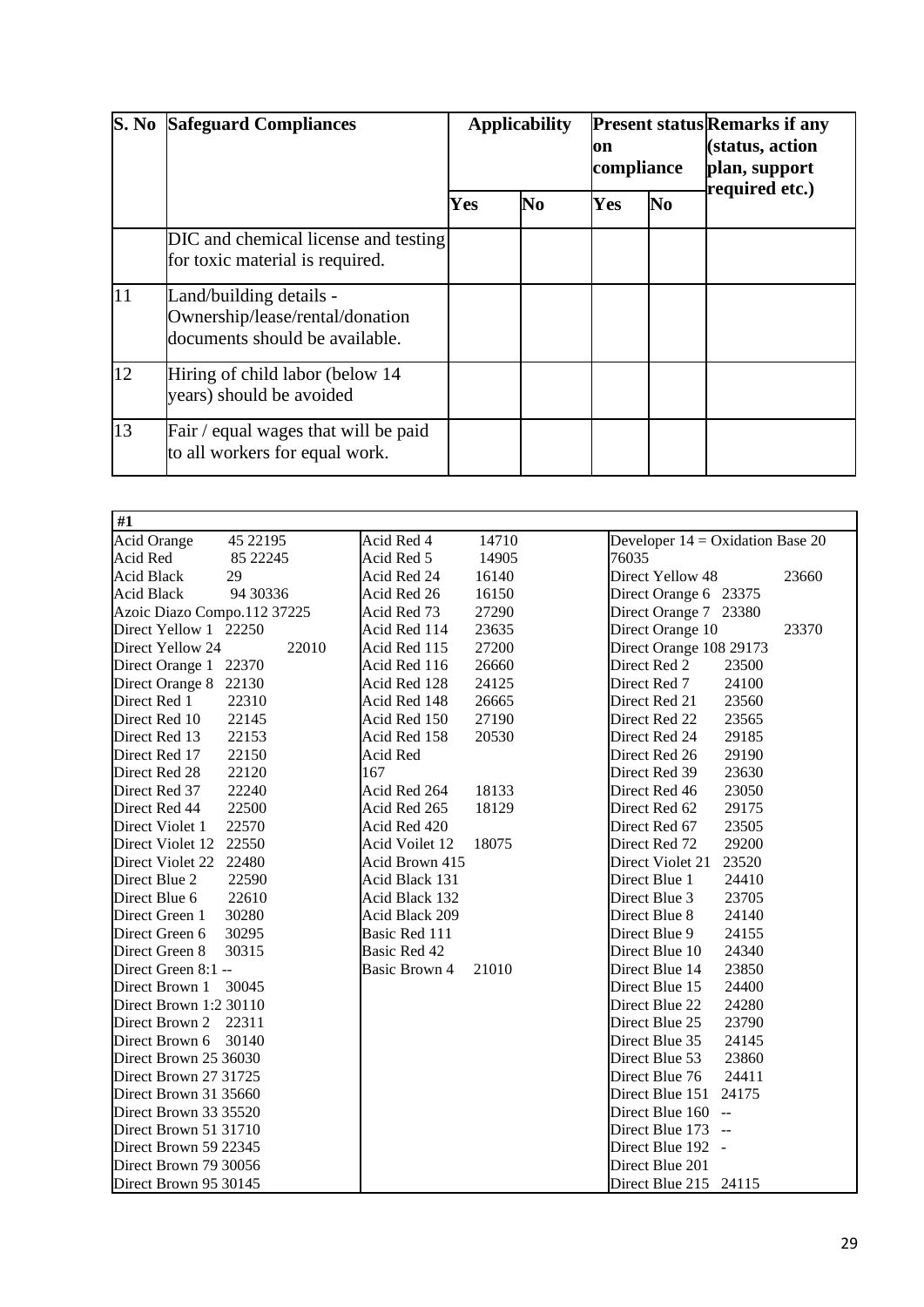| Direct Brown 101 31740  | Direct Blue $295$ $23820$     |
|-------------------------|-------------------------------|
| Direct Brown 154 30120  | Direct Green 85 30387         |
| Direct Black 4<br>30245 | Direct Blue $222 \quad 30368$ |
| Direct Black $29$ 22580 | Direct Black 91 30400         |
| Direct Black 38 30235   | Direct Black 154 -            |
|                         | Disperse Yellow 7 26090       |
|                         | Disperse Yellow 23 26070      |
|                         | Disperse Yellow 56            |
|                         | Disperse Orange 149           |
|                         | Disperse Red 151 26130        |

**Annexure II: Environmental Guidelines/Mitigation Measures/Good Practices for Non-Farm Enterprises**

| <b>Activity /Steps</b>                                                      | <b>Possible Environmental</b><br><b>Impacts</b>                                                                                                     | Environmental<br><b>Guidelines/Mitigation</b><br>measures/Good Practices                                                                                                                                                                                                         |
|-----------------------------------------------------------------------------|-----------------------------------------------------------------------------------------------------------------------------------------------------|----------------------------------------------------------------------------------------------------------------------------------------------------------------------------------------------------------------------------------------------------------------------------------|
| <b>Registration</b> and<br>licenses                                         | products need license depending<br>on the scale of activity.                                                                                        | Manufacturing and selling of food License should be acquired as<br>per<br>Food<br>Safety and<br><b>Standards</b><br>Act<br>(FSSAI) 2011 if required.                                                                                                                             |
| Drying the raw<br>materials, products<br>$(e.g.:$ papads, grains)           | will contaminate the produce by<br>inducing microbial growth.                                                                                       | Drying on unclean floors/surfaces Clean and dry cement floor or mats<br>should be used for drying.<br>Solar dryers can be used depending on<br>feasibility.                                                                                                                      |
| grinding ginger,<br>masala and ingredients contaminate food.<br>for pickle) | Use of machinery (for Use of unclean machinery for<br>grinding raw materials may                                                                    | Machinery (small mills and grinders)<br>used for grinding ingredients should be<br>cleaned and dried regularly.                                                                                                                                                                  |
| products)                                                                   | Use of cook stoves (in Use of LPG or fuel wood will<br>snacks, sweet and milk lead to degradation of the<br>resource and increase the fuel<br>costs | Fuel efficient cook stoves or bio<br>gas/solar energy can be considered.                                                                                                                                                                                                         |
| Use of preservatives,<br>colour and flavour<br>agents                       | Use of synthetic agents may have<br>adverse effects.                                                                                                | Natural agents and permitted agents<br>should only be used. Details<br>of<br>permitted<br>agents is provided<br>in<br>compliance requirements                                                                                                                                    |
| Handling and packing                                                        | Handling the food products with<br>bare hands or un washed hands<br>will contaminate the products<br>through microbial growth.                      | Personnel involved in<br>processing,<br>packing etc. should wash hands with<br>soap before and after work and use<br>aprons, gloves, hair caps for handling,<br>packing etc.<br>Use of eye goggles and nose masks is<br>recommended while handling pungent<br>items like spices. |
| Packing and labeling                                                        | Edible products beyond the shelf<br>life may lead to illness when<br>consumed.                                                                      | The product labelling should include<br>the expiry date and should be marked<br>with in the shelf life period.<br>Use the plastic above 50 microns for                                                                                                                           |
| Use of plastic                                                              | Use on non-recyclable plastic<br>leads to issues in disposal                                                                                        | packaging.                                                                                                                                                                                                                                                                       |

*Food and food product preparation (including catering, canteens, snacks, sweets, pickles, spice mixes, bakery, papad, etc.)*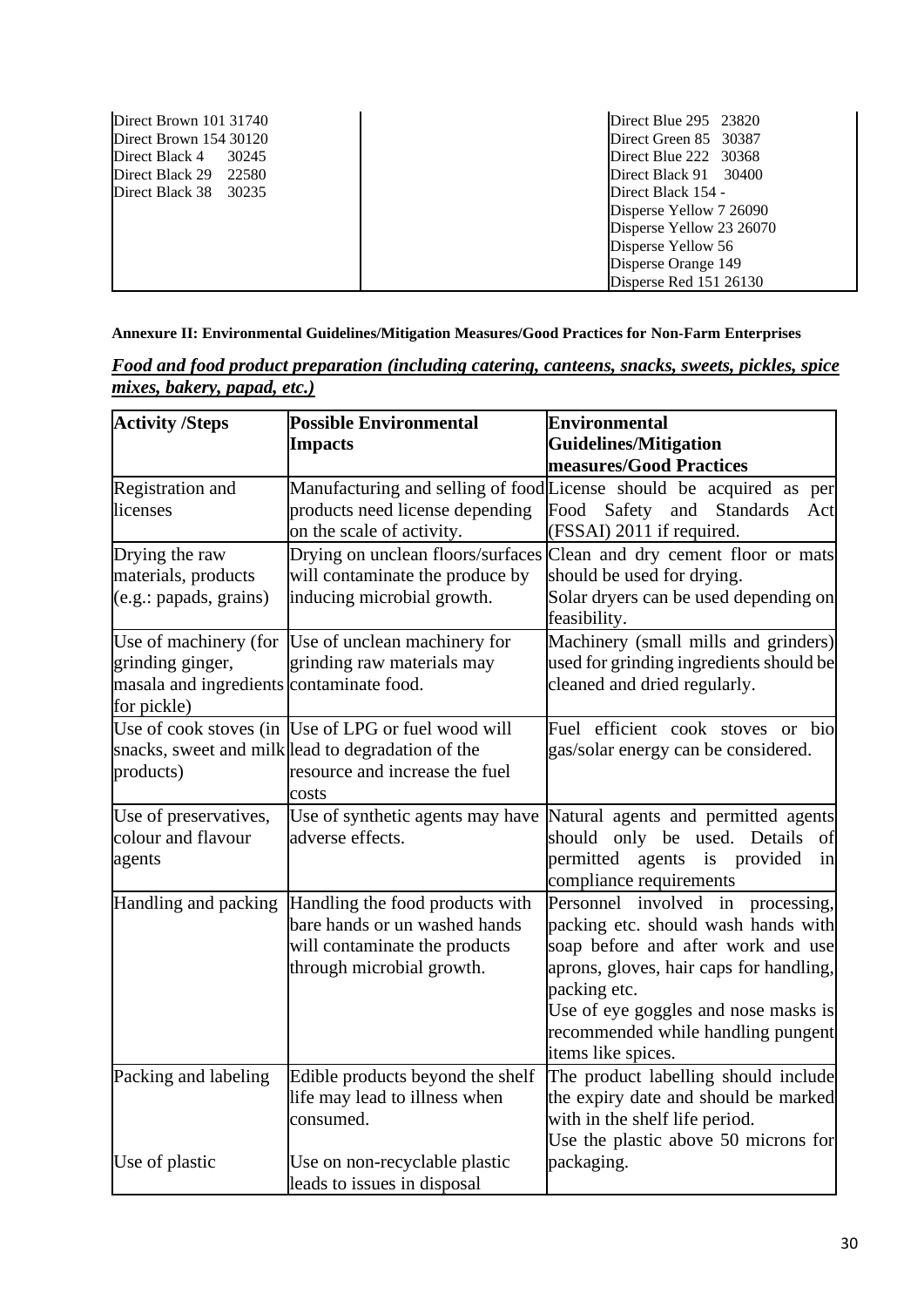| <b>Activity /Steps</b>                               | <b>Possible Environmental</b><br><b>Impacts</b>                                                                                         | <b>Environmental</b><br><b>Guidelines/Mitigation</b><br>measures/Good Practices                                                                                                                                             |
|------------------------------------------------------|-----------------------------------------------------------------------------------------------------------------------------------------|-----------------------------------------------------------------------------------------------------------------------------------------------------------------------------------------------------------------------------|
| Storage of raw<br>materials and finished<br>products | Storage in improper conditions<br>like moist, dusty floor, walls etc.<br>will spoil the produce due to mold conditions.<br>infestation. | Raw materials and finished products<br>should be stored in clean and dry                                                                                                                                                    |
| centre                                               | worker's health                                                                                                                         | Facilities at processing Poor facilities will have impact on The place should be well ventilated,<br>should have<br>drinking<br>water<br>and<br>sanitation facilities.<br>Kitchens should be equipped with<br>exhaust fans. |
| Waste management                                     | processing unit will give bad<br>odour and create unhygienic<br>environment due to<br>decomposition.                                    | Open disposal of waste from food Any waste or waste water should be<br>disposed properly by composting or<br>diverting to waste water drains.                                                                               |
| Fire safety, accidents                               | Possibility of fire and other<br>accidents                                                                                              | Provide fire extinguishers, first aid kit<br>and mention emergency numbers                                                                                                                                                  |
| Child labor<br>Health and hygiene                    | Hiring of child labor<br>Workers with health issues<br>(chronic, temporary)                                                             | Do not hire children below 14 years of<br>age.<br>involved<br>The<br>workers<br>food<br>in<br>processing should<br>free<br>from<br>be<br>infectious diseases and<br>should<br>be<br>refrained from work when ill.           |
| Fair and equal wages                                 | wages                                                                                                                                   | Possibility of discrimination in the Fair / equal wages that will be paid to<br>all workers for equal work                                                                                                                  |
| Land/building details                                | Absence of documentation may Ownership/lease/rental/donation<br>result in disputes                                                      | documents should be available.                                                                                                                                                                                              |
| <b>Green Interventions:</b>                          | Use of renewable energy (solar, biomass)                                                                                                |                                                                                                                                                                                                                             |

• Use of organic raw materials

# *Oil Extractions: groundnut, coconut etc.*

| <b>Activity /Steps</b> | Possible Environmental Impacts Environmental |                                                                     |
|------------------------|----------------------------------------------|---------------------------------------------------------------------|
|                        |                                              | Guidelines/Mitigation                                               |
|                        |                                              | measures/Good Practices                                             |
| Registration and       |                                              | Manufacturing and selling of food License should be acquired as per |
| licenses               | products need license depending              | Food Safety and Standards<br>Act                                    |
|                        | on the scale of activity.                    | (FSSAI) 2011 if required.                                           |
| Selection of raw       | Pest or mold infested oil grains             | Screen the raw materials for infested                               |
| materials              | might contaminate the whole                  | grains with pest, aflotoxins etc. and                               |
|                        | lot/batch of produce.                        | separate.                                                           |
|                        |                                              | before<br>grains/seeds<br>the<br>Dry                                |
|                        |                                              | processing, if needed to maintain                                   |
|                        |                                              | appropriate moisture level.                                         |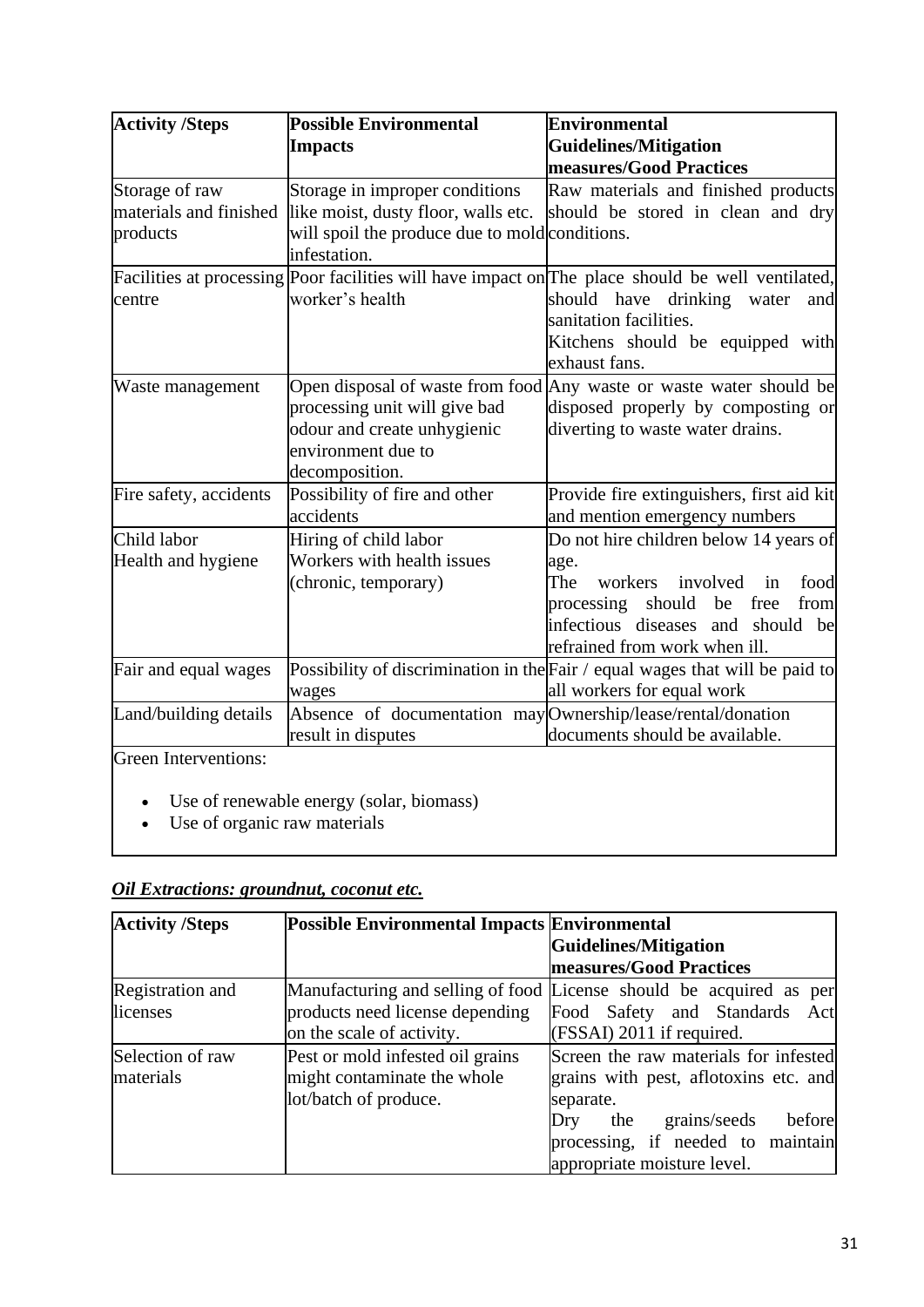| <b>Activity /Steps</b>      | Possible Environmental Impacts Environmental                 |                                                                              |
|-----------------------------|--------------------------------------------------------------|------------------------------------------------------------------------------|
|                             |                                                              | Guidelines/Mitigation                                                        |
|                             |                                                              | measures/Good Practices                                                      |
| Use of machine for          | Machinery handling should be                                 | Machinery should be cleaned and                                              |
| grinding                    | clean and dry.                                               | maintained well.                                                             |
|                             |                                                              | Care should be taken while handling                                          |
|                             |                                                              | machinery to avoid injuries.                                                 |
|                             | Handling and packing Handling the raw material and oil       | Personnel involved in processing,                                            |
|                             | with bare hands or un washed                                 | packing etc. should clean hands before                                       |
|                             | hands will contaminate the                                   | and after work and use aprons, gloves,                                       |
|                             | products through microbial attack.                           | hair caps for handling, packing etc.                                         |
|                             | Facilities at processing Poor facilities will have impact on | The place should be well ventilated,                                         |
| centre                      | worker's health.                                             | should have drinking water<br>and                                            |
|                             |                                                              | sanitation facilities.                                                       |
| Fire safety, accidents      | Possibility of fire and other                                | Provide fire extinguishers, first aid kit                                    |
|                             | accidents                                                    | and mention emergency numbers                                                |
| Child labor                 | Hiring of child labor                                        | Do not hire children below 14 years of                                       |
| Health and hygiene          | Workers with health issues                                   | age.                                                                         |
|                             | (chronic, temporary)                                         | involved<br>The<br>workers<br>food<br>in                                     |
|                             |                                                              | be<br>processing should<br>free<br>from                                      |
|                             |                                                              | infectious diseases and should<br>be                                         |
|                             |                                                              | refrained from work when ill.                                                |
| Fair and equal wages        |                                                              | Possibility of discrimination in the Fair / equal wages that will be paid to |
|                             | wages                                                        | all workers for equal work                                                   |
| Land/building details       | Absence of documentation may Ownership/lease/rental/donation |                                                                              |
|                             | result in disputes                                           | documents should be available.                                               |
| <b>Green Interventions:</b> |                                                              |                                                                              |
|                             |                                                              |                                                                              |

- Use of renewable energy (solar, biomass)
- Use of organic raw materials

# *Muri Production*

| <b>Activity /Steps</b>       | <b>Possible Environmental Impacts</b>                                                                                                                                                                                  | <b>Environmental</b><br>Guidelines/Mitigation<br>measures/Good Practices                                                                                         |
|------------------------------|------------------------------------------------------------------------------------------------------------------------------------------------------------------------------------------------------------------------|------------------------------------------------------------------------------------------------------------------------------------------------------------------|
| Use of conventional<br>ovens | Use of inefficient conventional<br>ovens and hazardous conventional<br>fuels results in environmental and<br>indoor air pollution (due to carbon<br>monoxide, particulate matter)<br>leading to respiratory illnesses. | Use energy efficient ovens/furnaces<br>and clean fuels to avoid long term<br>health hazards to the workers<br>involved and people living in<br>surrounding area. |
| Working conditions           | Cramped space, low ventilation,<br>exposure to heat and particulate<br>matter etc. causes health hazards                                                                                                               | Provide better work spaces, well<br>ventilated spaces.                                                                                                           |
| Child labor                  | Hiring of child labor                                                                                                                                                                                                  | Do not hire children below 14 years of<br>age.                                                                                                                   |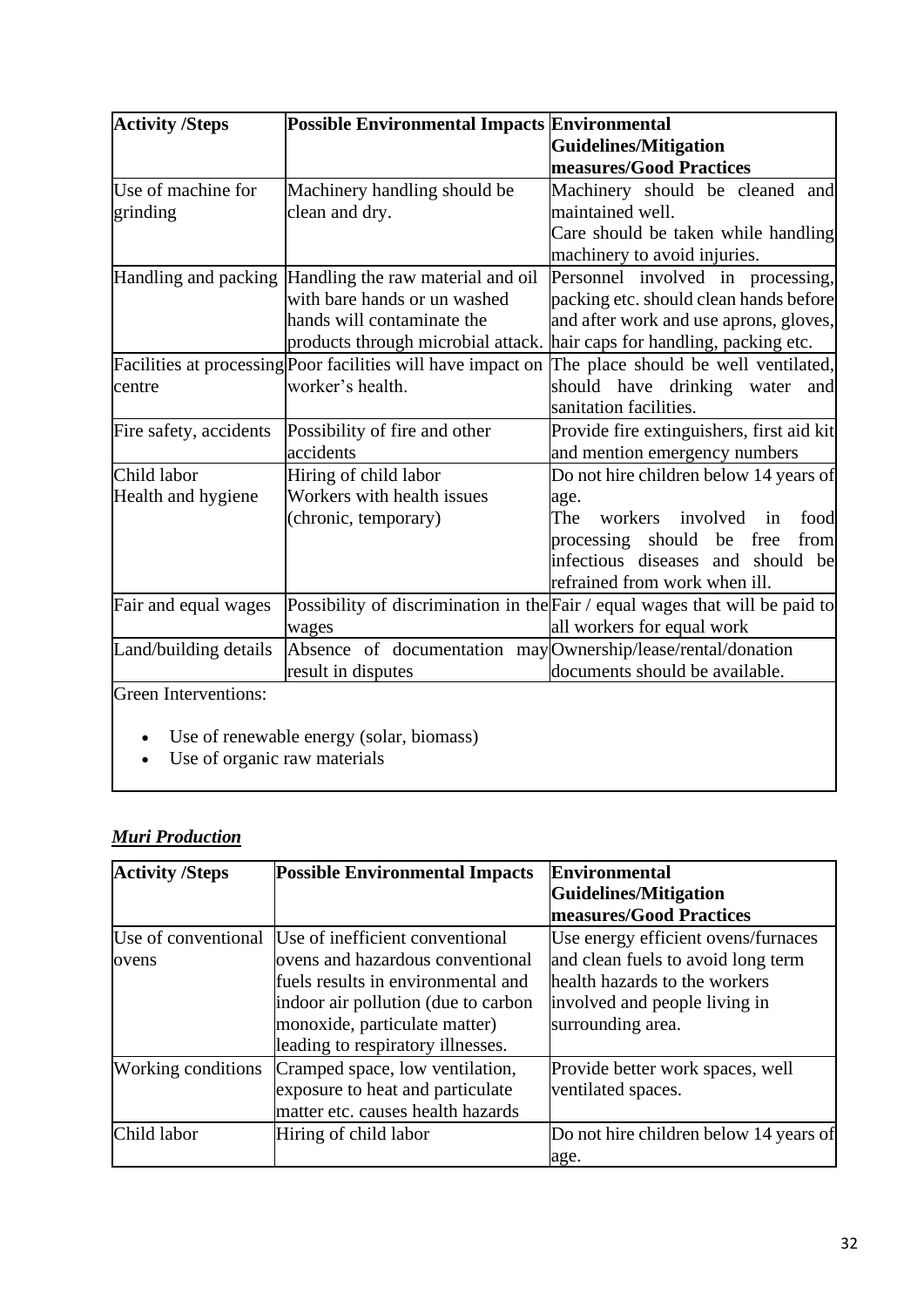| <b>Activity /Steps</b>                                                                | <b>Possible Environmental Impacts</b>                | <b>Environmental</b>                                                                              |  |
|---------------------------------------------------------------------------------------|------------------------------------------------------|---------------------------------------------------------------------------------------------------|--|
|                                                                                       |                                                      | <b>Guidelines/Mitigation</b>                                                                      |  |
|                                                                                       |                                                      | <b>measures/Good Practices</b>                                                                    |  |
| <b>Facilities</b> at                                                                  | Poor facilities will have impact on                  | The place should be well ventilated,                                                              |  |
| processing centre                                                                     | worker's health.                                     | should have drinking water and<br>sanitation facilities.                                          |  |
|                                                                                       | Fire safety, accidents Possibility of fire and other | Provide fire extinguishers, first aid kit                                                         |  |
|                                                                                       | accidents                                            | and mention emergency numbers.                                                                    |  |
|                                                                                       |                                                      | Fair and equal wages Possibility of discrimination in the Fair / equal wages that will be paid to |  |
|                                                                                       | wages                                                | all workers for equal work                                                                        |  |
| Green Interventions:                                                                  |                                                      |                                                                                                   |  |
| Use of renewable energy (solar, biomass)<br>$\bullet$<br>Use of organic raw materials |                                                      |                                                                                                   |  |

# *Rice, dal and flour mills*

|                |                                                                          | Activity /Steps Possible Environmental I Environmental Guidelines/Mitigation measures                                                                                                                                                                                                                                                                                                                                                                                                                                                                                                                                                                                                                                                                                                                                              |
|----------------|--------------------------------------------------------------------------|------------------------------------------------------------------------------------------------------------------------------------------------------------------------------------------------------------------------------------------------------------------------------------------------------------------------------------------------------------------------------------------------------------------------------------------------------------------------------------------------------------------------------------------------------------------------------------------------------------------------------------------------------------------------------------------------------------------------------------------------------------------------------------------------------------------------------------|
|                | mpacts                                                                   | <b>/Good Practices</b>                                                                                                                                                                                                                                                                                                                                                                                                                                                                                                                                                                                                                                                                                                                                                                                                             |
| Storage        | Methyl bromide and phosph torage is recommended.<br>age to human health. | Fumigation of storage go-do Clean rice/dal barn, warehouse or storehouse befor<br>wns and storage spaces with e storing the produce. The regular cleaning of the s<br>ine in order to control store pSpray plant extract, such as Bitter bush or Siam we<br>roduct pests may cause damed ( <i>Eupatorium odoratum</i> L.) to kill insects on the<br>floor, wall and vacant space in the storage.<br>Mix seeds with plant extracts such as Neem (Azadi<br>rachta indica A.), dried Long pepper flower (Piper<br>longum) and Sweet flag (Acorus calamus L.)<br>Fumigate the storage structures with carbon dioxid<br>e gas.                                                                                                                                                                                                          |
| Transportation |                                                                          | Contamination is possible dContainers and sacks used for packing, as well as v<br>uring package and transport. ehicle for transporting organic rice/dal/flour, shoul<br>d be clean and free from any contamination of che<br>mical substances and other rice. It is not recommen<br>ded to use vehicle that has been loaded with soil, a<br>nimals, manures, fertilizers or chemicals that may c<br>ause contamination of pathogenic and toxic substan<br>ces, unless such vehicle has been properly cleaned<br>before use.<br>Separate Carrier or vehicle should be allotted to ha<br>ndle organic grains. Organic rice shall not be comi<br>ngled with non-organic commodity and other prohi<br>bited materials or substances for organic agricultur<br>e during transportation from production site to distr<br>ibution center. |
| Milling        |                                                                          | Water used for soaking the pGood and adequately maintained drainage to facilit                                                                                                                                                                                                                                                                                                                                                                                                                                                                                                                                                                                                                                                                                                                                                     |
|                |                                                                          | addy, especially for parboile ate run-off and minimize the likelihood of flooding                                                                                                                                                                                                                                                                                                                                                                                                                                                                                                                                                                                                                                                                                                                                                  |
|                | d rice production, if not prop                                           |                                                                                                                                                                                                                                                                                                                                                                                                                                                                                                                                                                                                                                                                                                                                                                                                                                    |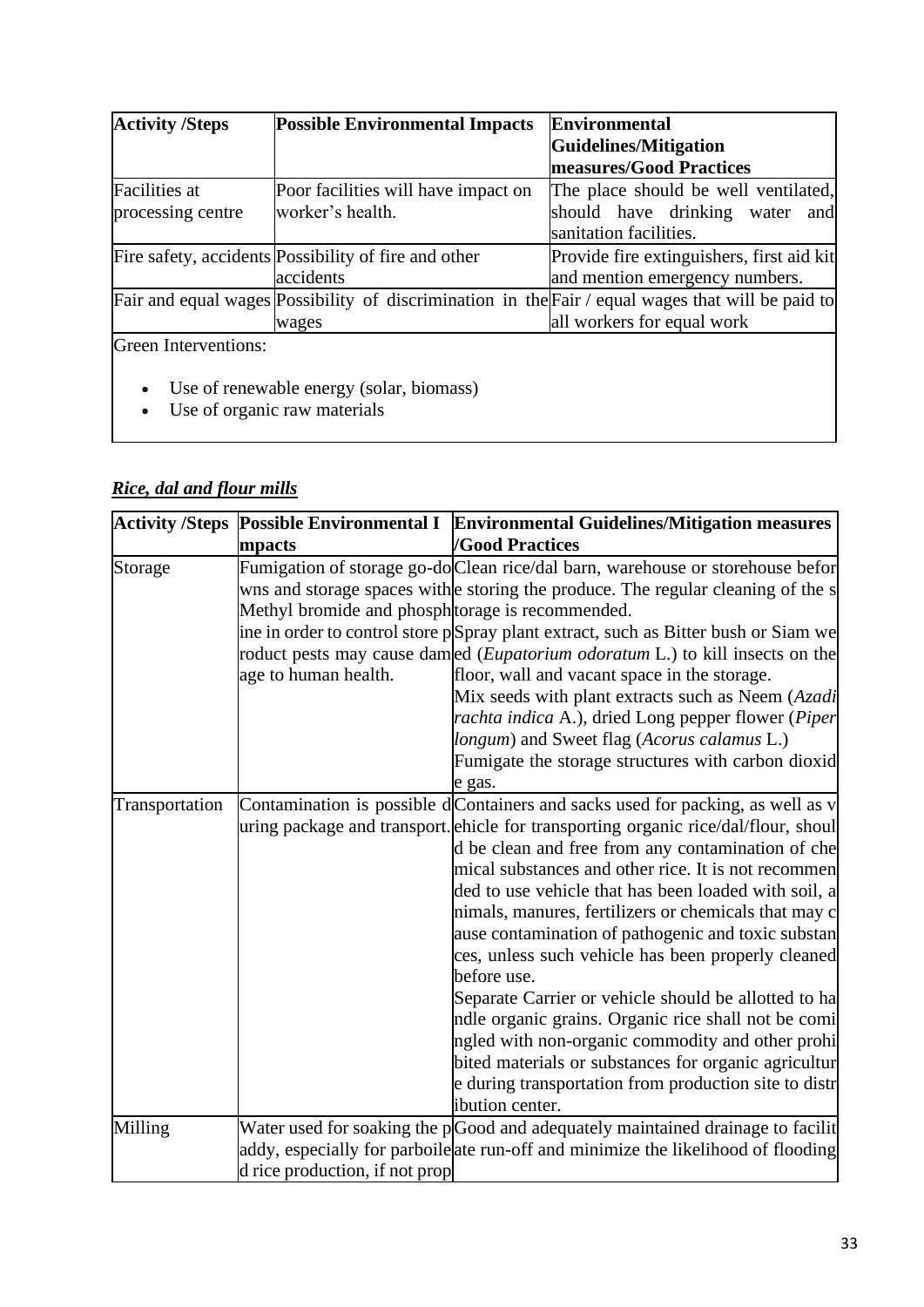|                             |                                                 | Activity /Steps Possible Environmental I Environmental Guidelines/Mitigation measures                                                                                        |  |
|-----------------------------|-------------------------------------------------|------------------------------------------------------------------------------------------------------------------------------------------------------------------------------|--|
|                             | mpacts                                          | <b>/Good Practices</b>                                                                                                                                                       |  |
|                             |                                                 | erly treated could result in w. Regular inspection of bulk storage tanks to minim                                                                                            |  |
|                             |                                                 | ater pollution and odour nuilize the risk of surface water pollution.                                                                                                        |  |
|                             | sance to local community.                       | Installation of interceptor traps for solids, oil and fu                                                                                                                     |  |
|                             |                                                 | el to reduce the control release of contaminated wa                                                                                                                          |  |
|                             |                                                 | ter via the surface drains. Separation of milling are                                                                                                                        |  |
|                             |                                                 | as from all other areas of operation. Water proofing                                                                                                                         |  |
|                             |                                                 | of mill floor and all other floors.                                                                                                                                          |  |
|                             |                                                 | Adequate ventilation should be provided to prevent                                                                                                                           |  |
|                             |                                                 | Air pollution both on site and dust pollution and reduce heat. Prevention of dusts                                                                                           |  |
|                             |                                                 | d in the surrounding locality on machinery and in the building by timely cleanin<br>due to release of dust to the g operations. Design of chimney and vents of suffic        |  |
|                             |                                                 | atmosphere from handling olient height and appropriate technology to avoid cau                                                                                               |  |
|                             |                                                 | r processing of the paddy orsing local nuisance of dust and smoke emissions. W                                                                                               |  |
|                             |                                                 | its by-products is a major en alls should be designed in a way to prevent accumu                                                                                             |  |
|                             |                                                 | vironmental concern for rice lation of dust and entry of rodents, birds, or pests.                                                                                           |  |
|                             | mills.                                          |                                                                                                                                                                              |  |
|                             |                                                 | Energy usage (pDifferent operations in padd Hulling of rice before parboiling process is also a p                                                                            |  |
| addy)                       |                                                 | y processing require consideossible option to reduce energy consumption for ric                                                                                              |  |
|                             |                                                 | rable energy for parboiling, e parboiling. It would save 40% of energy however                                                                                               |  |
|                             |                                                 | mechanical drying and millithis process is susceptible to contamination if the p                                                                                             |  |
|                             | ng.                                             | rocessing equipment is not as per food grade qualit                                                                                                                          |  |
|                             |                                                 | y and it needs shade drying Instead of open floor d                                                                                                                          |  |
|                             |                                                 | rying under sunshine as in traditional practices.                                                                                                                            |  |
|                             |                                                 | Waste managem Disposal of solid wastes, par Paddy husk can be reused as fuel for paddy drying,                                                                               |  |
| ent (paddy)                 |                                                 | ticularly unused rice husk octo run steam generator or gassifier.                                                                                                            |  |
|                             |                                                 | cupies space and creates inc Charcoal briquetting units can be set up which use                                                                                              |  |
|                             | onvenience.                                     | paddy husk as raw material. The dal chaff can be se                                                                                                                          |  |
|                             |                                                 | nt for alternate use like cattle feed.                                                                                                                                       |  |
|                             |                                                 |                                                                                                                                                                              |  |
|                             |                                                 | Effluent produced during cle <sup>T</sup> reatment of effluent and wastewater before releas<br>aning of equipment will pose as per the standards of Pollution Control Board. |  |
|                             | e a problem to surrounding e                    |                                                                                                                                                                              |  |
|                             | nvironment.                                     |                                                                                                                                                                              |  |
| Facilities at pro           |                                                 | Poor facilities will have imp[The place should be well ventilated, should have dr                                                                                            |  |
| cessing centre              | act on worker's health.                         | inking water and sanitation facilities.                                                                                                                                      |  |
|                             | Fire safety, acci Possibility of fire and other | Provide fire extinguishers, first aid kit and mention                                                                                                                        |  |
| dents                       | accidents                                       | emergency numbers                                                                                                                                                            |  |
| Child labor                 | Hiring of child labor                           | Do not hire children below 14 years of age.                                                                                                                                  |  |
|                             |                                                 | Health and hygi Workers with health issues (The workers involved in food commodities should                                                                                  |  |
| ene                         | chronic, temporary)                             | be free from infectious diseases and should be refra                                                                                                                         |  |
|                             |                                                 | ined from work when ill.                                                                                                                                                     |  |
|                             |                                                 | Fair and equal w Possibility of discrimination Fair / equal wages that will be paid to all workers f                                                                         |  |
| ages                        | in the wages                                    | or equal work                                                                                                                                                                |  |
| <b>Green Interventions:</b> |                                                 |                                                                                                                                                                              |  |
|                             |                                                 |                                                                                                                                                                              |  |
|                             | Use of renewable energy (solar, biomass)        |                                                                                                                                                                              |  |

• Use of renewable energy (solar, biomass)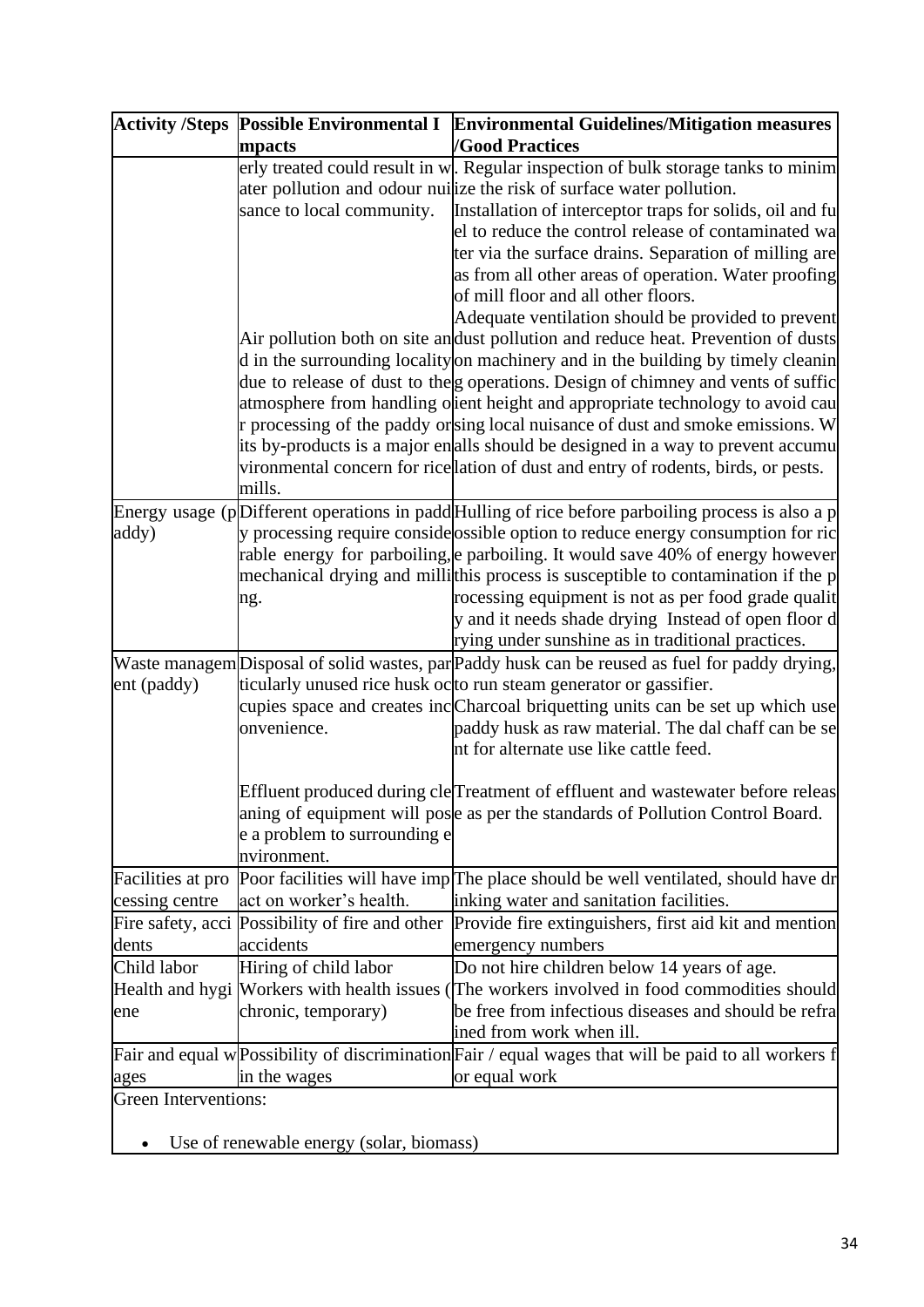| mpacts                         | Activity /Steps Possible Environmental I Environmental Guidelines/Mitigation measures<br><b>/Good Practices</b> |
|--------------------------------|-----------------------------------------------------------------------------------------------------------------|
| • Use of organic raw materials |                                                                                                                 |

### *Cashew processing*

|                        | <b>Activity /Ste Possible Environmental Impacts</b>                                                | <b>Environmental Guidelines/Mitigat</b> |
|------------------------|----------------------------------------------------------------------------------------------------|-----------------------------------------|
| $\mathbf{p}\mathbf{s}$ |                                                                                                    | ion measures/Good Practices             |
|                        | Drying / Roas The traditional practice in south India is to sp Rotating the drum with bare hands m |                                         |
| ting                   | read the nuts out on flat rocks in the sun, so a fight cause burns, and shelling might             |                                         |
|                        | s to allow them to dry until the shell becomes cause injury to hands. Power drove c                |                                         |
|                        | brittle. The kernel could then be removed fro an be fitted for rotating the drum.                  |                                         |
|                        | m the shell by striking the nut with a wooden                                                      |                                         |
|                        | batten to split the shell along the natural line Inhaling the smoke is harmful for the             |                                         |
|                        | of cleavage.                                                                                       | health, precautions to be taken like u  |
|                        | Open roasting: The roasting is done in an opesing masks.                                           |                                         |
|                        | n circular mild steel dish, measuring 600 to 6                                                     |                                         |
|                        | 75 mm (2 to 2.5 feet) in diameter, supported o<br>ver an open fire. Between 1 and 1.5 kg of raw    |                                         |
|                        | nuts are placed on to the heated pan at a time.                                                    |                                         |
|                        | The nuts are heated on the pan, with constant                                                      |                                         |
|                        | stirring, in order to prevent burning. As the n                                                    |                                         |
|                        | uts heat up, the Cashew Nut Shell Liquid (CN                                                       |                                         |
|                        | SL) is exuded onto the pan and eventually ign                                                      |                                         |
|                        | ites, producing clouds of thick black smoke.                                                       |                                         |
|                        | After heating and burning for about two minu                                                       |                                         |
|                        | tes (judged by experience) the pan is dowsed                                                       |                                         |
|                        | in water and the nuts are thrown off and allow                                                     |                                         |
|                        | ed to cool, during which the shells become br                                                      |                                         |
|                        | ittle and can be readily removed from the nut.                                                     |                                         |
|                        | Drum roasting: In this process the nuts (with                                                      |                                         |
|                        | out any conditioning) are fed into a rotating d                                                    |                                         |
|                        | rum, which is heated initially to red hot suffi                                                    |                                         |
|                        | ciently to allow the shell portion of the nut to                                                   |                                         |
|                        | ignite and burn. Once ignition starts no furth                                                     |                                         |
|                        | er heating is necessary and the drum maintai                                                       |                                         |
|                        | ins the temperature on its own because of the                                                      |                                         |
|                        | burning of oil, which oozes out of the nuts. T                                                     |                                         |
|                        | he shell becomes very brittle.                                                                     |                                         |
|                        | The roasting generally takes                                                                       |                                         |
|                        | about 3-5 minutes and the drum is rotated by                                                       |                                         |
|                        | hand.                                                                                              |                                         |
|                        | The roasted nuts, which are still burning are r                                                    |                                         |
|                        | emoved from the discharge end and immedia                                                          |                                         |
|                        | tely covered by ash to absorb the oil that is fo                                                   |                                         |
|                        | und on the surface. Kernels obtained in this p                                                     |                                         |
|                        | rocess have a better color than in the other pr                                                    |                                         |
|                        | ocesses.                                                                                           |                                         |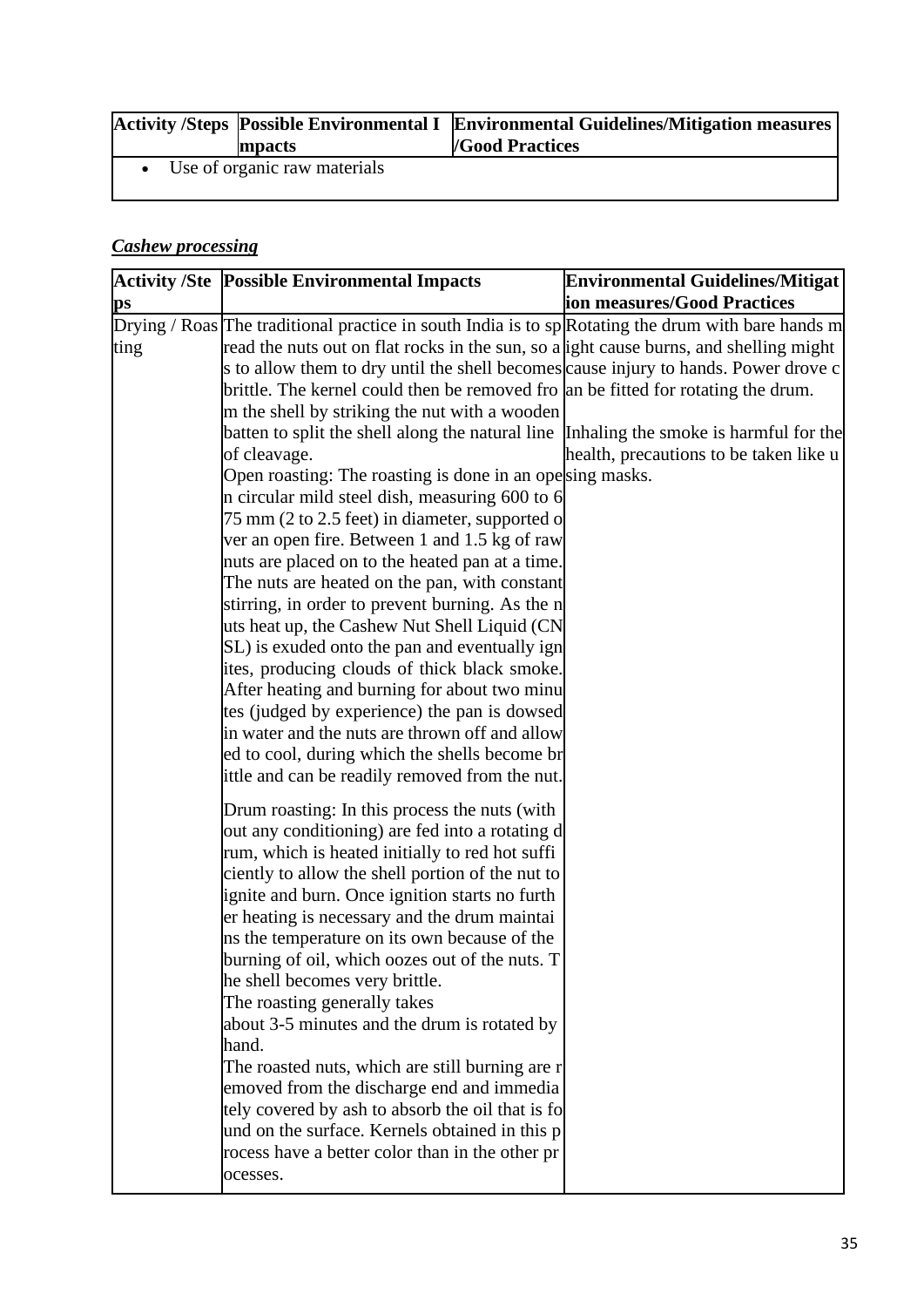|                        | <b>Activity /Ste Possible Environmental Impacts</b>                                                                                                                                                                                                                                                                                                                                                                                                                                                                                                                                                                                                                                                                                                                                                                                                                                                                                                                                                                                                                       | <b>Environmental Guidelines/Mitigat</b>                                                                                                                                                                                                                                                                                                                                                                                                                      |
|------------------------|---------------------------------------------------------------------------------------------------------------------------------------------------------------------------------------------------------------------------------------------------------------------------------------------------------------------------------------------------------------------------------------------------------------------------------------------------------------------------------------------------------------------------------------------------------------------------------------------------------------------------------------------------------------------------------------------------------------------------------------------------------------------------------------------------------------------------------------------------------------------------------------------------------------------------------------------------------------------------------------------------------------------------------------------------------------------------|--------------------------------------------------------------------------------------------------------------------------------------------------------------------------------------------------------------------------------------------------------------------------------------------------------------------------------------------------------------------------------------------------------------------------------------------------------------|
| $\mathbf{p}\mathbf{s}$ |                                                                                                                                                                                                                                                                                                                                                                                                                                                                                                                                                                                                                                                                                                                                                                                                                                                                                                                                                                                                                                                                           | ion measures/Good Practices                                                                                                                                                                                                                                                                                                                                                                                                                                  |
| Shelling               | Steam Roasting: In this method, the raw cash<br>ew nuts are treated in a cooker filled with ste<br>am at $100-110$ Kg/Cm2 for about 15 minutes<br>The treated raw nuts are spread out on the fl<br>oor for cooling and then sent to the shelling s<br>ection the next day. The turnout and appeara<br>nce of whole kernels from raw nuts treated in<br>this method are said to be better than in any o<br>ther method. The cashew nut shell liquid (C)<br>NSL) obtained in this method from the shells<br>is very clear and command a premium price.<br>About 75% of the CNSL can be extracted fro No environmental issues in this meth<br>m the shells.<br>Shelling is the removal of dry roasted shell.<br>By striking the head of the nut, the natural lin<br>e of cleavage is broken. It is important when<br>shelling the nut that the kernal is not broken<br>as whole nuts command a higher price in the<br>market. This operation is done manually mos<br>tly by skilled women.<br>Wood ash is applied to the hands to prevent<br>damage to the hands and kernel. | od.<br>Precautions to avoid injuries and kee<br>ping first aid kit available. It is advis<br>ed to wear gloves as a preventive me<br>asure depending on convenience.                                                                                                                                                                                                                                                                                         |
| Storage                | Organo halogen taint gives off flavor to cash Drying yards should not be cleaned<br>ew nuts if not stored and transported properl with halogen containing cleaning ag<br>y. This usually happened due to chemicals, $f$ ents (such a bleaching powder etc.).<br>ertilsiers or irrigation water with high chlorin Farmers should be advised properly<br>e.                                                                                                                                                                                                                                                                                                                                                                                                                                                                                                                                                                                                                                                                                                                 | on the standard storage practices for<br>nuts and the dangers of using haloge<br>n based chemicals and fertilizers.<br>The separated nuts are dried for 2-3<br>days to bring the moisture content do<br>wn to 8 % and stored in tins or gunn<br>y bags. Should be stored only in jute<br>bags which are not treated chemicall<br>y. Avoid plastic bags.<br>Chemicals / pesticides / weedicides /<br>fertilizers should not be stored along<br>with raw nuts. |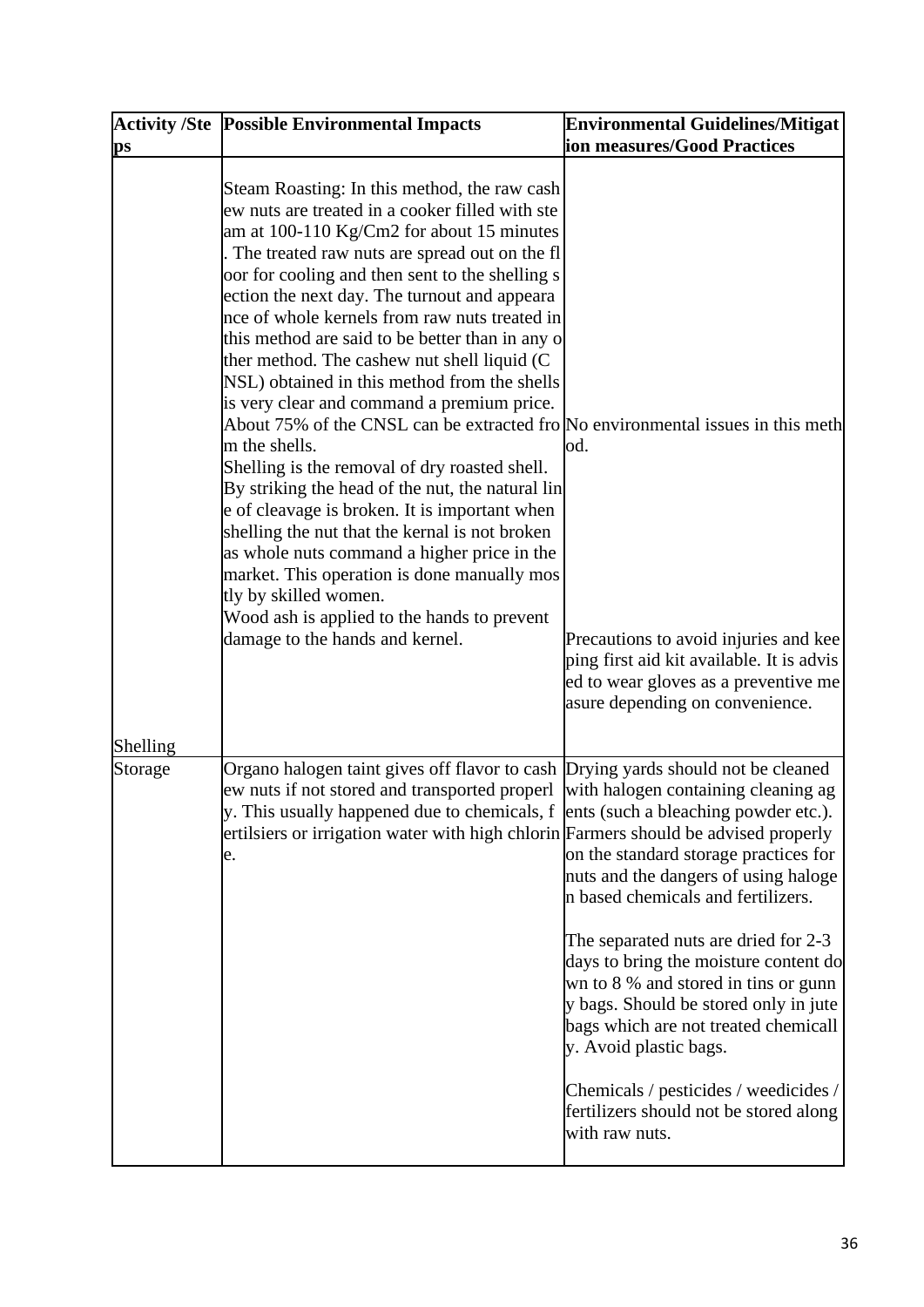|                        | <b>Activity /Ste Possible Environmental Impacts</b>                                         | <b>Environmental Guidelines/Mitigat</b>  |
|------------------------|---------------------------------------------------------------------------------------------|------------------------------------------|
| $\mathbf{p}\mathbf{s}$ |                                                                                             | ion measures/Good Practices              |
|                        |                                                                                             | Vehicles used for transport for chem     |
|                        |                                                                                             | icals should not be used for transport   |
|                        |                                                                                             | of nuts. The vehicle should be cleane    |
|                        |                                                                                             | d and dried before transport             |
|                        | Waste manag From cashew apple drinks can be made (non-The left over fruit pulp should be co |                                          |
| ement                  | alcoholic). Jam, chutney and pickles are also mposted.                                      |                                          |
|                        | prepared. The left-over pulp is disposed open                                               |                                          |
|                        | ly leading breeding of flies etc.                                                           |                                          |
|                        | Facilities at pr Poor facilities will have impact on worker's                               | The place should be well ventilated, s   |
| ocessing centr health. |                                                                                             | hould have drinking water and sanita     |
|                        |                                                                                             | tion facilities.                         |
|                        | Fire safety, ac Possibility of fire and other accidents                                     | Provide fire extinguishers, first aid ki |
| cidents                |                                                                                             | t and mention emergency numbers          |
| Child labor            | Hiring of child labor                                                                       | Do not hire children below 14 years o    |
|                        | Health and hy Workers with health issues (chronic, temporal fage.                           |                                          |
| giene                  | ry)                                                                                         | The workers involved in food proces      |
|                        |                                                                                             | sing should be free from infectious d    |
|                        |                                                                                             | iseases and should be refrained from     |
|                        |                                                                                             | work when ill.                           |
|                        | Fair and equal Possibility of discrimination in the wages                                   | Fair / equal wages that will be paid to  |
| wages                  |                                                                                             | all workers for equal work               |
| Green Interventions:   |                                                                                             |                                          |

- Use of renewable energy (solar, biomass)
- Use of organic raw materials

# *Cow-dung and organic compost production*

| <b>Activity/Steps</b> | <b>Possible Environmental Impacts</b> | Mitigations/Guidelines/Good<br>practices |
|-----------------------|---------------------------------------|------------------------------------------|
| Storage, mixing of    | Uncovered, open heaps might           | The raw materials should be stored       |
| ingredients           | attract and encourage mosquito        | with covers.                             |
|                       | breeding                              | Use bleaching powder for dis-            |
|                       |                                       | infection of premises frequently.        |

# *Chemical and mineral products (detergents, soaps, phenols etc.)*

| <b>Activity /Steps</b> | <b>Possible Environmental Impacts</b> | <b>Environmental</b>                 |
|------------------------|---------------------------------------|--------------------------------------|
|                        |                                       | Guidelines/Mitigation                |
|                        |                                       | measures/Good Practices              |
| Registration and       | Manufacturing and selling of          | Registration of unit under DIC and   |
| licenses               | chemical products without             | chemical license and testing for     |
|                        | registration and license is illegal.  | toxic material is required.          |
| Raw material           | Poor quality raw material lead to     | Authentic source of raw material and |
|                        | burning of hands, breathing           | suppliers and training on proportion |
|                        | problems etc. during preparation      | of raw material to be mixed up can   |
|                        | and end use of the product.           | be given so that entrepreneurs will  |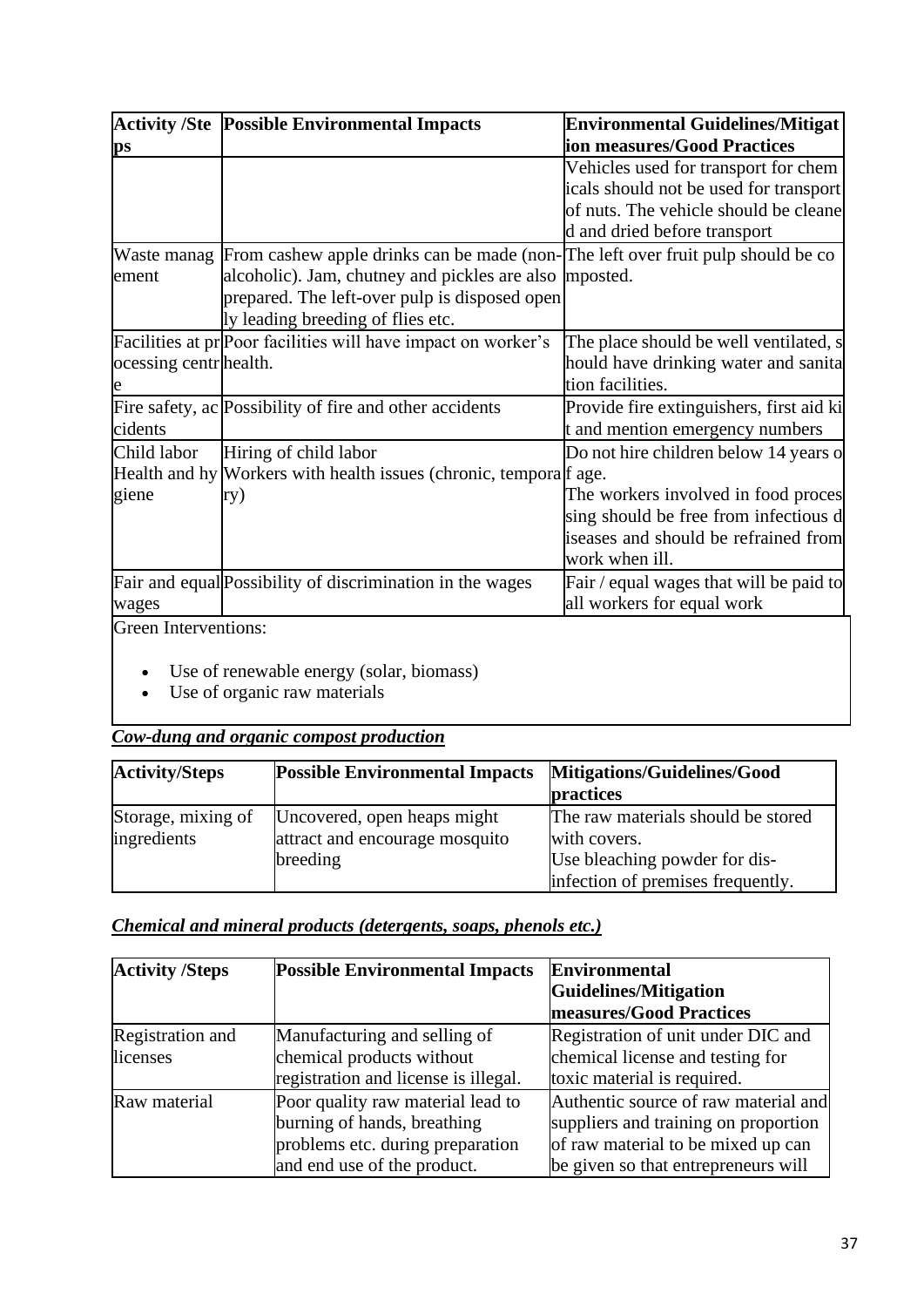| Preparation<br>(handling raw<br>material in chalk<br>piece, detergents | Inhalation of dust and handling the<br>chemical and mineral based raw<br>material for long time may be<br>detrimental for health.                                                                 | come to know the possible acid base<br>reactions.<br>Hand gloves, nose masks and<br>goggles should be used while<br>handling the raw materials or<br>finished products.<br>Hand gloves, nose masks and<br>goggles should be used. |
|------------------------------------------------------------------------|---------------------------------------------------------------------------------------------------------------------------------------------------------------------------------------------------|-----------------------------------------------------------------------------------------------------------------------------------------------------------------------------------------------------------------------------------|
| etc.)                                                                  |                                                                                                                                                                                                   |                                                                                                                                                                                                                                   |
| Detergent use                                                          | Due to varied quantity of raw<br>material, clothes generally lose their through proper testing and possible<br>actual colour.                                                                     | Before packaging it can be ensured<br>effects on fabrics.                                                                                                                                                                         |
| Storage of<br>ingredients                                              | Improper storage of ingredients will Air tight containers should be used<br>pollute the air and cause health risks for storage and storage should be as<br>to the workers.                        | per the guidelines.                                                                                                                                                                                                               |
|                                                                        | Energy consumption Preparation and packing require lot<br>of energy consumption so<br>permanent source of energy is<br>needed                                                                     | Green energy sources can be<br>promoted.                                                                                                                                                                                          |
| Packaging                                                              | Use of un decomposable packaging<br>material further cause the soil<br>pollution                                                                                                                  | Bio degraded able ingredients and<br>re-useable packaging should be<br>promoted                                                                                                                                                   |
| <b>Detergents</b>                                                      |                                                                                                                                                                                                   |                                                                                                                                                                                                                                   |
|                                                                        | Use of raw materials Non-essential detergent ingredients<br>like perfumes, colour brighteners<br>leave toxic residues after use                                                                   | Avoiding these ingredients will<br>make the detergent more<br>environment friendly                                                                                                                                                |
| <b>Surfactants</b>                                                     | Synthetic surfactants like Alkyl<br>benzene Sulfonates,<br>diethanolamines etc. are slow to<br>degrade and residues are highly<br>toxic and carcinogenic.<br>Causes skin and eye irritations.     | Synthetic surfactants may be<br>replaced by non-petrochemical<br>surfactants or vegetable oil soaps.                                                                                                                              |
| <b>Builder</b> material                                                | The builder material in detergent<br>phosphate' when released into<br>water after detergent use leads to<br>eutrophication of water bodies<br>affecting water quality and aquatic<br>biodiversity | Builders like phosphates can be<br>replaced by sodium citrate and<br>sodium bicarbonate.                                                                                                                                          |
| Optical brightners                                                     | Optical brightners like Chlorine and Optical brighteners and perfumes                                                                                                                             |                                                                                                                                                                                                                                   |
| and artificial<br>fragrances                                           | sodium hypochlorite causes skin<br>and eye irritation and are dangerous<br>to aquatic life.                                                                                                       | can be avoided are their function is<br>not very important in cleaning.                                                                                                                                                           |
| Storage of raw                                                         | The chemicals tend to react when                                                                                                                                                                  | The chemicals should be stored in                                                                                                                                                                                                 |
| materials                                                              | not stored in prescribed conditions.                                                                                                                                                              | proper conditions                                                                                                                                                                                                                 |
| Mixing the raw<br>materials in                                         | The chemicals are harmful to skin<br>and causes irrigation on contact                                                                                                                             | Gloves and nose masks should be<br>used while mixing the chemicals to                                                                                                                                                             |
| detergent making                                                       | with skin.                                                                                                                                                                                        | prepare detergent.                                                                                                                                                                                                                |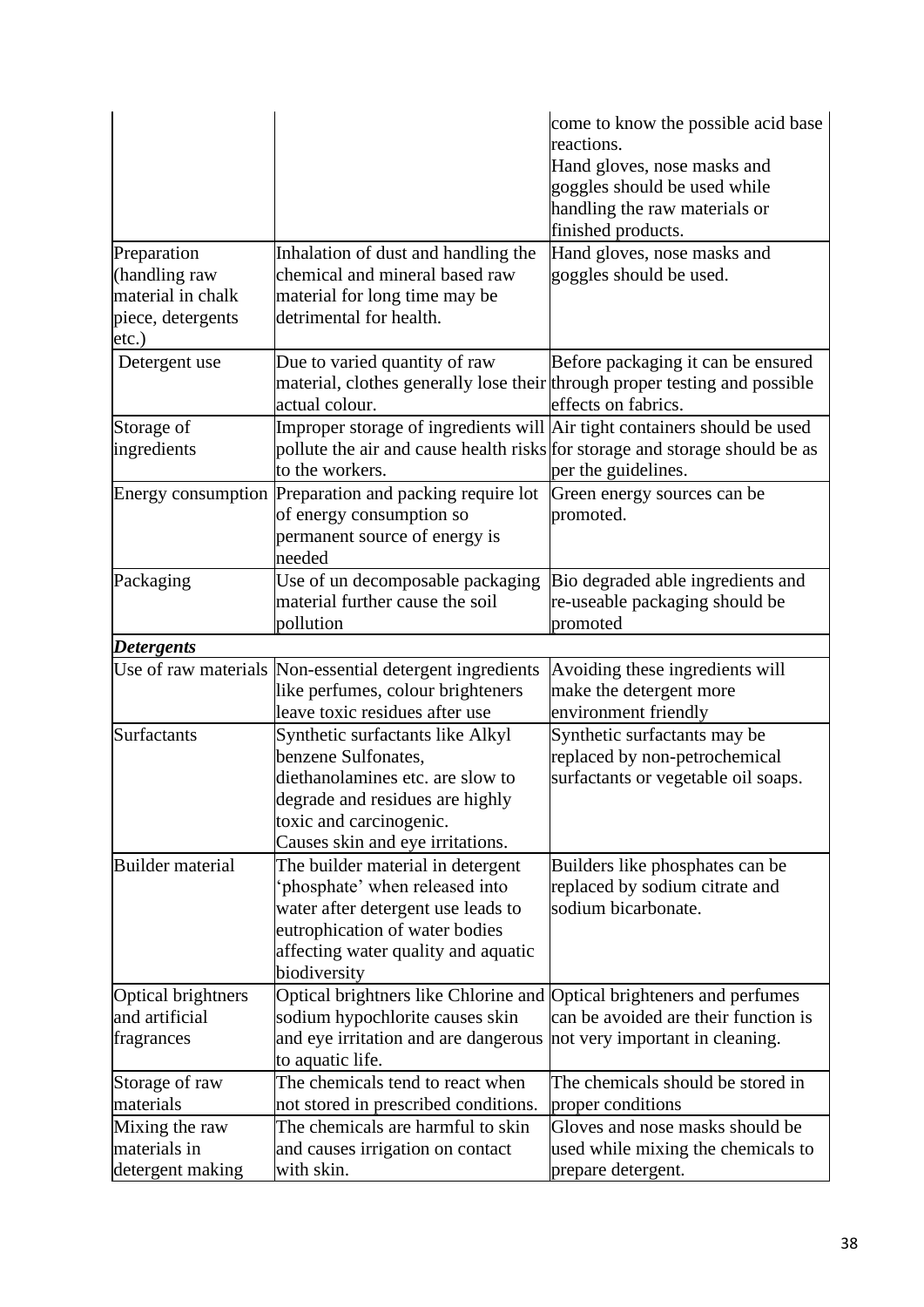| Waste disposal                            | Wastage during mixing and<br>washing after work leaves residues<br>in the surrounding accumulated in<br>soil and water.                              | Utmost care should be taken to avoid<br>wastage or spillage while mixing, so<br>that there is less waste to clean.                                                                                                                                                                                                                                                                                                                                                                                               |
|-------------------------------------------|------------------------------------------------------------------------------------------------------------------------------------------------------|------------------------------------------------------------------------------------------------------------------------------------------------------------------------------------------------------------------------------------------------------------------------------------------------------------------------------------------------------------------------------------------------------------------------------------------------------------------------------------------------------------------|
| Packing                                   | Package in small sachets needs<br>more plastic                                                                                                       | Package in larger sachets to the<br>extent possible.                                                                                                                                                                                                                                                                                                                                                                                                                                                             |
| Labeling                                  | The product may be considered as<br>labeled properly.                                                                                                | According to the labeling<br>safe and precautions not taken if not requirements laid down by BIS, each<br>packet of detergent powder should<br>carry information on the name/grade<br>of the material used, the source of<br>manufacture,<br>and a caution statement which reads:<br>Detergent solutions can be skin<br>irritants. Avoid prolonged contact.<br>Rinse garments and hands<br>thoroughly.<br>The label should also carry<br>information about the critical<br>ingredients used in the formulations. |
| <b>Phenyle</b>                            |                                                                                                                                                      |                                                                                                                                                                                                                                                                                                                                                                                                                                                                                                                  |
| Storage of raw<br>materials               | Improperly stored raw materials<br>leads to low quality products or<br>contaminate the environment<br>leading to health hazards.                     | The raw materials should be stored<br>properly according prescribed<br>standards.                                                                                                                                                                                                                                                                                                                                                                                                                                |
| Mixing raw<br>materials                   | Handling with bare hands lead to<br>skin irrigations and inhalation on<br>long term to respiratory issues.                                           | Gloves and masks should be used<br>while mixing ingredients.                                                                                                                                                                                                                                                                                                                                                                                                                                                     |
| Waste disposal                            | to residues in soil and water.                                                                                                                       | Wastage and disposal of wastes lead Wastage should be avoided and any<br>waste should be cleaned regularly.                                                                                                                                                                                                                                                                                                                                                                                                      |
| Preparation of<br>ingredients             | In cases where ingredients are also<br>prepared, accidents are possible<br>while mixing oils (castor oil, pine<br>oil) and caustic soda and boiling. | Care should be taken to avoid any<br>fore accidents.                                                                                                                                                                                                                                                                                                                                                                                                                                                             |
| <b>Facilities</b> at<br>processing centre | Poor facilities will have impact on<br>worker's health.                                                                                              | The place should be well ventilated,<br>should have drinking water and<br>sanitation facilities.                                                                                                                                                                                                                                                                                                                                                                                                                 |
|                                           | Fire safety, accidents Possibility of fire and other<br>accidents                                                                                    | Provide fire extinguishers, first aid<br>kit and mention emergency numbers                                                                                                                                                                                                                                                                                                                                                                                                                                       |
| Child labor                               | Hiring of child labor                                                                                                                                | Do not hire children below 14 years<br>of age.                                                                                                                                                                                                                                                                                                                                                                                                                                                                   |
|                                           | wages                                                                                                                                                | Fair and equal wages Possibility of discrimination in the Fair / equal wages that will be paid to<br>all workers for equal work                                                                                                                                                                                                                                                                                                                                                                                  |
|                                           | Land/building details Absence of documentation<br>result in disputes                                                                                 | may Ownership/lease/rental/donation<br>documents should be available.                                                                                                                                                                                                                                                                                                                                                                                                                                            |
| Green Interventions:                      |                                                                                                                                                      |                                                                                                                                                                                                                                                                                                                                                                                                                                                                                                                  |

• Use of natural ingredients

 $\mathbf{I}$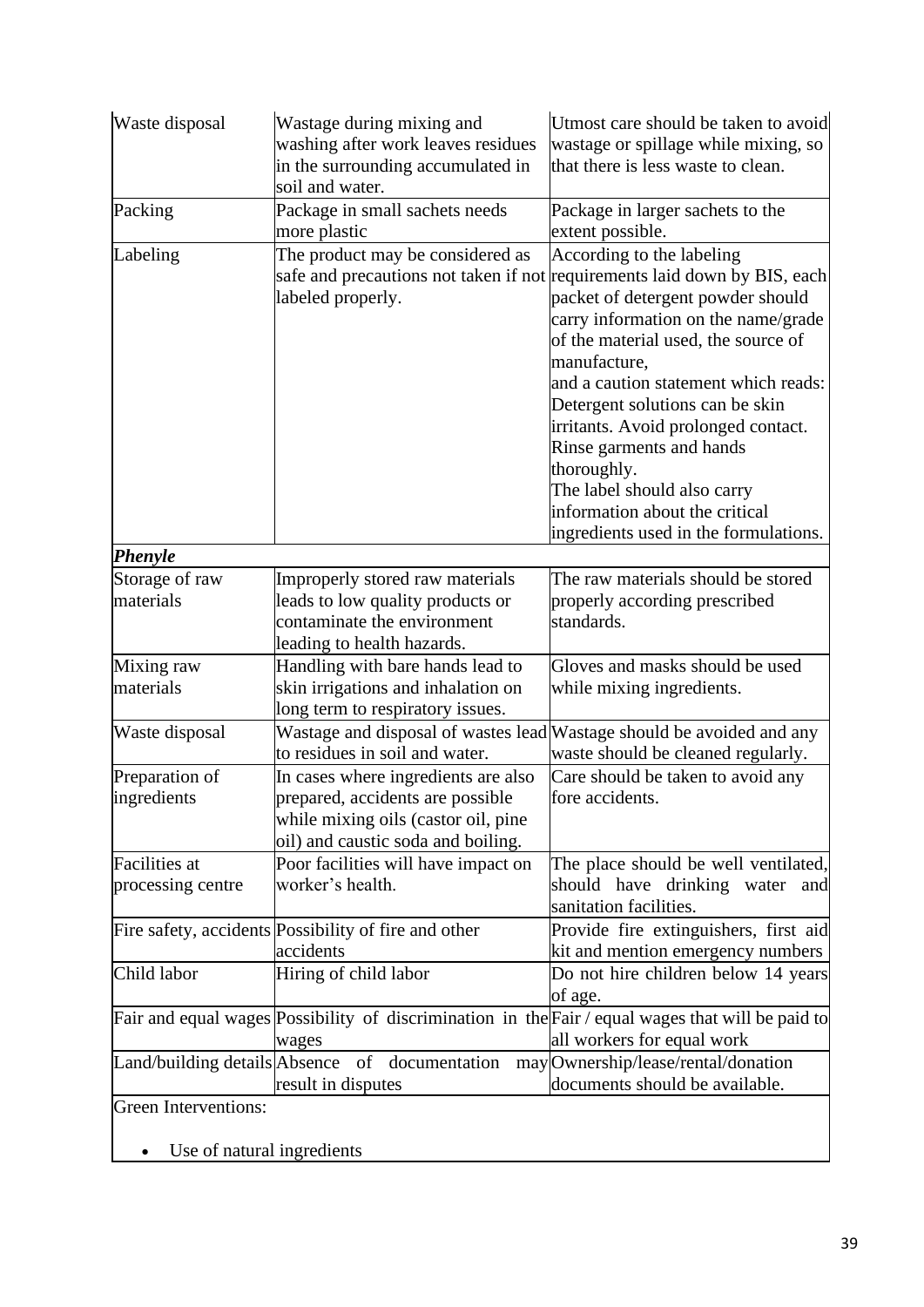• Use of solar energy

# *Textiles, artisans and handicrafts*

Products: Textiles, handlooms, tie&dye, handicrafts, carpet weaving, jute bags, embroidery, leather products, basket making, paper plates, paper products, toys.

| <b>Activity /steps</b> | <b>Possible Environmental Impacts</b>                           | Environmental                                                                                     |
|------------------------|-----------------------------------------------------------------|---------------------------------------------------------------------------------------------------|
|                        |                                                                 | <b>Guidelines/Mitigation</b>                                                                      |
|                        |                                                                 | measures/Good Practices                                                                           |
| Work space             | Poor facilities will have impact on                             | The work space should be well                                                                     |
|                        | worker's health.                                                | ventilated, provided with drinking                                                                |
|                        |                                                                 | water and toilet facilities.                                                                      |
| Use of machinery       |                                                                 | Use of machines and tools may lead Members should be aware of safety                              |
| and tools              | to injuries at times.                                           | precautions during use of machines                                                                |
|                        |                                                                 | and tools.                                                                                        |
|                        |                                                                 | First aid kit should be kept handy.                                                               |
| Energy use             | Use of electricity in stitching, paper                          | Possibility of solar energy run based                                                             |
|                        | cup and plate manufacturing units is machinery can be explored. |                                                                                                   |
|                        | associated with carbon emission.                                |                                                                                                   |
|                        | Use of dyes (textiles, Handling chemical dyes leads to          | Natural dyes must be preferred over                                                               |
| handicrafts,           | skin and respiratory related                                    | chemical dyes.                                                                                    |
| handlooms)             | problems.                                                       | Gloves and masks should be be used                                                                |
|                        |                                                                 | for handling dyes.                                                                                |
|                        |                                                                 | Wastes should be disposed off safely.                                                             |
|                        |                                                                 | The workers should wash their hands                                                               |
|                        |                                                                 | properly with soap after dyeing.                                                                  |
| Worker health,         | Continuous operations of sewing                                 | Frequent health check-ups need to be                                                              |
|                        | occupational hazards machines, looms etc. will result in        | organized in clusters and taking small                                                            |
|                        | health issues (eye sight problems,                              | breaks and exercises can be followed.                                                             |
|                        | back pains etc.) in long run                                    | Workers should be aware of safety                                                                 |
|                        |                                                                 | precautions during use of machines                                                                |
|                        |                                                                 | and tools.                                                                                        |
|                        |                                                                 | First aid kit should be kept handy.                                                               |
| Waste disposal         | Open disposal of waste like cloth                               | The waste should be sold for reuse, put                                                           |
|                        | rags, leather etc. from textiles,                               | to alternate use or disposed properly.                                                            |
|                        | dyes, handicraft and foot wear units                            |                                                                                                   |
|                        | will create unpleasant sight.                                   |                                                                                                   |
| Facilities at work     | Poor facilities will have impact on                             | The place should be well ventilated,                                                              |
| station                | worker's health.                                                | should have<br>drinking<br>water<br>and                                                           |
|                        |                                                                 | sanitation facilities.                                                                            |
|                        | Fire safety, accidents Possibility of fire and other            | Provide fire extinguishers, first aid kit                                                         |
|                        | accidents                                                       | and mention emergency numbers                                                                     |
| Child labor            | Hiring of child labor                                           | Do not hire children below 14 years of                                                            |
|                        |                                                                 | age.                                                                                              |
|                        |                                                                 | Fair and equal wages Possibility of discrimination in the Fair / equal wages that will be paid to |
|                        | wages                                                           | all workers for equal work                                                                        |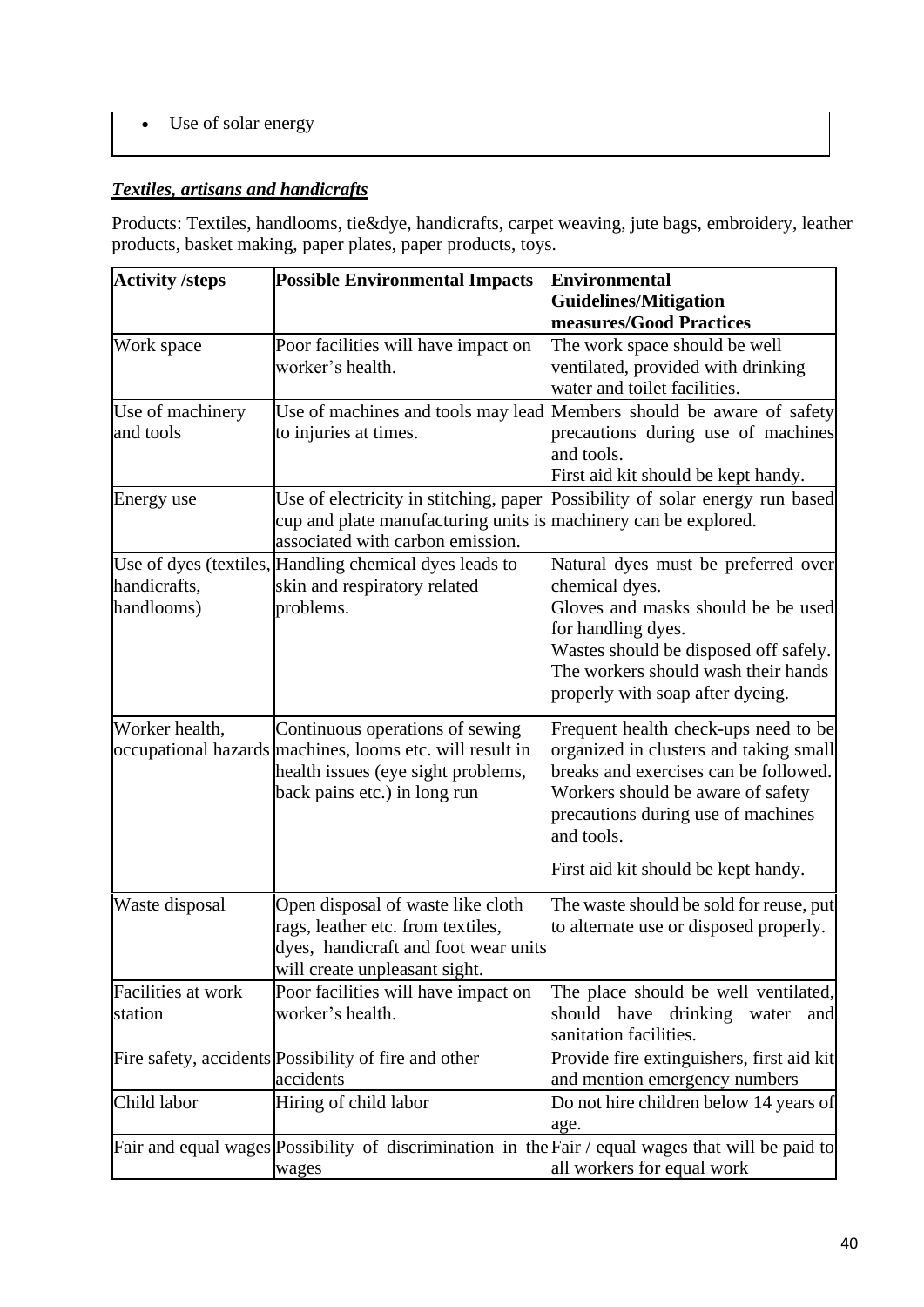| <b>Activity /steps</b>                                | <b>Possible Environmental Impacts</b>           | <b>Environmental</b>                |
|-------------------------------------------------------|-------------------------------------------------|-------------------------------------|
|                                                       |                                                 | Guidelines/Mitigation               |
|                                                       |                                                 | <b>measures/Good Practices</b>      |
|                                                       | Land/building details Absence of documentation  | may Ownership/lease/rental/donation |
|                                                       | result in disputes                              | documents should be available.      |
| Green Interventions:                                  |                                                 |                                     |
| Use of natural dyes, colors<br>$\bullet$<br>$\bullet$ | Use of LED lighting, solar energy is applicable |                                     |

# *Garments and stitching related activities*

| <b>Activity /Steps</b>               | <b>Possible Environmental Impacts</b>                           | <b>Environmental Guidelines/Mitigation</b>                                       |
|--------------------------------------|-----------------------------------------------------------------|----------------------------------------------------------------------------------|
|                                      |                                                                 | measures/Good Practices                                                          |
| Registration, licenses Manufacturing | and<br>selling                                                  | of As per scale of operations; registration of                                   |
| and permissions                      |                                                                 | garments / stitched garments which unit under DIC is required. Local Gram        |
|                                      |                                                                 | involve engagement of child labour; Panchayat / Municipality to be intimated     |
|                                      | children at risk – street children; about operations.           |                                                                                  |
|                                      | youth;                                                          | Follow Labour Act and Rules; Follow                                              |
|                                      |                                                                 | Shops and Commercial Establishment                                               |
|                                      |                                                                 | Follow<br>Acts<br>(1961);                                                        |
|                                      |                                                                 | Licenses/Registration<br>under<br>the<br>Factories Act, 1948,                    |
|                                      |                                                                 | Proper payments; salaries; PFs; bank                                             |
|                                      |                                                                 | accounts; insurance; holidays; pay rolls;                                        |
|                                      |                                                                 | entitlements etc. to be maintained of                                            |
|                                      |                                                                 | workers.                                                                         |
| of<br>Storage                        |                                                                 | raw Improper storage of raw materials Raw materials should be properly stored    |
| materials                            | andi.e. in<br>moist,                                            | humid unclean, in containers with lids in clean and dry                          |
| finished                             |                                                                 | stitched unventilated conditions leads to place (prescribed standards are to be  |
| products.                            | spoilage of the garment/ raw followed for each material).       |                                                                                  |
|                                      |                                                                 | materials. Poses health risks to the Finished products should be properly        |
| Risk<br>reduction                    | -workers.                                                       | labeled with manufacture and stored in                                           |
| workers<br>and                       |                                                                 | clean and dry place.                                                             |
| machinery                            |                                                                 |                                                                                  |
|                                      |                                                                 | Garment materials – especially Keep fire safety equipments handy and             |
|                                      |                                                                 | polyester materials are at risk of fire have emergency exit and fire handling    |
|                                      |                                                                 | hazards when not stored / handled inoperation procedures / drills periodically.  |
|                                      | required manner.                                                | Insure all machinery, materials and                                              |
|                                      |                                                                 | Non-insurance of worker lives and workers against natural hazards or other       |
|                                      | unit/ machinery may trigger severemergency situations like fire | etc.                                                                             |
|                                      |                                                                 | financial stress during emergency Workers to have bank accounts and              |
|                                      | scenarios. Hence insurance required linsurance.                 |                                                                                  |
| Production                           |                                                                 | and Machinery sed in the production The machinery should be kept clean and       |
| worker<br>health                     |                                                                 | $\gamma$ process must be kept clean and the workers should follow the prescribed |
| working space.                       | maintained periodically.                                        | standards of hygiene such as bathing,                                            |
|                                      |                                                                 |                                                                                  |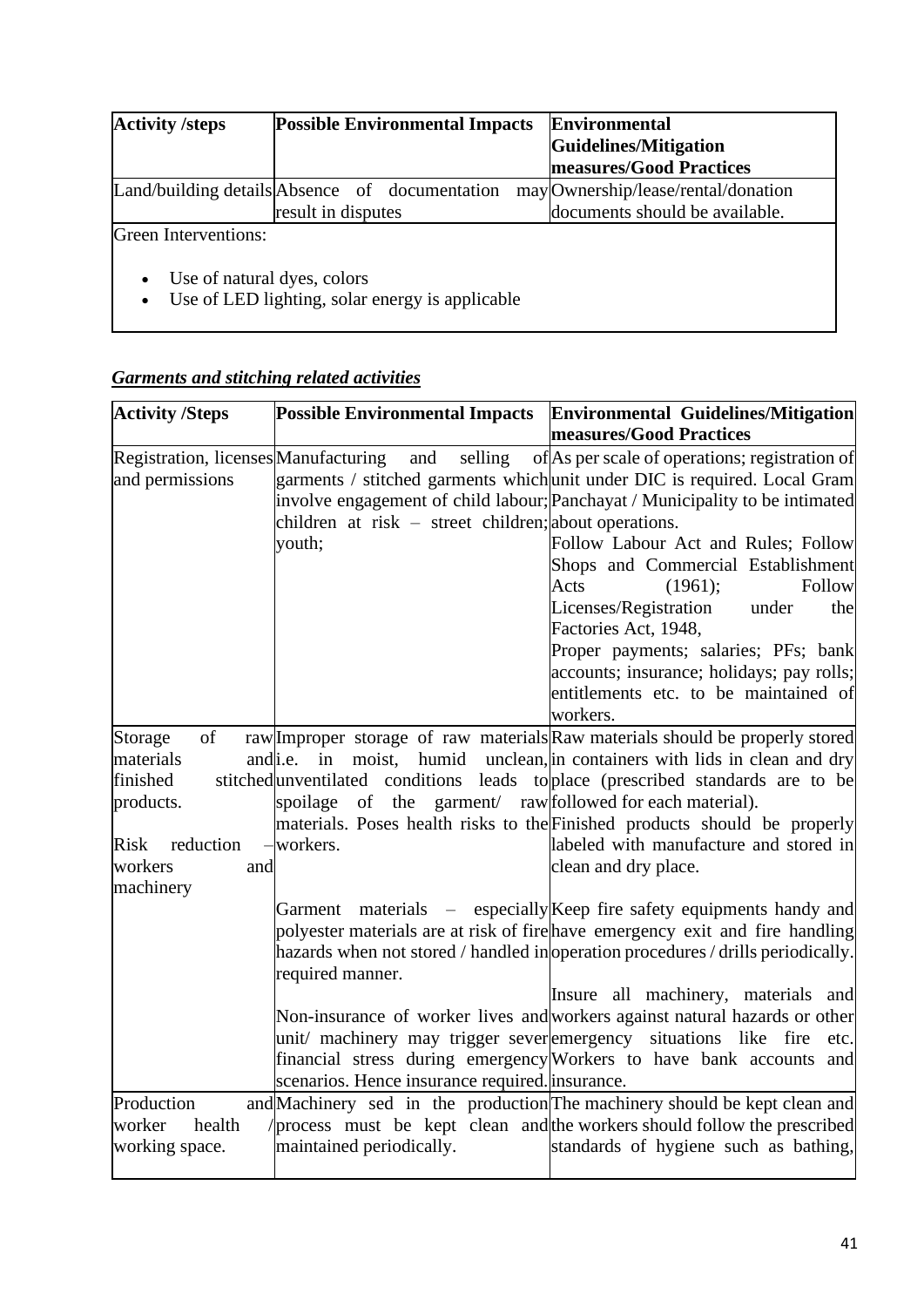| <b>Activity /Steps</b>      | <b>Possible Environmental Impacts</b>                                                          | Environmental Guidelines/Mitigation<br>measures/Good Practices                                                                                                                                                                                                                                                                                       |
|-----------------------------|------------------------------------------------------------------------------------------------|------------------------------------------------------------------------------------------------------------------------------------------------------------------------------------------------------------------------------------------------------------------------------------------------------------------------------------------------------|
|                             |                                                                                                | Electrical wiring should be done hand washing, using gloves, masks and                                                                                                                                                                                                                                                                               |
|                             | properly in a risk proof manner.                                                               | hair caps etc.                                                                                                                                                                                                                                                                                                                                       |
|                             | Seating arrangements and working<br>conditions should be such that there Introduce appropriate | exercises<br>to                                                                                                                                                                                                                                                                                                                                      |
|                             |                                                                                                | is no noise pollution and comfortable counter stress related issues $-$ e.g. long                                                                                                                                                                                                                                                                    |
|                             | appropriate seating arrangements.                                                              | working hours in sitting or standing<br>position; prevention of back ache;<br>chronic pain due to faulty posture;<br>working posture. Introduce<br>stress<br>relieving exercises for better health and<br>productivity.<br>Use face masks to prevent inhalation of<br>fine thread pieces and dust. Introduce<br>noise reducing equipments / gadgets. |
| Energy use                  | ironing;<br>machines;<br>ventilation-fan.                                                      | Energy is required for running the Solar energy may be used and power<br>heating, saving mode / good practices in energy<br>conservation adopted.<br>Install solar panels and LED lighting to<br>reduce dependency on non-renewable<br>energy. Premises may be designed for                                                                          |
|                             |                                                                                                | sufficient ventilation. Roofing material<br>and walls may be such that it does not<br>lead to excessive thermal heat and humid<br>working conditions.                                                                                                                                                                                                |
| Waste disposal              | and re-used / sold.                                                                            | Rags and cut cloth pieces during Rags and cut cloths pieces during<br>garment stitching may be collected production may be re-sold or re-used to<br>make specific cloths, mops, door mats<br>etc.                                                                                                                                                    |
| Workers safety              | may result in health issues. Lack of provided.                                                 | Lack of proper facilities to workers Decent working condition should be                                                                                                                                                                                                                                                                              |
| Fire safety                 | (drinking water, toilet etc.) may the work stations.<br>cause inconvenience to workers.        | proper facilities at work place Fire safety measure should be present at                                                                                                                                                                                                                                                                             |
|                             |                                                                                                | Possibility of using There is a risk of hiring child labour Engagement of children below 14 years                                                                                                                                                                                                                                                    |
| child labour                |                                                                                                | will be avoided                                                                                                                                                                                                                                                                                                                                      |
|                             |                                                                                                | Fair and equal wages Possibility of discrimination in the Fair / equal wages that will be paid to all                                                                                                                                                                                                                                                |
|                             | wages                                                                                          | workers for equal work                                                                                                                                                                                                                                                                                                                               |
|                             | Women Participation Exclusion of women workers                                                 | Increase the participation of women,<br>especially those from the poor families;<br>strengthen women in decision making                                                                                                                                                                                                                              |
| Including<br>beneficiaries  | disabled Exclusion of disabled beneficiaries                                                   | Enabling the possibility of involving<br>disabled beneficiaries wherever they can.                                                                                                                                                                                                                                                                   |
| <b>Green Interventions:</b> |                                                                                                |                                                                                                                                                                                                                                                                                                                                                      |

• Use of solar energy, LED lighting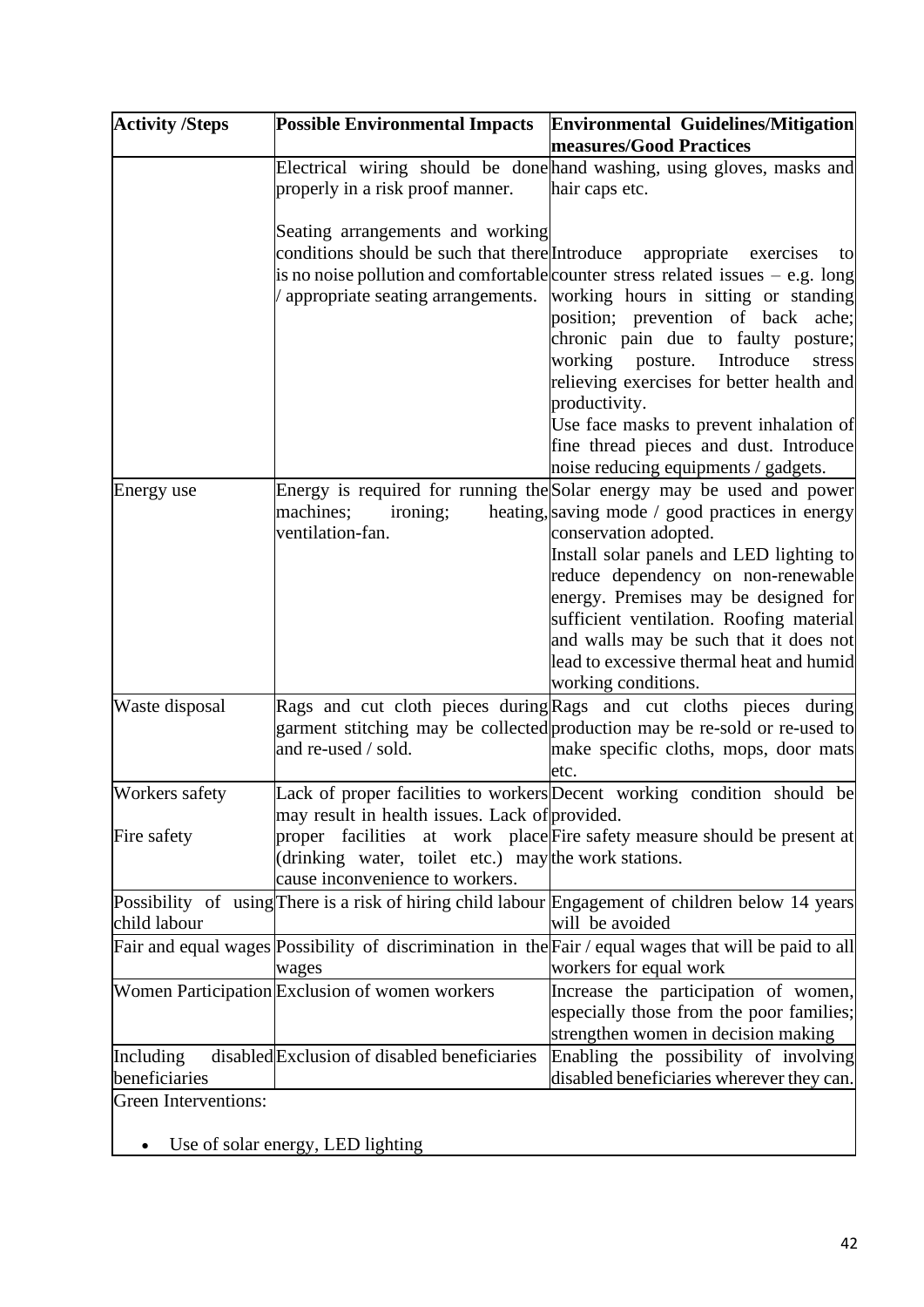| <b>Activity /Steps</b> |                                                 | <b>Possible Environmental Impacts Environmental Guidelines/Mitigation</b><br><b>measures/Good Practices</b> |
|------------------------|-------------------------------------------------|-------------------------------------------------------------------------------------------------------------|
|                        | Re-use of cloth wastes for door mats, mops etc. |                                                                                                             |

## *Candle making and bangle making*

| <b>Activity /Steps</b>        | <b>Possible Environmental Impacts</b>                            | Environmental Guidelines/Mitigation                                                                   |
|-------------------------------|------------------------------------------------------------------|-------------------------------------------------------------------------------------------------------|
|                               |                                                                  | measures/Good Practices                                                                               |
| Candle making:                | Wax over heated above $150^0$ gives                              | Avoid overheating, and use efficient                                                                  |
|                               | dangerous fumes and hence fuel                                   | fuel.                                                                                                 |
| Fuel use, heating             | source is important.                                             | Wax should not be allowed to spill into                                                               |
|                               |                                                                  | flame as it leads to fire hazard. This can                                                            |
|                               |                                                                  | be avoided by using water jacket (a                                                                   |
|                               |                                                                  | vessel with water around the wax                                                                      |
|                               |                                                                  | container while heating).                                                                             |
|                               | Conventional stoves require high                                 | Use fuel efficient, smoke less cook                                                                   |
|                               | quantities of fuel and cause air                                 | stoves.                                                                                               |
|                               | pollution.                                                       |                                                                                                       |
|                               |                                                                  | Cotton gloves or similar preventive                                                                   |
|                               | Handling hot wax may lead to                                     | measures should be used while handling                                                                |
|                               | accidental spill and cause boils.                                | wax in candle making.                                                                                 |
| Bangle making:                | Congested work spaces will have an The work space should be well |                                                                                                       |
| Work space                    | impact on health in long run due to                              | ventilated.                                                                                           |
|                               | inhalation of smoke and exposure to                              |                                                                                                       |
|                               | heat.                                                            |                                                                                                       |
| Fuel use, heating             | Conventional stoves require high                                 | Use fuel efficient, smoke less cook                                                                   |
| (traditional method).         | quantities of fuel and cause air                                 | stoves.                                                                                               |
|                               | pollution to the workers.                                        | Motorised machine can be used for                                                                     |
|                               |                                                                  | making bangles, wherever viable                                                                       |
| <b>Facilities</b> at          | Poor facilities will have impact on                              | The place should be well ventilated,                                                                  |
| processing centre             | worker's health.                                                 | should<br>have<br>drinking<br>water<br>and                                                            |
|                               |                                                                  | sanitation facilities.                                                                                |
|                               | Fire safety, accidents Possibility of fire and other             | Provide fire extinguishers, first aid kit                                                             |
|                               | accidents                                                        | and mention emergency numbers                                                                         |
| Child labor                   | Hiring of child labor                                            | Do not hire children below 14 years of                                                                |
|                               |                                                                  | age.                                                                                                  |
|                               |                                                                  | Fair and equal wages Possibility of discrimination in the Fair / equal wages that will be paid to all |
|                               | wages                                                            | workers for equal work                                                                                |
| Land/building details Absence | of documentation                                                 | may Ownership/lease/rental/donation                                                                   |
|                               | result in disputes                                               | documents should be available.                                                                        |

# *Agarbathi and coir rope making*

| <b>Activity /Steps</b> |                                                                      | <b>Possible Environmental Impacts Environmental Guidelines/Mitigation</b> |
|------------------------|----------------------------------------------------------------------|---------------------------------------------------------------------------|
|                        |                                                                      | <b>measures/Good Practices</b>                                            |
| Work space             | Congested work spaces will have an The work space should be well     |                                                                           |
|                        | impact on health in long run due to ventilated and should have basic |                                                                           |
|                        | inhalation of charcoal dust in                                       | facilities like drinking water, toilets etc.                              |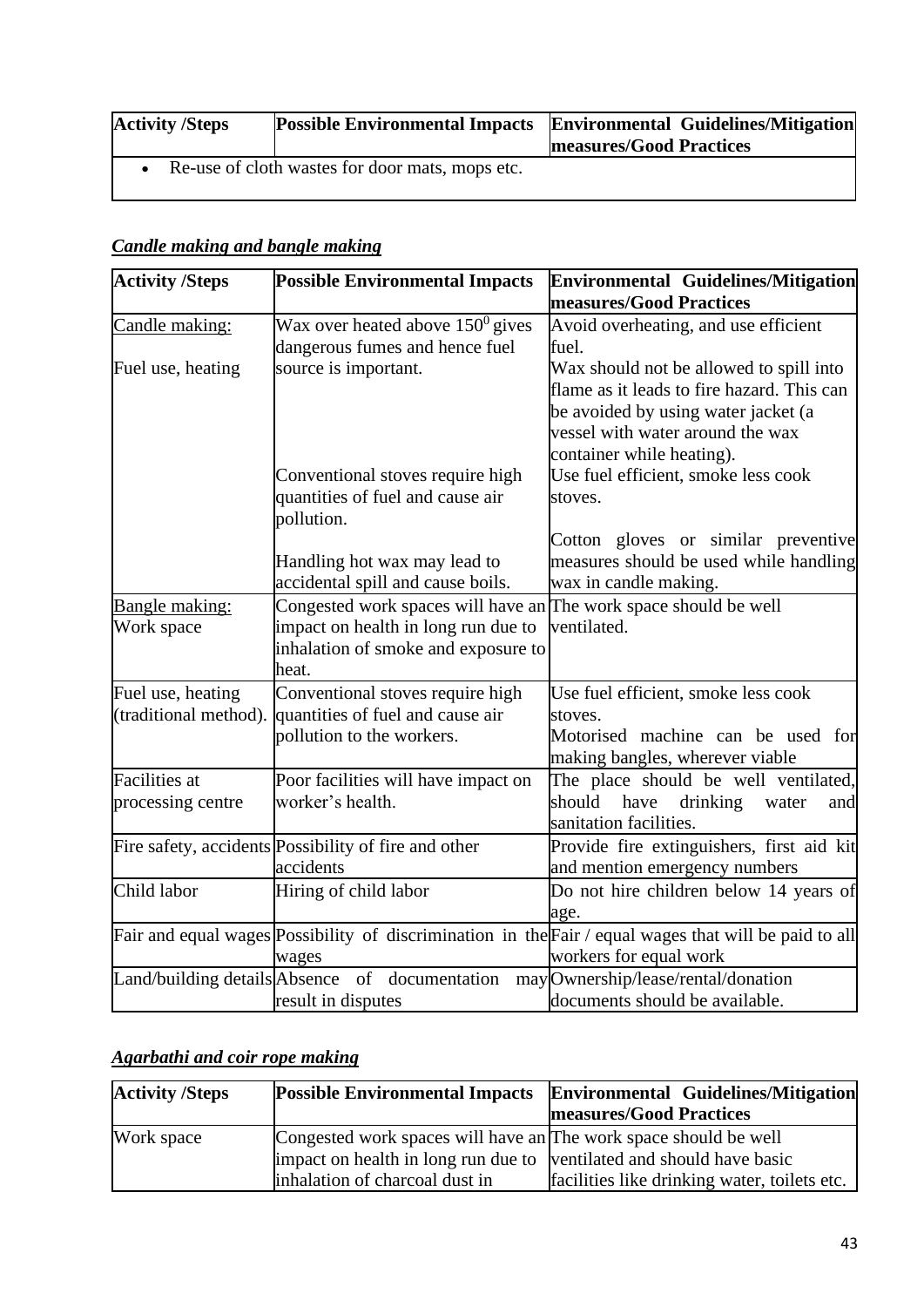|                                                         | agarbathi and coir dust in coir<br>making units.                                                                                                                              |                                                                                                                                 |
|---------------------------------------------------------|-------------------------------------------------------------------------------------------------------------------------------------------------------------------------------|---------------------------------------------------------------------------------------------------------------------------------|
| Agarbathi rolling<br>and coir extraction,<br>processing | Inhalation of charcoal dust and<br>handling gigat and charcoal with<br>bare hands will have impact on<br>health.<br>Inhalation of coir dust leads to<br>respiratory disorders | Nose masks and hand gloves should be<br>used while rolling agarbathis and<br>processing coir.                                   |
| <b>Facilities</b> at<br>processing centre               | Poor facilities will have impact on<br>worker's health.                                                                                                                       | The place should be well ventilated,<br>should have drinking water<br>and<br>sanitation facilities.                             |
|                                                         | Fire safety, accidents Possibility of fire and other<br>accidents                                                                                                             | Provide fire extinguishers, first aid kit<br>and mention emergency numbers                                                      |
| Child labor                                             | Hiring of child labor                                                                                                                                                         | Do not hire children below 14 years of<br>age.                                                                                  |
|                                                         | wages                                                                                                                                                                         | Fair and equal wages Possibility of discrimination in the Fair / equal wages that will be paid to all<br>workers for equal work |
| Green Interventions:                                    |                                                                                                                                                                               |                                                                                                                                 |

• Use of coir dust for coir blocks, geo textiles etc.

#### *Bamboo products, brooms, mats*

| <b>Activity /Steps</b>            | <b>Possible Environmental Impacts</b>                                        | <b>Environmental Guidelines/Mitigation</b>                                                                                                                                                                                                  |
|-----------------------------------|------------------------------------------------------------------------------|---------------------------------------------------------------------------------------------------------------------------------------------------------------------------------------------------------------------------------------------|
|                                   |                                                                              | measures/Good Practices<br>If local bamboo resources are used                                                                                                                                                                               |
| Bamboo, broom<br>grass extraction | Over-extraction of forest produce followed. Social forestry<br>production    | sustainable extraction methods should be<br>should<br>be<br>that is raw material for agarbatti encouraged that focuses on improving<br>the raw material availability for the<br>agarbatti industry will ease pressure on<br>natural sources |
| Work space                        | Poor facilities will have impact on<br>worker's health.                      | The work space should be well<br>ventilated, provided with drinking water<br>and toilet facilities.                                                                                                                                         |
| Use of machinery<br>and tools     | to injuries at times.                                                        | Use of machines and tools may lead Members should be aware of safety<br>precautions during use of machines and<br>tools.<br>First aid kit should be kept handy.                                                                             |
| Use of dyes                       | Handling chemical dyes leads to<br>skin and respiratory related<br>problems. | Natural dyes must be preferred over<br>chemical dyes.<br>Gloves and masks should be be used for<br>handling dyes.<br>Wastes should be disposed off safely.<br>The workers should wash their hands<br>properly with soap after dyeing.       |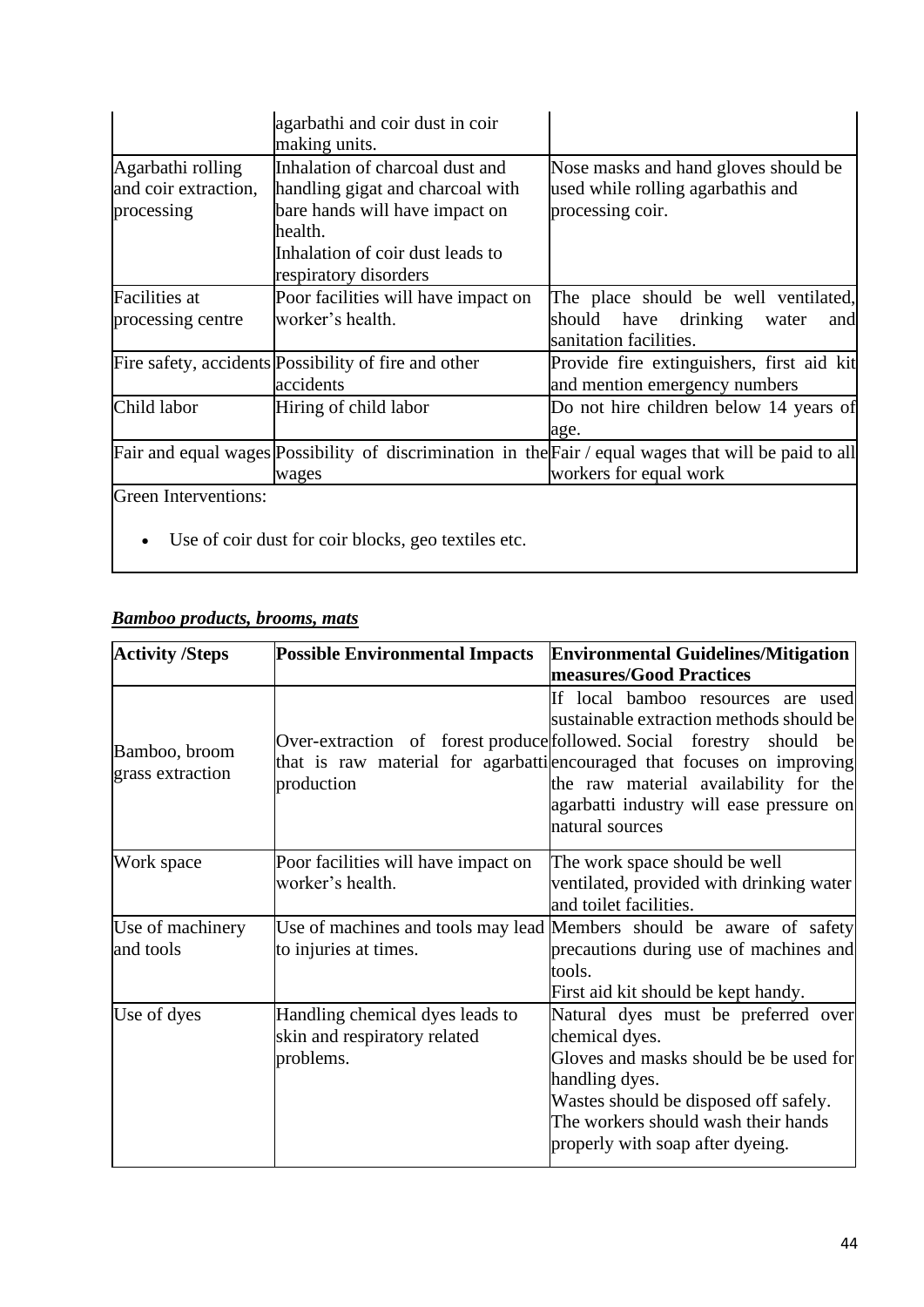| <b>Activity /Steps</b> | <b>Possible Environmental Impacts</b>                                                                                                                             | <b>Environmental Guidelines/Mitigation</b>                                                                                                                                                                       |
|------------------------|-------------------------------------------------------------------------------------------------------------------------------------------------------------------|------------------------------------------------------------------------------------------------------------------------------------------------------------------------------------------------------------------|
|                        |                                                                                                                                                                   | measures/Good Practices                                                                                                                                                                                          |
| Worker health,         | Continuous operations of sewing<br>occupational hazards machines, looms etc. will result in<br>health issues (eye sight problems,<br>back pains etc.) in long run | Frequent health check-ups need to be<br>organized in clusters and taking small<br>breaks and exercises can be followed.<br>Workers should be aware of safety<br>precautions during use of machines and<br>tools. |
|                        | Fire safety, accidents Possibility of fire and other<br>accidents                                                                                                 | Provide fire extinguishers and mention<br>emergency numbers                                                                                                                                                      |
| Child labor            | Hiring of child labor                                                                                                                                             | Do not hire children below 14 years of<br>age.                                                                                                                                                                   |
|                        | wages                                                                                                                                                             | Fair and equal wages Possibility of discrimination in the Fair / equal wages that will be paid to all<br>workers for equal work                                                                                  |
|                        | Land/building details Absence of documentation<br>result in disputes                                                                                              | may Ownership/lease/rental/donation<br>documents should be available.                                                                                                                                            |
| Green Interventions:   |                                                                                                                                                                   |                                                                                                                                                                                                                  |

- Use of natural dyes, colors
- Re-plantation of bamboo, broom grass etc. in common lands

# *Non Timber Forest Produce*

| process                  | <b>Activity / steps in the Possible Environmental</b><br><b>Impacts</b>                                                                             | <b>Environment guidelines / Mitigation</b><br><b>Measures / Good practices</b>                                                                                                                                                                                                                                                                                                                                                                                                                                                                               |
|--------------------------|-----------------------------------------------------------------------------------------------------------------------------------------------------|--------------------------------------------------------------------------------------------------------------------------------------------------------------------------------------------------------------------------------------------------------------------------------------------------------------------------------------------------------------------------------------------------------------------------------------------------------------------------------------------------------------------------------------------------------------|
| Permissions for<br>areas | Issues regarding use of forest<br>collection of NTFP, or land, ownership rights,<br>cultivation near forest regulations from forest<br>departments. | Required permission should be taken<br>from Forest Department (differs from<br>produce to produce) for collection and<br>cultivation near forest areas (wherever<br>applicable)                                                                                                                                                                                                                                                                                                                                                                              |
| Harvesting of NTFP       | NTFP are precious resources<br>and unsustainable harvesting<br>lead to loss of biodiversity.                                                        | Training on sustainable harvesting will<br>check the loss of biodiversity.<br>For seed and pod collection, pods<br>should be allowed to ripen on the tree<br>until the outer shell is dry and can be<br>separated from the pulp easily<br>Pods should be harvested by shaking<br>the branches or climbing the tree or<br>using sickles. They should not be<br>beaten down with sticks as this<br>injures the blossoms and buds of<br>future leaves<br>All the pods/seeds should not be<br>harvested, at least 25% should be left<br>for natural regeneration |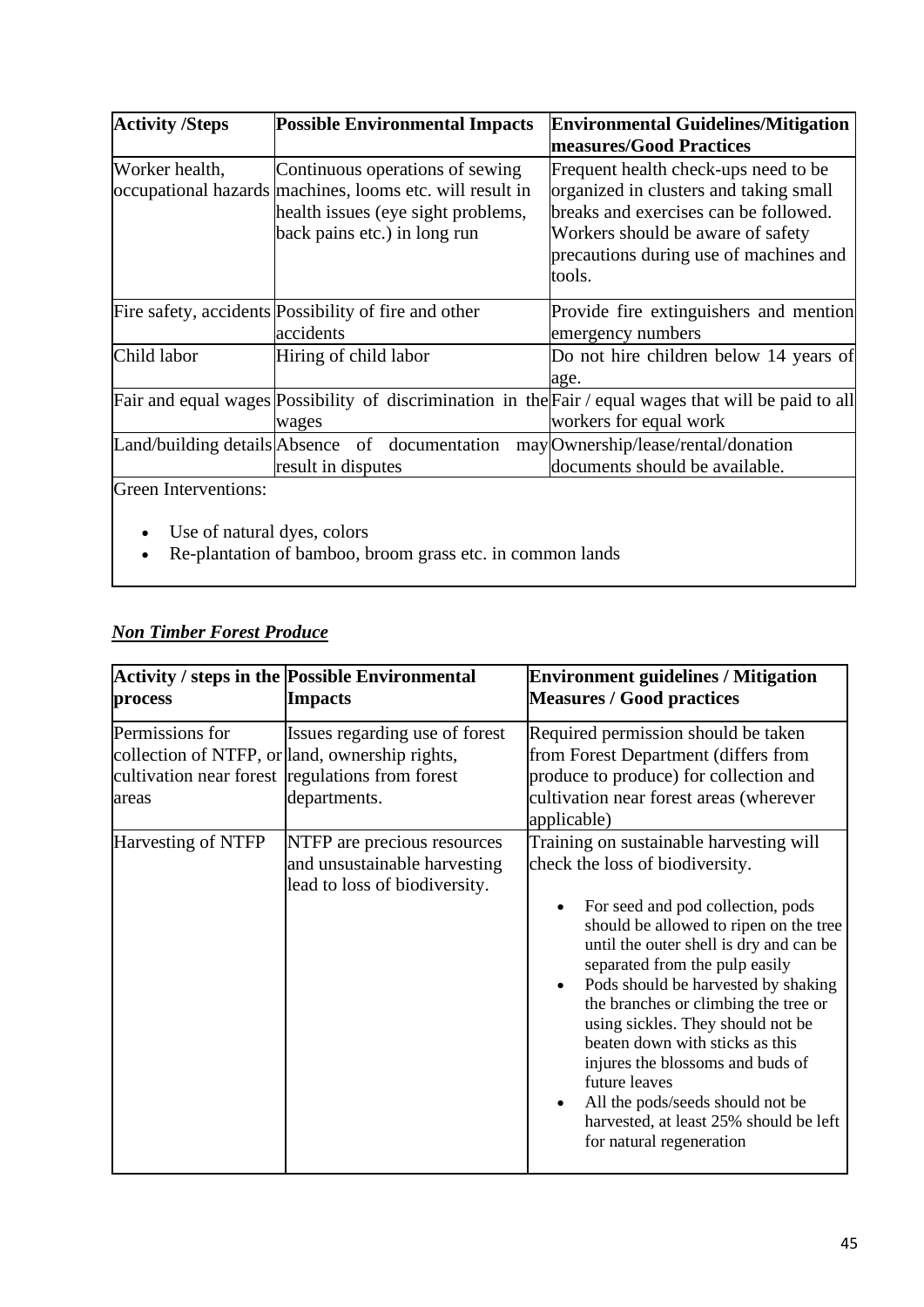| process                                                             | Activity / steps in the Possible Environmental<br><b>Impacts</b>                                                                                                                                                                                                                                                                               | <b>Environment guidelines / Mitigation</b><br><b>Measures / Good practices</b>                                                                                                                                        |
|---------------------------------------------------------------------|------------------------------------------------------------------------------------------------------------------------------------------------------------------------------------------------------------------------------------------------------------------------------------------------------------------------------------------------|-----------------------------------------------------------------------------------------------------------------------------------------------------------------------------------------------------------------------|
| Method of Collection<br>of Raw material.                            | Destructive methods of<br>collection such as cutting the<br>branches, uprooting the plants,<br>etc. damages the resource.<br>Unscientific methods of<br>collection may affect the<br>quality of product there by<br>leading to less revenue and thus<br>over exploitation. Each forest<br>product has some prescribed<br>norms for collection. | Collection period and season of<br>harvesting and tools used for collection<br>should be as per standards prescribed.<br>Trainings on these will help the<br>communities to follow sustainable<br>harvesting methods. |
| Processing of forest<br>produce, preparation<br>of herbal products. | Improper drying (drying on<br>bare earth) and storage may<br>contaminate the produce.                                                                                                                                                                                                                                                          | Drying of produce should be done on<br>cemented platform.                                                                                                                                                             |
|                                                                     | grinding, mixing, boiling etc.<br>may lead to injuries.<br>Energy use in boiling, drying<br>etc. will required fuel wood.                                                                                                                                                                                                                      | Processing using machinery for Care to be taken while processing using<br>machinery to avoid injuries and members<br>to be trained on use of machinery.<br>Energy efficient devices should be<br>promoted.            |
|                                                                     | Sometimes due to lack of<br>knowledge on mixing of<br>different ingredient led to<br>health issues.<br>Wastes from processing should<br>not be let into open.                                                                                                                                                                                  | The members should be trained in<br>preparation and use (to offer guidance to<br>retailers or consumers).<br>Date of processing and use and<br>precautions of final products should be<br>mentioned on the packets.   |
|                                                                     |                                                                                                                                                                                                                                                                                                                                                | Waste disposal should be as per the<br>prescribed methods.                                                                                                                                                            |

# *Cement product making*

| <b>Activity /Steps</b>                              | <b>Possible Environmental</b><br><b>Impacts</b>    | <b>Environmental Guidelines/Mitigation</b><br>measures/Good Practices                                                                                                                |
|-----------------------------------------------------|----------------------------------------------------|--------------------------------------------------------------------------------------------------------------------------------------------------------------------------------------|
| Storage, handling<br>and mixing of raw<br>materials | Uncovered storage might<br>lead to dust pollution. | The raw materials should be stored<br>properly covered.<br>The workers should wear rubber gloves, masks<br>while mixing, molding etc.<br>Dust can be sprinkled for controlling dust. |
| Child labor                                         | Hiring of child labor                              | Do not hire children below 14 years of age.                                                                                                                                          |
|                                                     | in the wages                                       | Fair and equal wages Possibility of discrimination Fair / equal wages that will be paid to all workers<br>for equal work                                                             |
| Green Interventions:                                |                                                    |                                                                                                                                                                                      |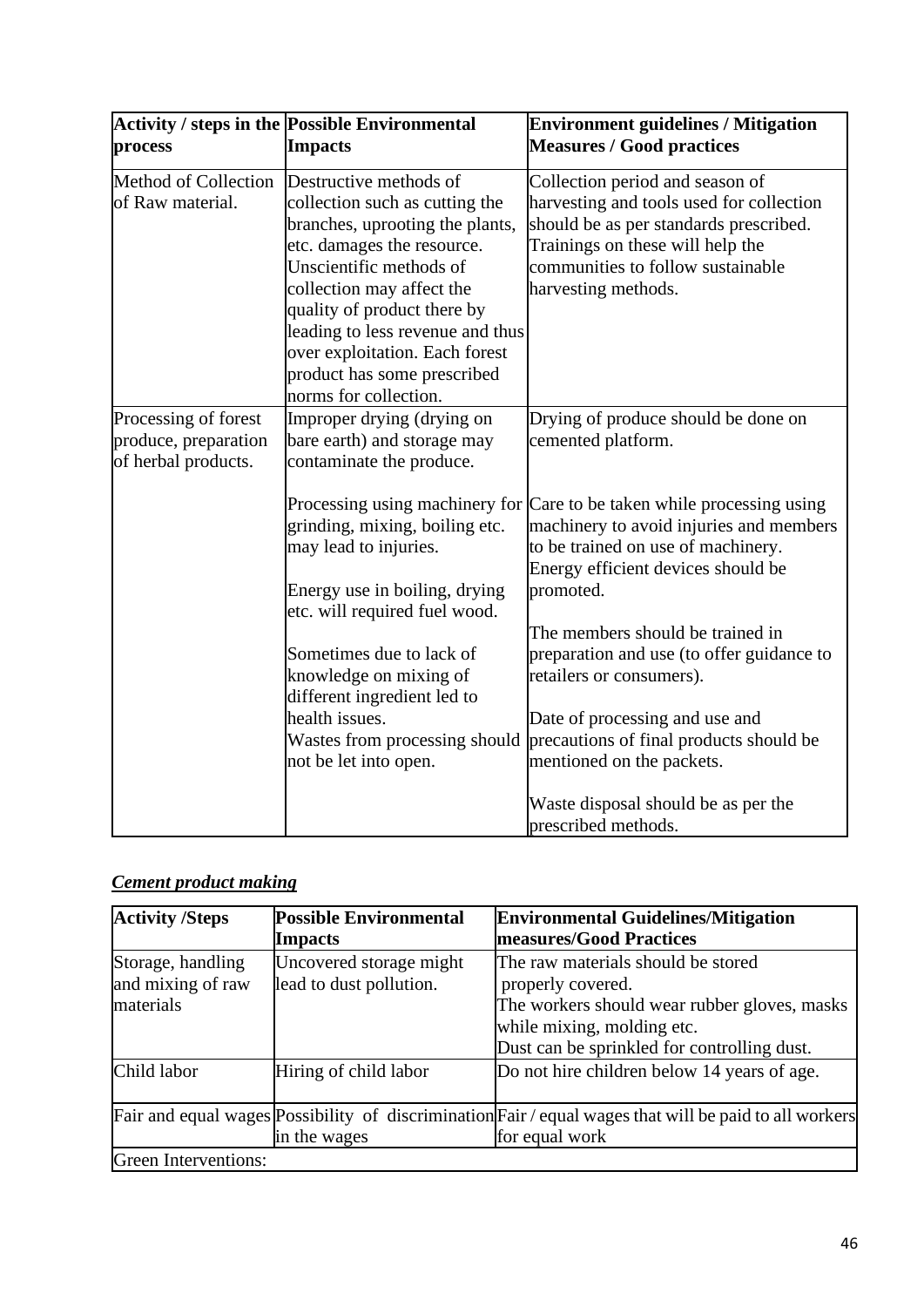| <b>Activity /Steps</b> | <b>Possible Environmental</b> | <b>Environmental Guidelines/Mitigation</b> |
|------------------------|-------------------------------|--------------------------------------------|
|                        | <b>Impacts</b>                | measures/Good Practices                    |
|                        |                               |                                            |

• Use of fly ash in manufacture, promotion of cement blocks

# *Chicken, mutton shops*

| <b>Activity /Steps</b> |                                                                    | Possible Environmental Impac Environmental Guidelines/Mitigation me                               |
|------------------------|--------------------------------------------------------------------|---------------------------------------------------------------------------------------------------|
|                        |                                                                    | asures/Good Practices                                                                             |
|                        |                                                                    | Cleaning, cutting an The materials like manure, bloo Do the process in separate, distant location |
| d vending              |                                                                    | d, feathers, gut contents etc. can if possible and clean the premises with disi                   |
|                        |                                                                    | create unhygienic environment i nfectants. The unwanted material wastes sh                        |
|                        | f done in premises.                                                | ould be burnt or buried in pits, but not to be                                                    |
|                        |                                                                    | disposed openly or in water bodies.                                                               |
|                        | Presence of flies in the premises. Use fly traps to control flies. |                                                                                                   |
| Child labor            | Hiring of child labor                                              | Do not hire children below 14 years of age.                                                       |
| Health and hygiene     |                                                                    | Workers with health issues (chro The workers involved in processing and ven                       |
|                        | nic, temporary)                                                    | ding should be free from infectious diseases                                                      |
|                        |                                                                    | and should be refrained from work when ill.                                                       |

# *Black smith, welding, carpenter*

| <b>Activity /Steps</b>                  | <b>Possible Environmental Impacts</b>                                                                                                                                                                                                                                                          | <b>Environmental Guidelines/Mitigati</b>                     |
|-----------------------------------------|------------------------------------------------------------------------------------------------------------------------------------------------------------------------------------------------------------------------------------------------------------------------------------------------|--------------------------------------------------------------|
|                                         |                                                                                                                                                                                                                                                                                                | on measures/Good Practices                                   |
| Worker health, occ<br>upational hazards | Balcksmith, welding: Continuous expo Appropriate protective wear like face<br>sure to flame without protective gear m shields, goggles etc. should be used b<br>ay lead to dis-comfort, unwanted event y blacksmiths and welders. First aid b<br>S.<br>Carpentry: Use of tools at times may le | ox should be kept available.<br>Nose masks should be use.    |
|                                         | ad to accidents. Exposure to dust may 1<br>ead to respiratory issues in long run.                                                                                                                                                                                                              |                                                              |
| Its                                     | Fire safety, acciden Possibility of fire and other accidents                                                                                                                                                                                                                                   | Provide fire extinguishers and mentio<br>n emergency numbers |
| Child labor<br>Health and hygiene       | Hiring of child labor                                                                                                                                                                                                                                                                          | Do not hire children below 14 years of<br>f age.             |
|                                         | Fair and equal wage Possibility of discrimination in the wag Fair / equal wages that will be paid to<br>es                                                                                                                                                                                     | all workers for equal work                                   |

# *Painter*

| <b>Activity /Steps</b> |                            | Possible Environmental Impacts Environmental Guidelines/Mitigation                             |
|------------------------|----------------------------|------------------------------------------------------------------------------------------------|
|                        |                            | <b>measures/Good Practices</b>                                                                 |
|                        |                            | Worker health, occu Exposure to chemicals may lead to Appropriate protective wear like face ma |
| pational hazards       | health issues in long run. | sks, gloves, goggles etc. should be used.                                                      |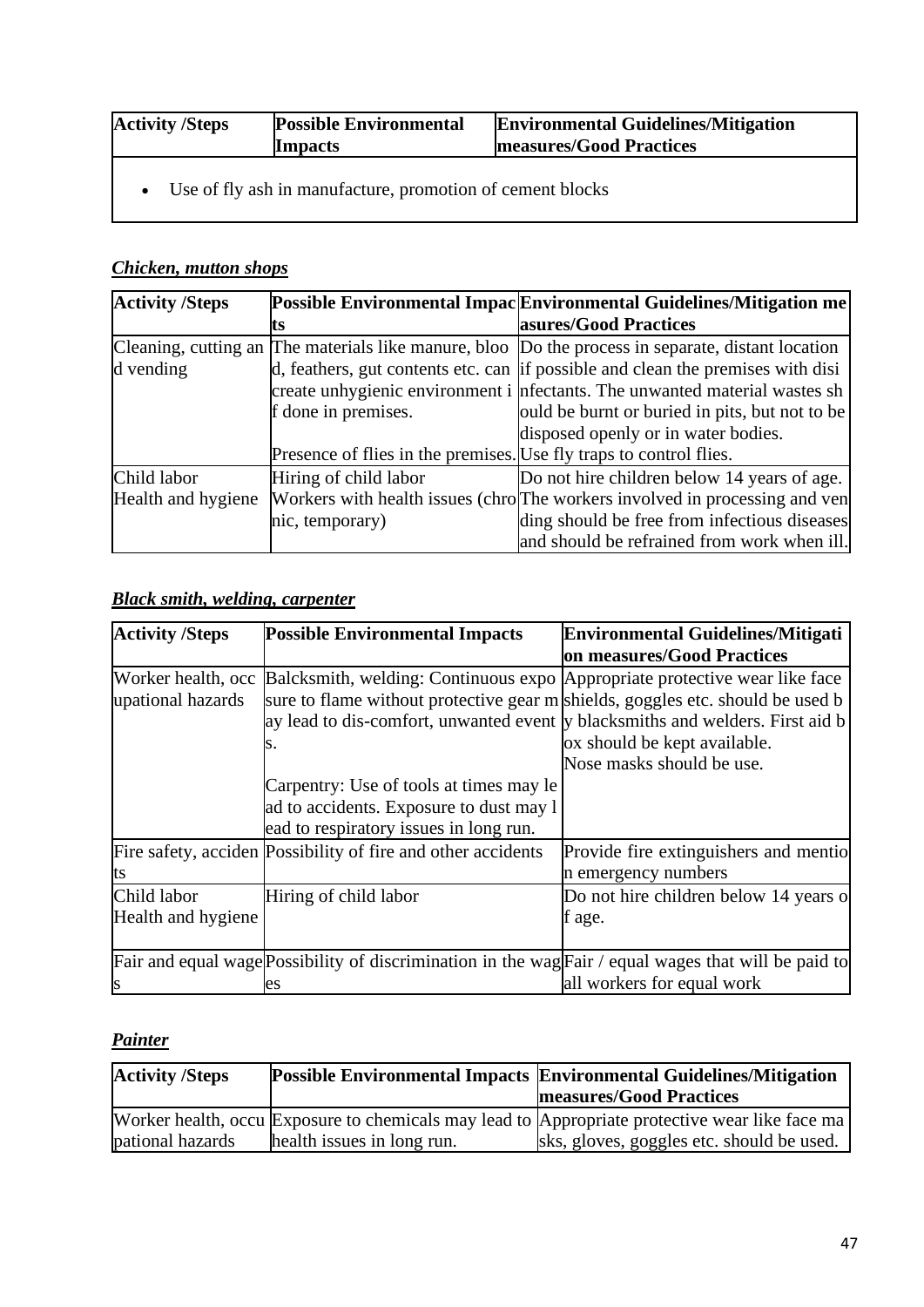| Child labor | Hiring of child labor | Do not hire children below 14 years of ag |
|-------------|-----------------------|-------------------------------------------|
|             |                       |                                           |

# *Beauty Salon*

| <b>Activity /Steps</b>      | <b>Possible Environmental Impacts</b>                                    | <b>Environmental Guidelines/Mitigation</b><br>measures/Good Practices        |  |
|-----------------------------|--------------------------------------------------------------------------|------------------------------------------------------------------------------|--|
| Registrations               | Operating without permits is illegal                                     | All units should be registered with local                                    |  |
|                             | (where applicable)                                                       | councils where applicable                                                    |  |
| <b>Surfaces</b>             | Unclean, slippery surfaces may                                           | All the surfaces should be non-slippery                                      |  |
|                             | result in unwanted impacts                                               | and easy to clean                                                            |  |
| Building, ventilation       | Absence of light, ventilation might                                      | Adequate light and ventilation should be                                     |  |
| etc., other facilities      | lead to inefficiency                                                     | provided.                                                                    |  |
|                             | Absence of hand wash facilities                                          | Hand wash facilities, hand dryers etc.                                       |  |
|                             |                                                                          | are recommended.                                                             |  |
| Reuse of tools and          |                                                                          | Non-sanitized/non-dis infected tools All the equipment, tools etc, should be |  |
| equipment                   |                                                                          | may spread infections, skin diseases sanitized/dis-infected/sterilized after |  |
|                             | etc.                                                                     | every use for maintaining hygiene                                            |  |
| Gloves, aprons              | standards.<br>Re-use of unclean gloves, aprons                           |                                                                              |  |
|                             | might spread infections                                                  | Disposable gloves are preferable.                                            |  |
|                             |                                                                          | Aprons should be kept clean.                                                 |  |
|                             |                                                                          | Keep first aid kit handy.                                                    |  |
| Use of products             | Possibility of use of unsafe products Only certified products within the |                                                                              |  |
|                             | resulting in harmful reactions                                           | expiry date should be used                                                   |  |
| Waste                       | Dis-infected waste may result in                                         | The wastes should be dis-infected as                                         |  |
|                             | disease spread.                                                          | applicable, before disposals.                                                |  |
|                             |                                                                          | Use of common bins for all types of Separate bins for infectious and non-    |  |
|                             | wastes                                                                   | infectious materials are preferable.                                         |  |
|                             | Hygiene standards of Absence of standards                                | Hand wash, disinfection and use of                                           |  |
| workers                     |                                                                          | clean aprons, gloves for every users is                                      |  |
|                             |                                                                          | necessary.                                                                   |  |
| Child labor                 | Hiring of child labor                                                    | Do not hire children below 14 years of                                       |  |
|                             |                                                                          | age.                                                                         |  |
| <b>Green Interventions:</b> |                                                                          |                                                                              |  |

• Use of LED lights, solar lamps etc.

# *Bore well digging*

| <b>Activity /Steps</b> | <b>Possible Environmental Impacts</b> Environmental Guidelines/Mitigation |
|------------------------|---------------------------------------------------------------------------|
|                        | <b>measures/Good Practices</b>                                            |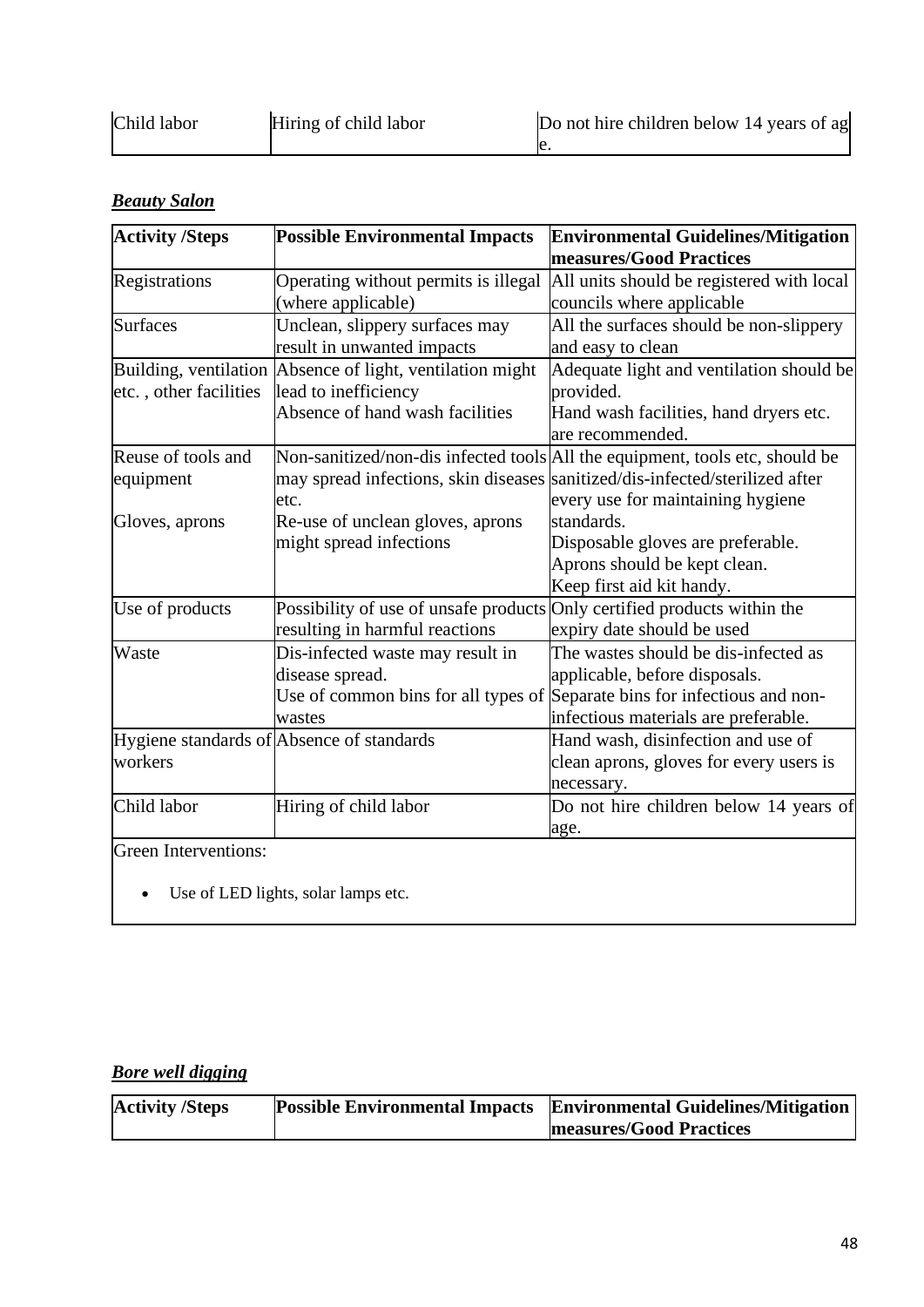| dig bore wells                    | Necessary permits to Digging bore wells without<br>permission and technical expertise<br>is illegal and may result in failures. | The availability of permits needs to be<br>verified before taking up the drilling.<br>The point, depth etc. should be decided<br>based on scientific methods but not on |
|-----------------------------------|---------------------------------------------------------------------------------------------------------------------------------|-------------------------------------------------------------------------------------------------------------------------------------------------------------------------|
|                                   | Sites close to septic tanks (in case of traditional methods.                                                                    |                                                                                                                                                                         |
|                                   | use for domestic purpose) may<br>contaminate water.                                                                             | The sites should preferably away from<br>storage or septic tanks so as to avoid<br>contamination. In case of drinking                                                   |
|                                   | Presence of air gaps, boulders etc.                                                                                             | water, quality check should be done.                                                                                                                                    |
|                                   |                                                                                                                                 | Do complete camera scan to avoid air<br>gaps, boulders etc.                                                                                                             |
| Covering the bore<br>well pits    | Uncovered bore well holes (in case<br>of failures) may leads to accidents<br>such as children falling into the pits             | Provide complete cover to the failed<br>bore holes.                                                                                                                     |
| Child labor<br>Health and hygiene | Hiring of child labor                                                                                                           | Do not hire children below 14 years of<br>age.                                                                                                                          |
| <b>Green Interventions:</b>       | Promotion of recharge structures, advocacy for solar water pumping                                                              |                                                                                                                                                                         |

# *Kirana/grocery stores, petty shops*

| <b>Activity /Steps</b> | <b>Possible Environmental Impacts</b>                                                                                                                                                                                                                                         | <b>Environmental Guidelines/Mitigation</b><br>measures/Good Practices                                                                                                                                                                                                                                                                   |  |
|------------------------|-------------------------------------------------------------------------------------------------------------------------------------------------------------------------------------------------------------------------------------------------------------------------------|-----------------------------------------------------------------------------------------------------------------------------------------------------------------------------------------------------------------------------------------------------------------------------------------------------------------------------------------|--|
| Shop/ mart structure   | Poor ventilation, possibility of<br>moisture seepage etc. will favor the moisture proof.<br>pest and mold growth.                                                                                                                                                             | The marts should be well ventilated,                                                                                                                                                                                                                                                                                                    |  |
|                        | Storage of provisions The large scale storage of<br>provisions attracts pests and offers<br>scope for fast multiplication<br>necessitating the chemical use for<br>the products posing health risks.<br>Contact with moisture will lead to<br>fungal growth, off flavors etc. | The provisions should be stored in air<br>tight packed conditions to the extent<br>possible and should be placed on a<br>cement or wooden platform.<br>pest control which may contaminate Natural precautions like adding neem<br>leaves, spraying the container and floor<br>with neem seed kernel extract etc.<br>should be followed. |  |
|                        | Consumable items when stored with<br>products of chemical nature may<br>contaminate the product or give<br>unfavorable odors.                                                                                                                                                 | Consumable items should not be stored<br>with goods of chemical nature such as<br>mosquito coils, pest repellent liquids or<br>tobacco products.<br>The unpacked ready to consume items<br>should be stored in clean containers with<br>lids.                                                                                           |  |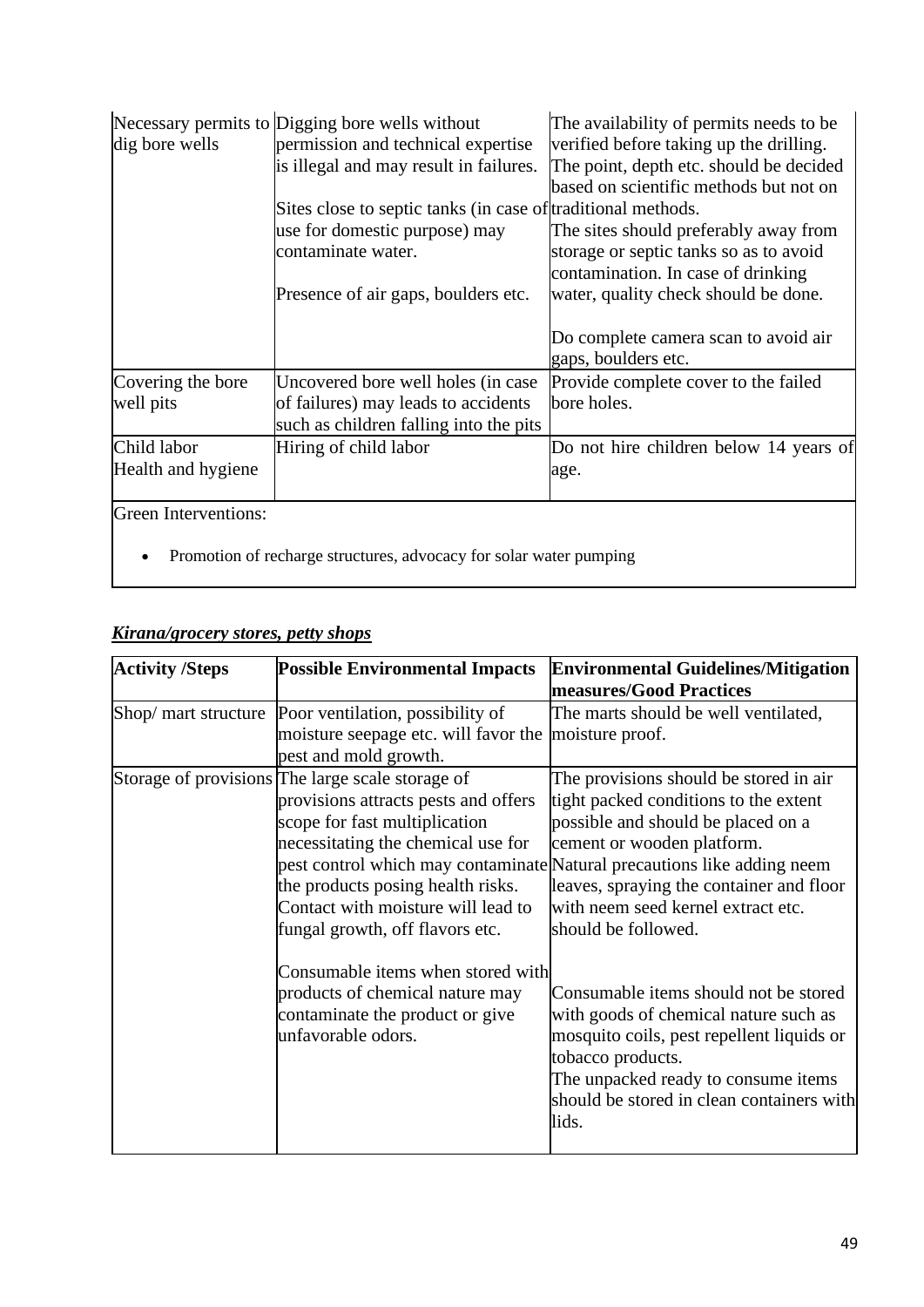| <b>Activity /Steps</b> | <b>Possible Environmental Impacts</b>                               | <b>Environmental Guidelines/Mitigation</b>                             |  |  |  |
|------------------------|---------------------------------------------------------------------|------------------------------------------------------------------------|--|--|--|
|                        |                                                                     | measures/Good Practices                                                |  |  |  |
|                        | Flammable, toxic products                                           | Flammable, toxic products should be                                    |  |  |  |
|                        | (mosquito killers) can lead to                                      | stored separately.                                                     |  |  |  |
|                        | unwanted impacts                                                    |                                                                        |  |  |  |
| Product durability,    | Out dated products or products that Each product packed and sold by |                                                                        |  |  |  |
| labeling               | are stored for long time will lead to                               | the shops should have mention of expiry                                |  |  |  |
|                        | health issues when consumed.                                        | date. Any pest or mold infested or                                     |  |  |  |
|                        |                                                                     | outdated products should be cleared and                                |  |  |  |
|                        |                                                                     | disposed safely on regular basis.                                      |  |  |  |
| Package material       | Use of plastic bags under thickness                                 | Use news paper wrapping or cloth bags                                  |  |  |  |
|                        | of 50 microns is not allowed for                                    | for supplying the provision to the                                     |  |  |  |
|                        | packaging due to their non                                          | consumer.                                                              |  |  |  |
|                        | recyclable nature and potential                                     | Encourage the consumers to bring cloth                                 |  |  |  |
|                        | negative impact on environment.<br>bags.                            |                                                                        |  |  |  |
| Adoption               |                                                                     | of Lack of awareness may lead to non Awareness and training programmes |  |  |  |
| environment            | adoption of the guidelines                                          | need to be organized for community and                                 |  |  |  |
| guidelines             |                                                                     | involved stakeholders from the village.                                |  |  |  |
| $G$ reen Interventions |                                                                     |                                                                        |  |  |  |

Green Interventions:

- Use of cloth, paper bags for packaging
- Use of solar lamps, LED bulbs
- Sale of organic products

### *Pottery*

| <b>Activity /Steps</b>                                                                                                                                                                                       | <b>Possible Environmental Impacts</b>                                                                                                       | <b>Environmental Guidelines/Mitigation</b><br>measures/Good Practices                                                                                                                                                             |  |
|--------------------------------------------------------------------------------------------------------------------------------------------------------------------------------------------------------------|---------------------------------------------------------------------------------------------------------------------------------------------|-----------------------------------------------------------------------------------------------------------------------------------------------------------------------------------------------------------------------------------|--|
| Collection of soil from fertile<br>Collection of soil,<br>agricultural lands affects soil<br>fuel wood, water<br>fertility. Collection from streams<br>(raw materials)<br>etc. where it is prohibited is not |                                                                                                                                             | Soil/silt from tank beds or water bodies<br>can be collected after testing for<br>suitability.                                                                                                                                    |  |
|                                                                                                                                                                                                              | permitted.<br>by cutting certain tree species that<br>are protected is illegal.<br>Water from drinking water sources<br>may cause shortage. | Fuel wood collection from forests or Fuel wood should be purchased from<br>authentic vendors or permitted tree<br>felling should be followed with due<br>permissions.<br>Water should be collected from non-<br>drinking sources. |  |
| Location of the kiln                                                                                                                                                                                         | The kilns close to the residences<br>may cause inconvenience due to<br>pollution and might lead to fire<br>accidents.                       | The kilns should be located away from<br>the residential areas. Energy efficient<br>kilns should be use for efficient use of<br>fuel wood and reduction of emissions.                                                             |  |
| Waste disposal                                                                                                                                                                                               | The wastes such as ash, broken<br>disposed close to residences.                                                                             | Use ash, broken pieces etc. for alternate<br>pieces etc. may lead to discomfort if purposes like land filling. Ash can be<br>used in agricultural fields.                                                                         |  |